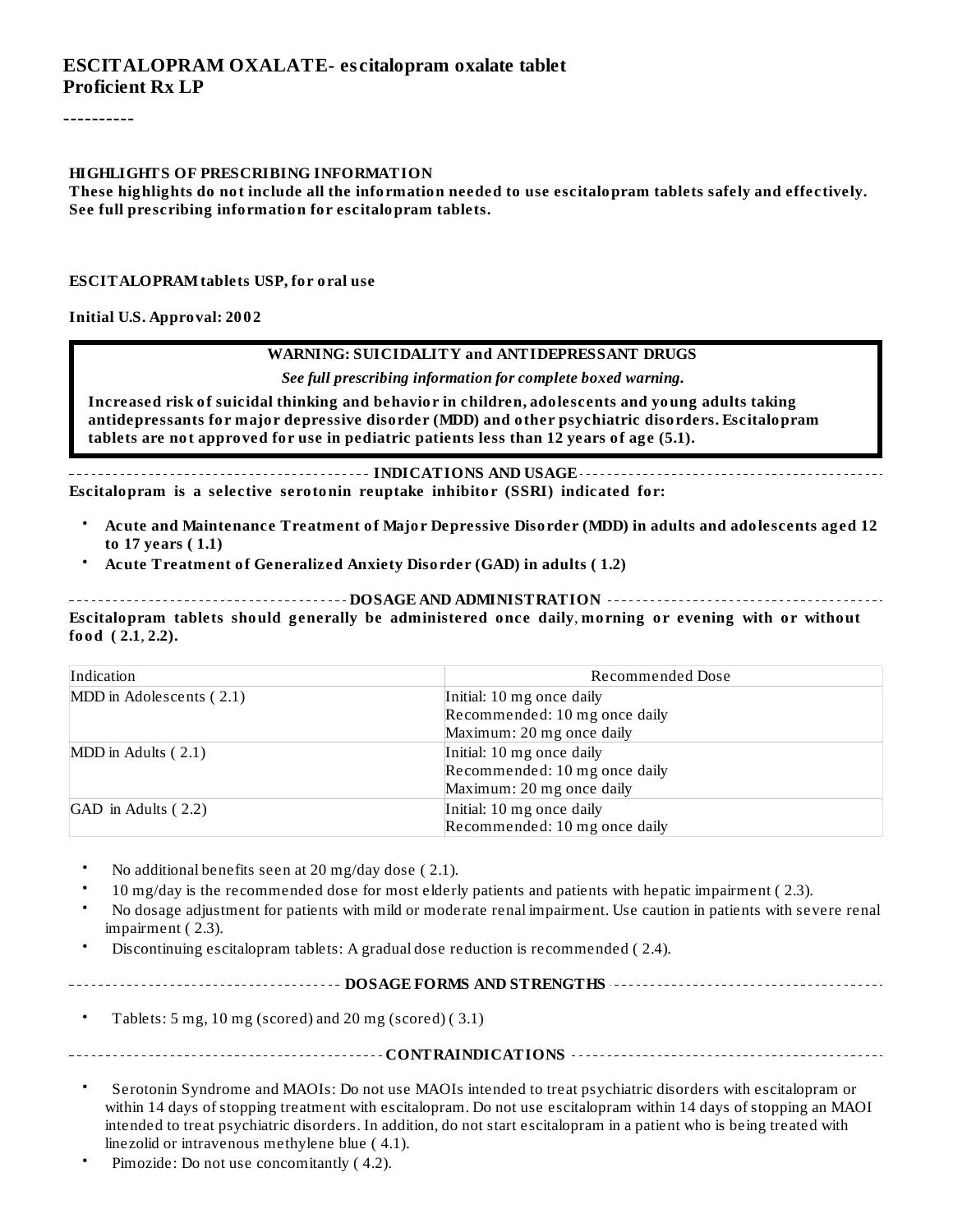• Known hypersensitivity to escitalopram or citalopram or any of the inactive ingredients ( 4.3).

**WARNINGS AND PRECAUTIONS**

- Clinical Worsening/Suicide Risk: Monitor for clinical worsening, suicidality and unusual change in behavior, especially, during the initial few months of therapy or at times of dose changes ( 5.1).
- Serotonin Syndrome: Serotonin syndrome has been reported with SSRIs and SNRIs, including escitalopram, both when taken alone, but especially when co-administered with other serotonergic agents (including triptans, tricyclic antidepressants, fentanyl, lithium, tramadol, tryptophan, buspirone, amphetamines, and St. John's Wort). If such symptoms occur, discontinue escitalopram and initiate supportive treatment. If concomitant use of escitalopram with other serotonergic drugs is clinically warranted, patients should be made aware of a potential increased risk for serotonin syndrome, particularly during treatment initiation and dose increases ( 5.2).
- Discontinuation of Treatment with Escitalopram: A gradual reduction in dose rather than abrupt cessation is recommended whenever possible ( 5.3).
- Seizures: Prescribe with care in patients with a history of seizure ( 5.4).
- Activation of Mania/Hypomania: Use cautiously in patients with a history of mania ( 5.5).
- Hyponatremia: Can occur in association with SIADH( 5.6)
- Abnormal Bleeding: Use caution in concomitant use with NSAIDs, aspirin, warfarin or other drugs that affect coagulation ( 5.7).
- Interference with Cognitive and Motor Performance: Use caution when operating machinery ( 5.8).
- Angle Closure Glaucoma: Angle closure glaucoma has occurred in patients with untreated anatomically narrow angles treated with antidepressants. ( 5.9)
- Use in Patients with Concomitant Illness: Use caution in patients with diseases or conditions that produce altered metabolism or hemodynamic responses ( 5.10).

**ADVERSE REACTIONS** Most commonly observed adverse reactions (incidence  $\geq$  5% and at least twice the incidence of placebo patients) are: insomnia, ejaculation disorder (primarily ejaculatory delay), nausea, sweating increased, fatigue and somnolence, decreased libido, and anorgasmia ( 6.1). **To report SUSPECTED ADVERSE REACTIONS, contact Torrent Pharma Inc. at 1-800-912-9561 or FDA at 1-**

**800-FDA-1088, or www.fda.gov/medwatch .**

**DRUG INTERACTIONS** Concomitant use with SSRIs, SNRIs or Tryptophan is not recommended ( 7.2).

Use caution when concomitant use with drugs that affect Hemostasis (NSAIDs, Aspirin, Warfarin) ( 7.6).

**USE IN SPECIFIC POPULATIONS**

Pregnancy: Use only if the potential benefit justifies the potential risk to the fetus (8.1). (8) Nursing Mothers: Caution should be exercised when administered to a nursing woman (8.3) (8)

Pediatric Use: Safety and effectiveness of escitalopram oxalate has not been established in pediatric MDD patients less than 12 years of age (8.4). (8)

**See 17 for PATIENT COUNSELING INFORMATION and Medication Guide.**

**Revised: 3/2020**

#### **FULL PRESCRIBING INFORMATION: CONTENTS\***

WARNING: SUICIDALITY and ANTIDEPRESSANT DRUGS

#### **1 INDICATIONS AND USAGE**

- 1.1 Major Depressive Disorder
- 1.2 Generalized Anxiety Disorder

#### **2 DOSAGE AND ADMINISTRATION**

- 2.1 Major Depressive Disorder
- 2.2 Generalized Anxiety Disorder
- 2.3 Special Populations
- 2.4 Discontinuation of Treatment with Escitalopram Tablets

2.5 Switching a Patient To or From a Monoamine Oxidase Inhibitor (MAOI) Intended to Treat Psychiatric Disorders

2.6 Use of Escitalopram Tablet with Other MAOIs such as Linezolid or Methylene Blue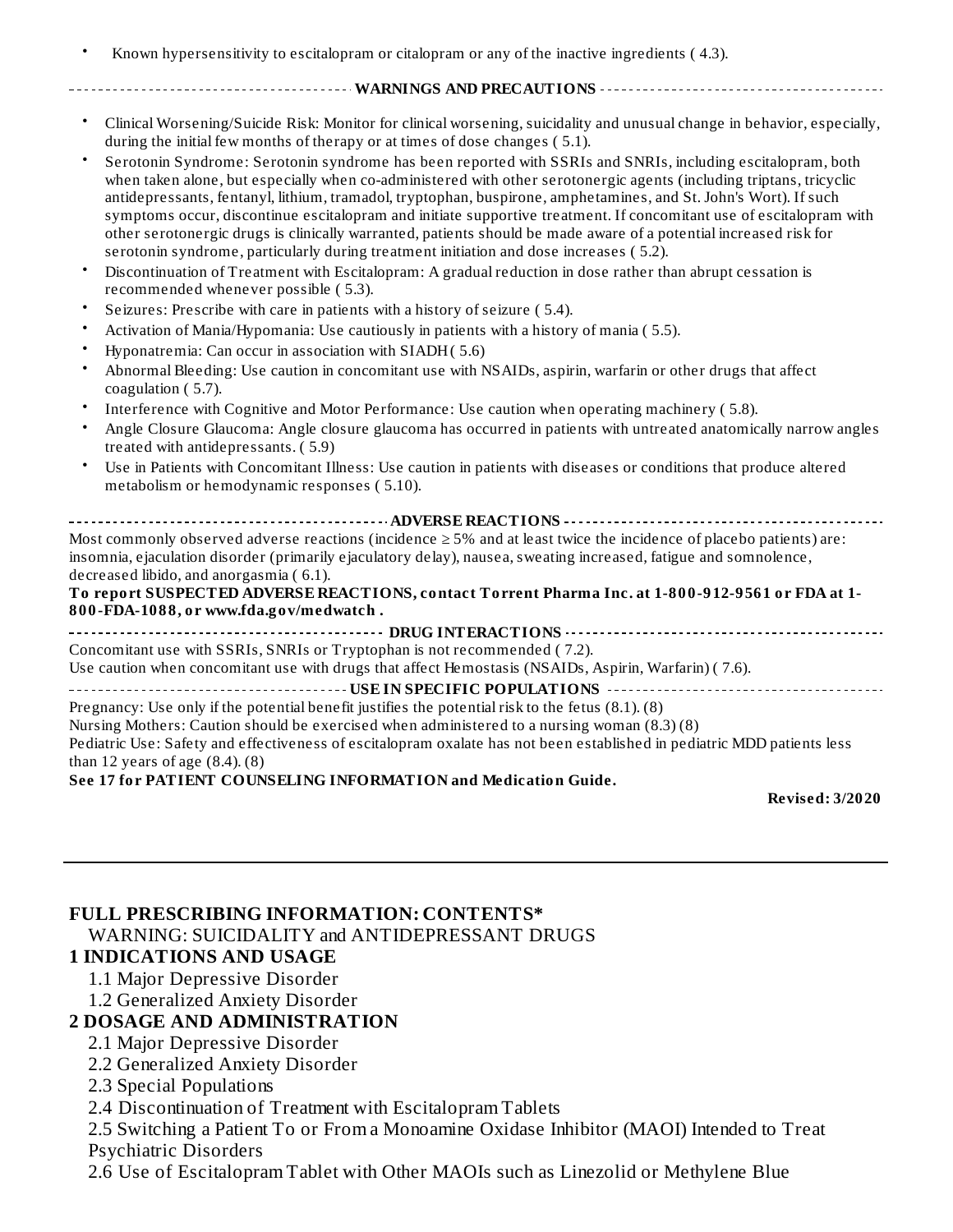# **3 DOSAGE FORMS AND STRENGTHS**

#### 3.1 Tablets

### **4 CONTRAINDICATIONS**

- 4.1 Monoamine oxidase inhibitors (MAOIs)
- 4.2 Pimozide
- 4.3 Hypersensitivity to escitalopram or citalopram

# **5 WARNINGS AND PRECAUTIONS**

- 5.1 Clinical Worsening and Suicide Risk
- 5.2 Serotonin Syndrome
- 5.3 Discontinuation of Treatment with Escitalopram Tablets
- 5.4 Seizures
- 5.5 Activation of Mania/Hypomania
- 5.6 Hyponatremia
- 5.7 Abnormal Bleeding
- 5.8 Interference with Cognitive and Motor Performance
- 5.9 Angle Closure Glaucoma
- 5.10 Use in Patients with Concomitant Illness

#### **6 ADVERSE REACTIONS**

- 6.1 Clinical Trials Experience
- 6.2 Post-Marketing Experience

#### **7 DRUG INTERACTIONS**

- 7.1 Monoamine Oxidase Inhibitors (MAOIs)
- 7.2 Serotonergic Drugs
- 7.3 Triptans
- 7.4 CNS Drugs
- 7.5 Alcohol
- 7.6 Drugs That Interfere With Hemostasis (NSAIDs, Aspirin, Warfarin, etc.)
- 7.7 Cimetidine
- 7.8 Digoxin
- 7.9 Lithium
- 7.10 Pimozide and Celexa
- 7.11 Sumatriptan
- 7.12 Theophylline
- 7.13 Warfarin
- 7.14 Carbamazepine
- 7.15 Triazolam
- 7.16 Ketoconazole
- 7.17 Ritonavir
- 7.18 CYP3A4 and -2C19 Inhibitors
- 7.19 Drugs Metabolized by Cytochrome P4502D6
- 7.20 Metoprolol
- 7.21 Electroconvulsive Therapy (ECT)

# **8 USE IN SPECIFIC POPULATIONS**

- 8.1 Pregnancy
- 8.2 Labor and Delivery
- 8.3 Nursing Mothers
- 8.4 Pediatric Use
- 8.5 Geriatric Use

#### **9 DRUG ABUSE AND DEPENDENCE**

9.2 Abuse and Dependence

# **10 OVERDOSAGE**

- 10.1 Human Experience
- 10.2 Management of Overdose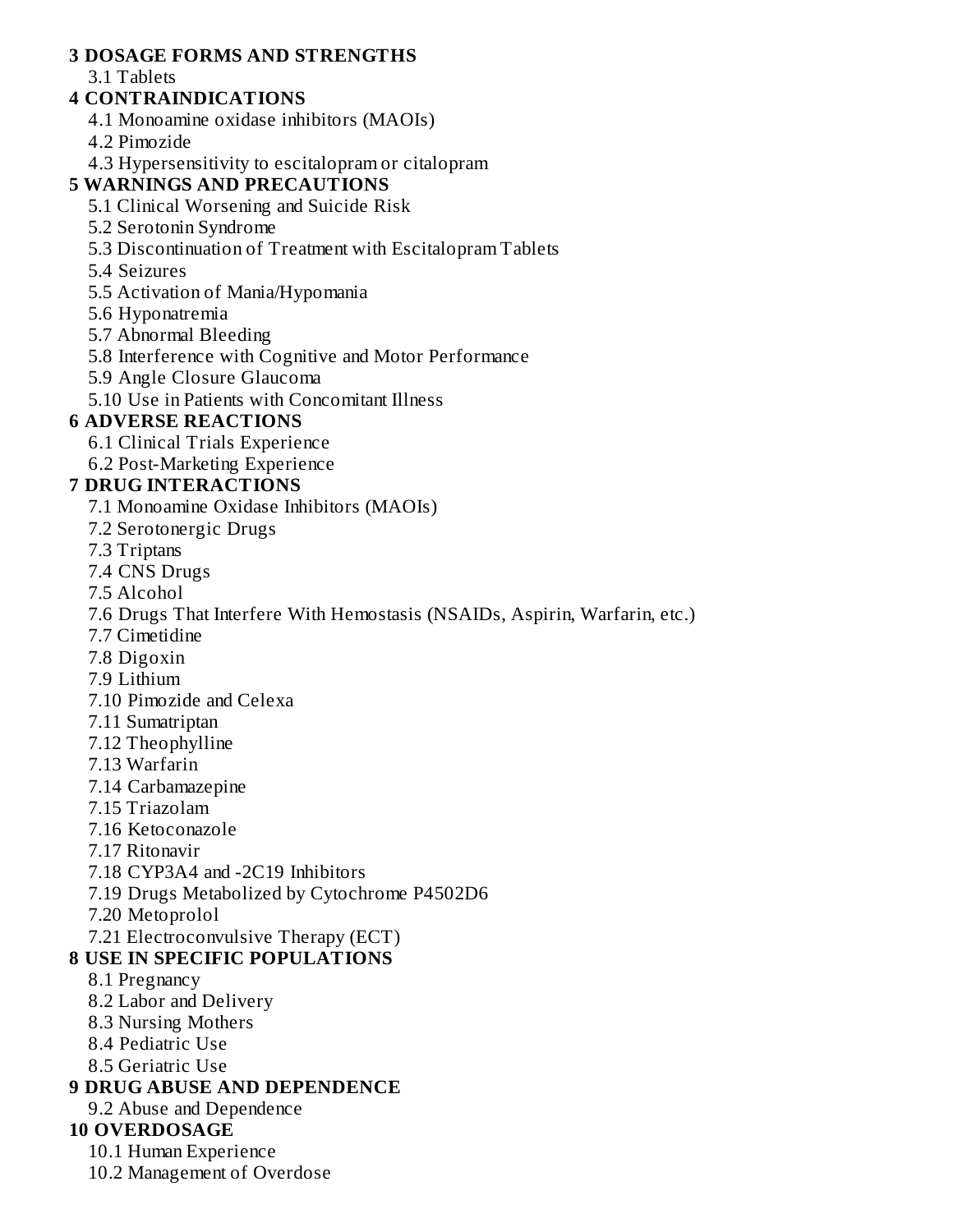### **11 DESCRIPTION**

#### **12 CLINICAL PHARMACOLOGY**

12.1 Mechanism of Action

12.2 Pharmacodynamics

12.3 Pharmacokinetics

#### **13 NONCLINICAL TOXICOLOGY**

13.1 Carcinogenesis, Mutagenesis, Impairment of Fertility

13.2 Animal Toxicology and/or Pharmacology

#### **14 CLINICAL STUDIES**

14.1 Major Depressive Disorder

14.2 Generalized Anxiety Disorder

# **16 HOW SUPPLIED/STORAGE AND HANDLING**

16.1 Tablets

#### **17 PATIENT COUNSELING INFORMATION**

#### 17.1 Information for Patients

\* Sections or subsections omitted from the full prescribing information are not listed.

### **FULL PRESCRIBING INFORMATION**

# **WARNING: SUICIDALITY and ANTIDEPRESSANT DRUGS**

**Antidepressants increas ed the risk compared to placebo of suicidal thinking and behavior (suicidality) in children, adoles cents, and young adults in short-term studies of major depressive disorder (MDD) and other psychiatric disorders. Anyone considering the us e of es citalopram tablets or any other antidepressant in a child, adoles cent, or young adult must balance this risk with the clinical need. Short-term studies did not show an increas e in the risk of suicidality with antidepressants compared to placebo in adults beyond age 24; there was a reduction in risk with antidepressants compared to placebo in adults aged 65 and older. Depression and certain other psychiatric disorders are thems elves associated with increas es in the risk of suicide. Patients of all ages who are started on antidepressant therapy should be monitored appropriately and obs erved clos ely for clinical wors ening, suicidality, or unusual changes in behavior. Families and caregivers should be advis ed of the need for clos e obs ervation and communication with the pres criber. Es citalopram tablets are not approved for us e in pediatric patients less than 12 years of age.** *[See Warnings and Precautions: Clinical Worsening and Suicide Risk ( 5.1), Patient Counseling Information: Information for Patients ( 17.1), and Use in Specific Populations: Pediatric Use ( 8.4)].*

#### **1 INDICATIONS AND USAGE**

#### **1.1 Major Depressive Disorder**

Escitalopram tablets are indicated for the acute and maintenance treatment of major depressive disorder in adults and in adolescents 12 to 17 years of age [ *see Clinical Studies ( 14.1)* ].

A major depressive episode (DSM-IV) implies a prominent and relatively persistent (nearly every day for at least 2 weeks) depressed or dysphoric mood that usually interferes with daily functioning, and includes at least five of the following nine symptoms: depressed mood, loss of interest in usual activities, significant change in weight and/or appetite, insomnia or hypersomnia, psychomotor agitation or retardation, increased fatigue, feelings of guilt or worthlessness, slowed thinking or impaired concentration, a suicide attempt or suicidal ideation.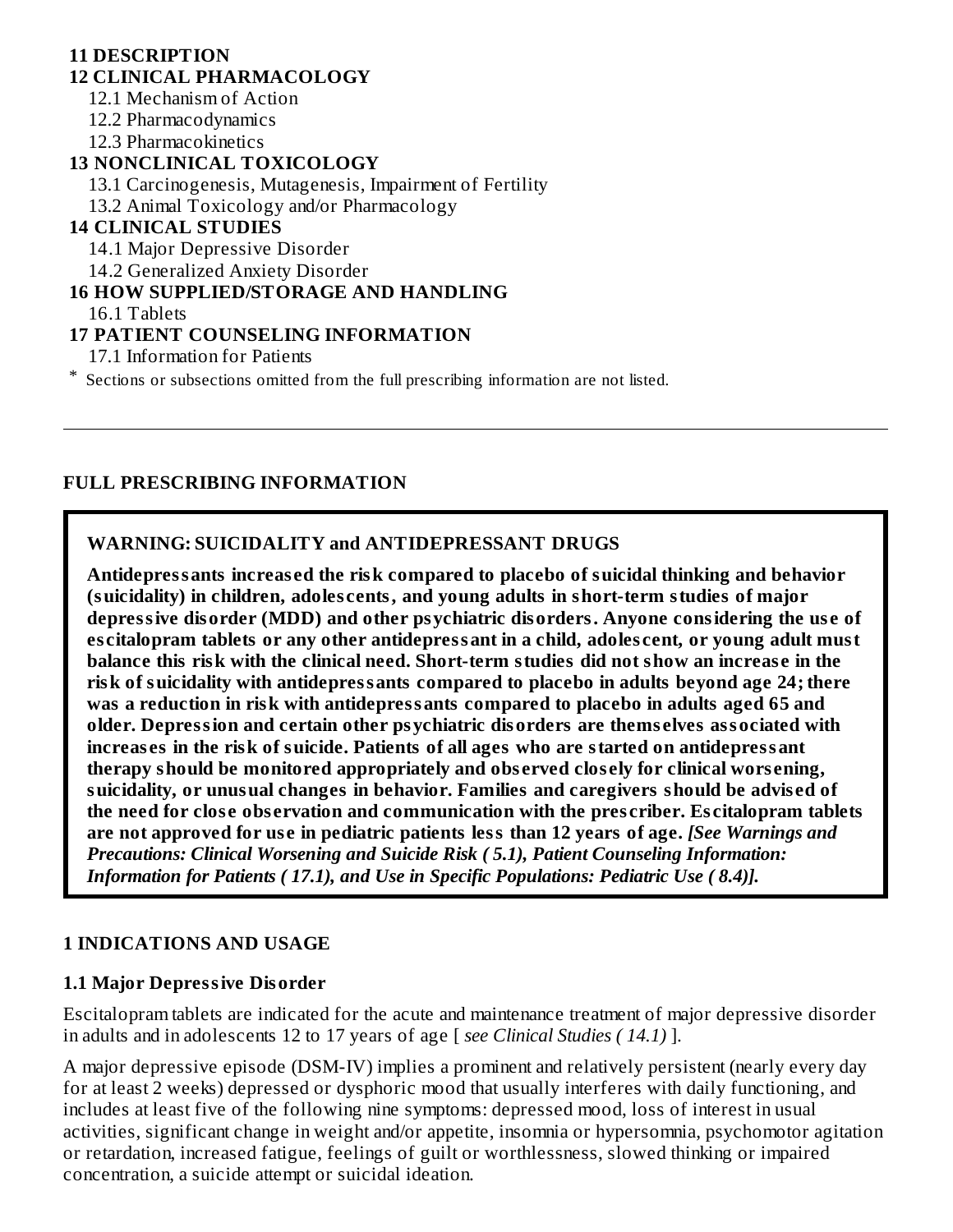### **1.2 Generalized Anxiety Disorder**

Escitalopram tablets are indicated for the acute treatment of Generalized Anxiety Disorder (GAD) in adults [ *see Clinical Studies ( 14.2)* ].

Generalized Anxiety Disorder (DSM-IV) is characterized by excessive anxiety and worry (apprehensive expectation) that is persistent for at least 6 months and which the person finds difficult to control. It must be associated with at least 3 of the following symptoms: restlessness or feeling keyed up or on edge, being easily fatigued, difficulty concentrating or mind going blank, irritability, muscle tension, and sleep disturbance.

# **2 DOSAGE AND ADMINISTRATION**

Escitalopram tablets should be administered once daily, in the morning or evening, with or without food.

#### **2.1 Major Depressive Disorder**

#### **Initial Treatment**

#### **Adoles cents**

The recommended dose of escitalopram tablets is 10 mg once daily. A flexible-dose trial of escitalopram tablets (10 to 20 mg/day) demonstrated the effectiveness of escitalopram tablets [ *see Clinical Studies ( 14.1)* ]. If the dose is increased to 20 mg, this should occur after a minimum of three weeks.

#### **Adults**

The recommended dose of escitalopram tablets is 10 mg once daily. A fixed-dose trial of escitalopram demonstrated the effectiveness of both 10 mg and 20 mg of escitalopram, but failed to demonstrate a greater benefit of 20 mg over 10 mg [ *see Clinical Studies ( 14.1)* ]. If the dose is increased to 20 mg, this should occur after a minimum of one week.

#### **Maintenance Treatment**

It is generally agreed that acute episodes of major depressive disorder require several months or longer of sustained pharmacological therapy beyond response to the acute episode. Systematic evaluation of continuing escitalopram 10 or 20 mg/day in adults patients with major depressive disorder who responded while taking escitalopram during an 8-week, acute-treatment phase demonstrated a benefit of such maintenance treatment [ *see Clinical Studies ( 14.1*)]. Nevertheless, the physician who elects to use escitalopram for extended periods should periodically re-evaluate the long-term usefulness of the drug for the individual patient. Patients should be periodically reassessed to determine the need for maintenance treatment.

#### **2.2 Generalized Anxiety Disorder**

#### **Initial Treatment**

#### **Adults**

The recommended starting dose of escitalopram tablets is 10 mg once daily. If the dose is increased to 20 mg, this should occur after a minimum of one week.

#### **Maintenance Treatment**

Generalized anxiety disorder is recognized as a chronic condition. The efficacy of escitalopram in the treatment of GAD beyond 8 weeks has not been systematically studied. The physician who elects to use escitalopram for extended periods should periodically re-evaluate the long-term usefulness of the drug for the individual patient.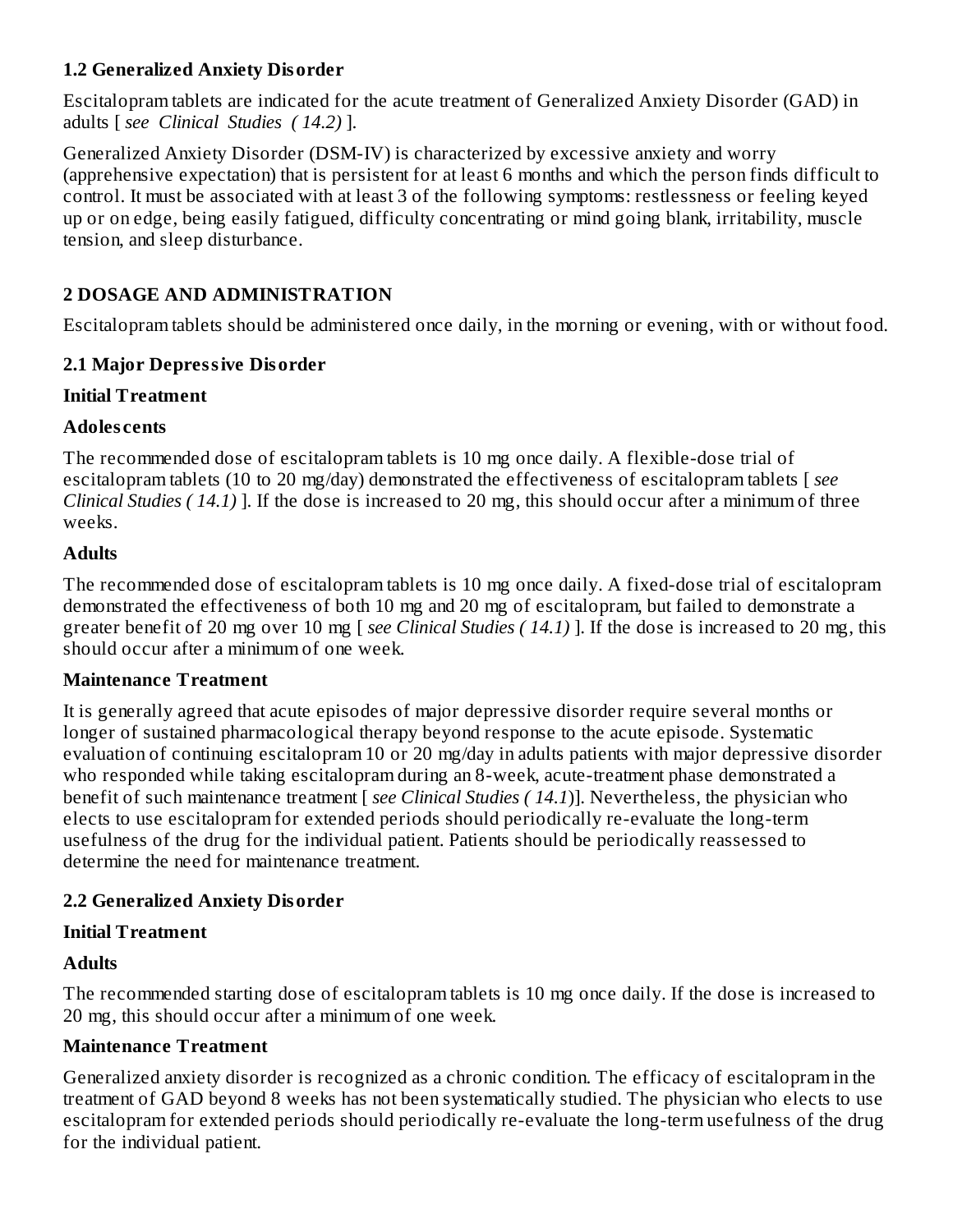### **2.3 Special Populations**

10 mg/day is the recommended dose for most elderly patients and patients with hepatic impairment.

No dosage adjustment is necessary for patients with mild or moderate renal impairment. Escitalopram tablets should be used with caution in patients with severe renal impairment.

# **2.4 Dis continuation of Treatment with Es citalopram Tablets**

Symptoms associated with discontinuation of escitalopram tablets and other SSRIs and SNRIs have been reported [see *Warnings and Precautions ( 5.3)* ]. Patients should be monitored for these symptoms when discontinuing treatment. A gradual reduction in the dose rather than abrupt cessation is recommended whenever possible. If intolerable symptoms occur following a decrease in the dose or upon discontinuation of treatment, then resuming the previously prescribed dose may be considered. Subsequently, the physician may continue decreasing the dose but at a more gradual rate.

#### **2.5 Switching a Patient To or From a Monoamine Oxidas e Inhibitor (MAOI) Intended to Treat Psychiatric Disorders**

At least 14 days should elapse between discontinuation of an MAOI intended to treat psychiatric disorders and initiation of therapy with escitalopram tablets. Conversely, at least 14 days should be allowed after stopping escitalopram tablets before starting an MAOI intended to treat psychiatric disorders [see *Contraindications ( 4.1)* ].

# **2.6 Us e of Es citalopram Tablet with Other MAOIs such as Linezolid or Methylene Blue**

Do not start escitalopram tablets in a patient who is being treated with linezolid or intravenous methylene blue because there is an increased risk of serotonin syndrome. In a patient who requires more urgent treatment of a psychiatric condition, other interventions, including hospitalization, should be considered [ *see Contraindications ( 4.1)* ].

In some cases, a patient already receiving escitalopram tablets therapy may require urgent treatment with linezolid or intravenous methylene blue. If acceptable alternatives to linezolid or intravenous methylene blue treatment are not available and the potential benefits of linezolid or intravenous methylene blue treatment are judged to outweigh the risks of serotonin syndrome in a particular patient, escitalopram tablets should be stopped promptly, and linezolid or intravenous methylene blue can be administered. The patient should be monitored for symptoms of serotonin syndrome for 2 weeks or until 24 hours after the last dose of linezolid or intravenous methylene blue, whichever comes first. Therapy with escitalopram tablets may be resumed 24 hours after the last dose of linezolid or intravenous methylene blue [ *see Warnings and Precautions ( 5.2)* ].

The risk of administering methylene blue by non-intravenous routes (such as oral tablets or by local injection) or in intravenous doses much lower than 1 mg/kg with escitalopram tablets is unclear. The clinician should, nevertheless, be aware of the possibility of emergent symptoms of serotonin syndrome with such use [ *see Warnings and Precautions ( 5.2)* ].

# **3 DOSAGE FORMS AND STRENGTHS**

# **3.1 Tablets**

Escitalopram tablets, USP are film-coated, round tablets containing escitalopram oxalate in strengths equivalent to 5 mg, 10 mg and 20 mg escitalopram base. The 10 and 20 mg tablets are scored. 5 mg tablets are debossed with '135' on one side and '5' on other side. 10 mg tablets are debossed with break line on one side, separating '11' and '36' on one side, and '10' on other side. 20 mg tablets are debossed with break line on one side, separating '11' and '37' on one side, and '20' on other side.

# **4 CONTRAINDICATIONS**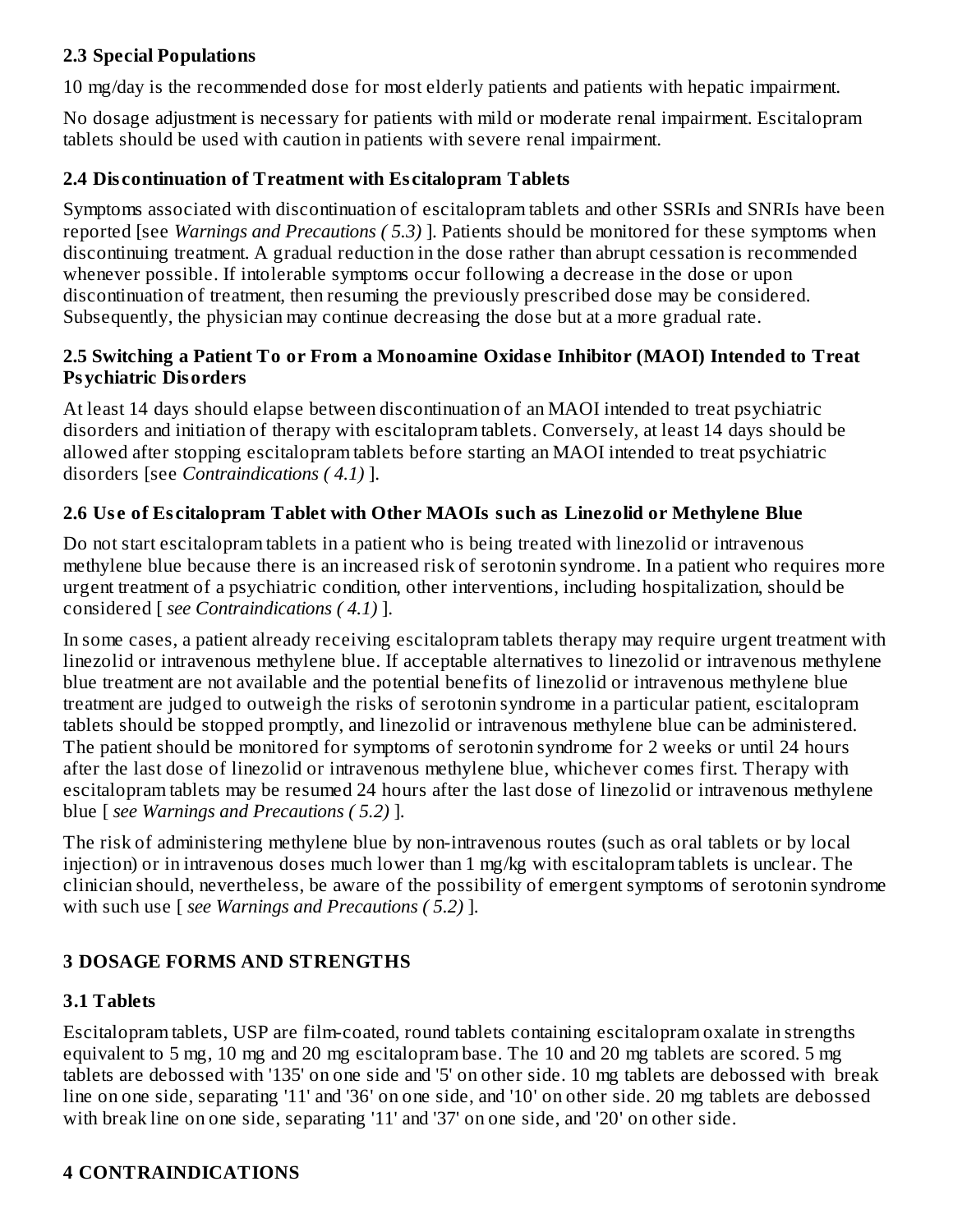# **4.1 Monoamine oxidas e inhibitors (MAOIs)**

The use of MAOIs intended to treat psychiatric disorders with escitalopram tablets or within 14 days of stopping treatment with escitalopram tablets is contraindicated because of an increased risk of serotonin syndrome. The use of escitalopram tablets within 14 days of stopping an MAOI intended to treat psychiatric disorders is also contraindicated [ *see Dosage and Administration ( 2.5), and Warnings and Precautions ( 5.2)* ].

Starting escitalopram tablets in a patient who is being treated with MAOIs such as linezolid or intravenous methylene blue is also contraindicated because of an increased risk of serotonin syndrome [ *see Dosage and Administration ( 2.6), and Warnings and Precautions ( 5.2)* ].

#### **4.2 Pimozide**

Concomitant use in patients taking pimozide is contraindicated [ *see Drug Interactions ( 7.10)* ].

### **4.3 Hypers ensitivity to es citalopram or citalopram**

Escitalopram tablets are contraindicated in patients with a hypersensitivity to escitalopram or citalopram or any of the inactive ingredients in escitalopram tablets.

# **5 WARNINGS AND PRECAUTIONS**

### **5.1 Clinical Wors ening and Suicide Risk**

Patients with major depressive disorder (MDD), both adult and pediatric, may experience worsening of their depression and/or the emergence of suicidal ideation and behavior (suicidality) or unusual changes in behavior, whether or not they are taking antidepressant medications, and this risk may persist until significant remission occurs. Suicide is a known risk of depression and certain other psychiatric disorders, and these disorders themselves are the strongest predictors of suicide. There has been a longstanding concern, however, that antidepressants may have a role in inducing worsening of depression and the emergence of suicidality in certain patients during the early phases of treatment. Pooled analyses of short-term placebo-controlled trials of antidepressant drugs (SSRIs and others) showed that these drugs increase the risk of suicidal thinking and behavior (suicidality) in children, adolescents, and young adults (ages 18 to 24) with major depressive disorder (MDD) and other psychiatric disorders. Short-term studies did not show an increase in the risk of suicidality with antidepressants compared to placebo in adults beyond age 24; there was a reduction with antidepressants compared to placebo in adults aged 65 and older.

The pooled analyses of placebo-controlled trials in children and adolescents with MDD, obsessive compulsive disorder (OCD), or other psychiatric disorders included a total of 24 short-term trials of 9 antidepressant drugs in over 4,400 patients. The pooled analyses of placebo-controlled trials in adults with MDD or other psychiatric disorders included a total of 295 short-term trials (median duration of 2 months) of 11 antidepressant drugs in over 77,000 patients. There was considerable variation in risk of suicidality among drugs, but a tendency toward an increase in the younger patients for almost all drugs studied. There were differences in absolute risk of suicidality across the different indications, with the highest incidence in MDD. The risk differences (drug vs. placebo), however, were relatively stable within age strata and across indications. These risk differences (drug-placebo difference in the number of cases of suicidality per 1,000 patients treated) are provided in **Table 1**.

| TABLE 1                                                                                  |                               |  |
|------------------------------------------------------------------------------------------|-------------------------------|--|
| <b>Drug-Placebo Difference in Number of Cases of Suicidality per</b><br><b>Age Range</b> |                               |  |
|                                                                                          | 1,000 Patients Treated        |  |
|                                                                                          | Increases Compared to Placebo |  |
| <18                                                                                      | 14 additional cases           |  |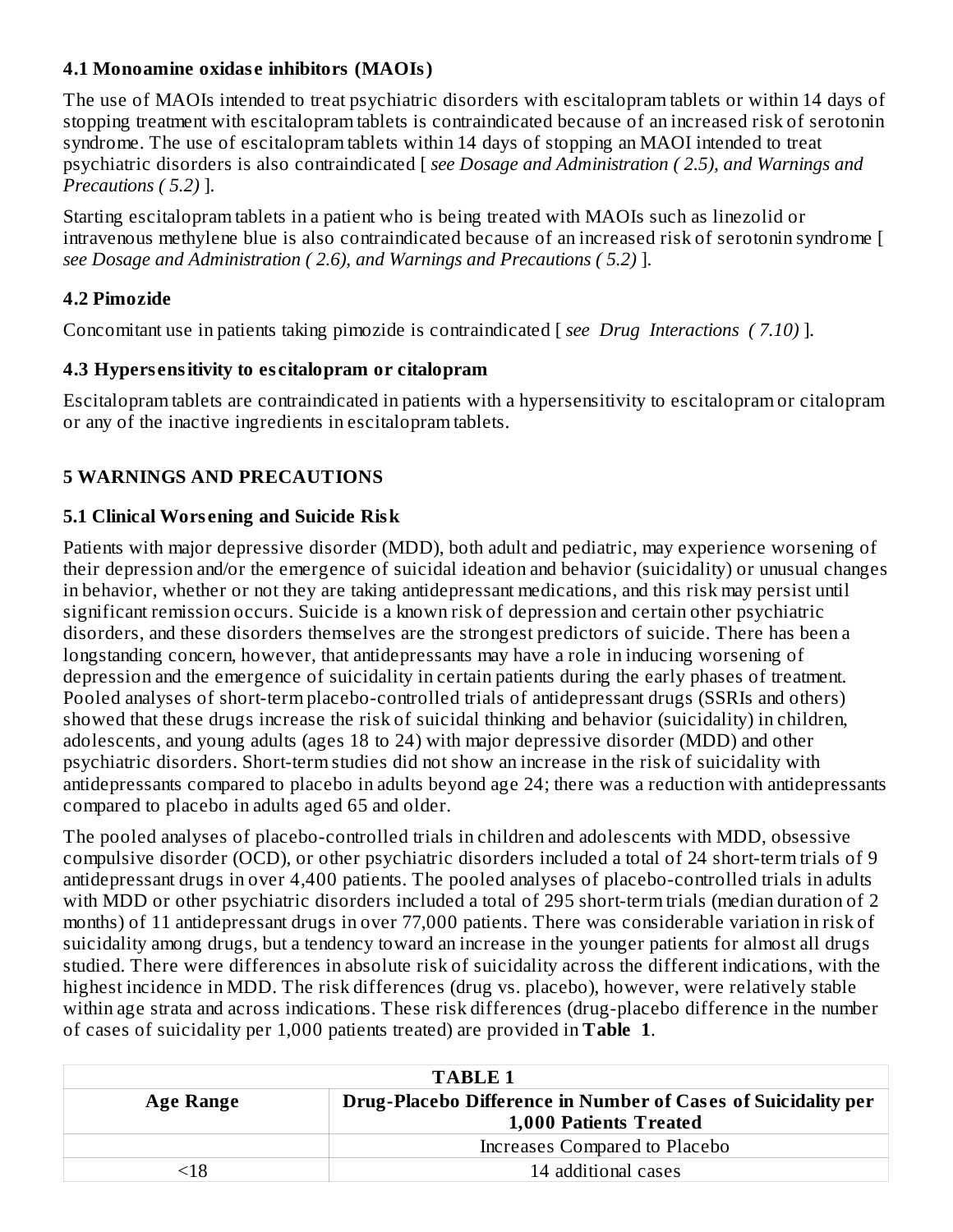| 18 to 24  | 5 additional cases            |  |
|-----------|-------------------------------|--|
|           | Decreases Compared to Placebo |  |
| 25 to 64  | 1 fewer case                  |  |
| $\geq 65$ | 6 fewer case                  |  |

No suicides occurred in any of the pediatric trials. There were suicides in the adult trials, but the number was not sufficient to reach any conclusion about drug effect on suicide.

It is unknown whether the suicidality risk extends to longer-term use, i.e., beyond several months. However, there is substantial evidence from placebo-controlled maintenance trials in adults with depression that the use of antidepressants can delay the recurrence of depression.

All patients being treated with antidepressants for any indication should be monitored appropriately and observed closely for clinical worsening, suicidality, and unusual changes in behavior, especially during the initial few months of a course of drug therapy, or at times of dose changes, either increases or decreases.

The following symptoms, anxiety, agitation, panic attacks, insomnia, irritability, hostility, aggressiveness, impulsivity, akathisia (psychomotor restlessness), hypomania, and mania, have been reported in adult and pediatric patients being treated with antidepressants for major depressive disorder as well as for other indications, both psychiatric and nonpsychiatric. Although a causal link between the emergence of such symptoms and either the worsening of depression and/or the emergence of suicidal impulses has not been established, there is concern that such symptoms may represent precursors to emerging suicidality.

Consideration should be given to changing the therapeutic regimen, including possibly discontinuing the medication, in patients whose depression is persistently worse, or who are experiencing emergent suicidality or symptoms that might be precursors to worsening depression or suicidality, especially if these symptoms are severe, abrupt in onset, or were not part of the patient's presenting symptoms.

If the decision has been made to discontinue treatment, medication should be tapered, as rapidly as is feasible, but with recognition that abrupt discontinuation can be associated with certain symptoms [ *see Dosage and Administration ( 2.4)* ].

Families and caregivers of patients being treated with antidepressants for major depressive disorder or other indications, both psychiatric and nonpsychiatric, should be alerted about the need to monitor patients for the emergence of agitation, irritability, unusual changes in behavior, and the other symptoms described above, as well as the emergence of suicidality, and to report such symptoms immediately to health care providers. Such monitoring should include daily observation by families and caregivers [ *see also Patient Counseling Information ( 17.1)* ]. Prescriptions for escitalopram tablets should be written for the smallest quantity of tablets consistent with good patient management, in order to reduce the risk of overdose.

# **Screening Patients for Bipolar Disorder**

A major depressive episode may be the initial presentation of bipolar disorder. It is generally believed (though not established in controlled trials) that treating such an episode with an antidepressant alone may increase the likelihood of precipitation of a mixed/manic episode in patients at risk for bipolar disorder. Whether any of the symptoms described above represent such a conversion is unknown. However, prior to initiating treatment with an antidepressant, patients with depressive symptoms should be adequately screened to determine if they are at risk for bipolar disorder; such screening should include a detailed psychiatric history, including a family history of suicide, bipolar disorder, and depression. It should be noted that escitalopram is not approved for use in treating bipolar depression.

# **5.2 Serotonin Syndrome**

The development of a potentially life-threatening serotonin syndrome has been reported with SNRIs and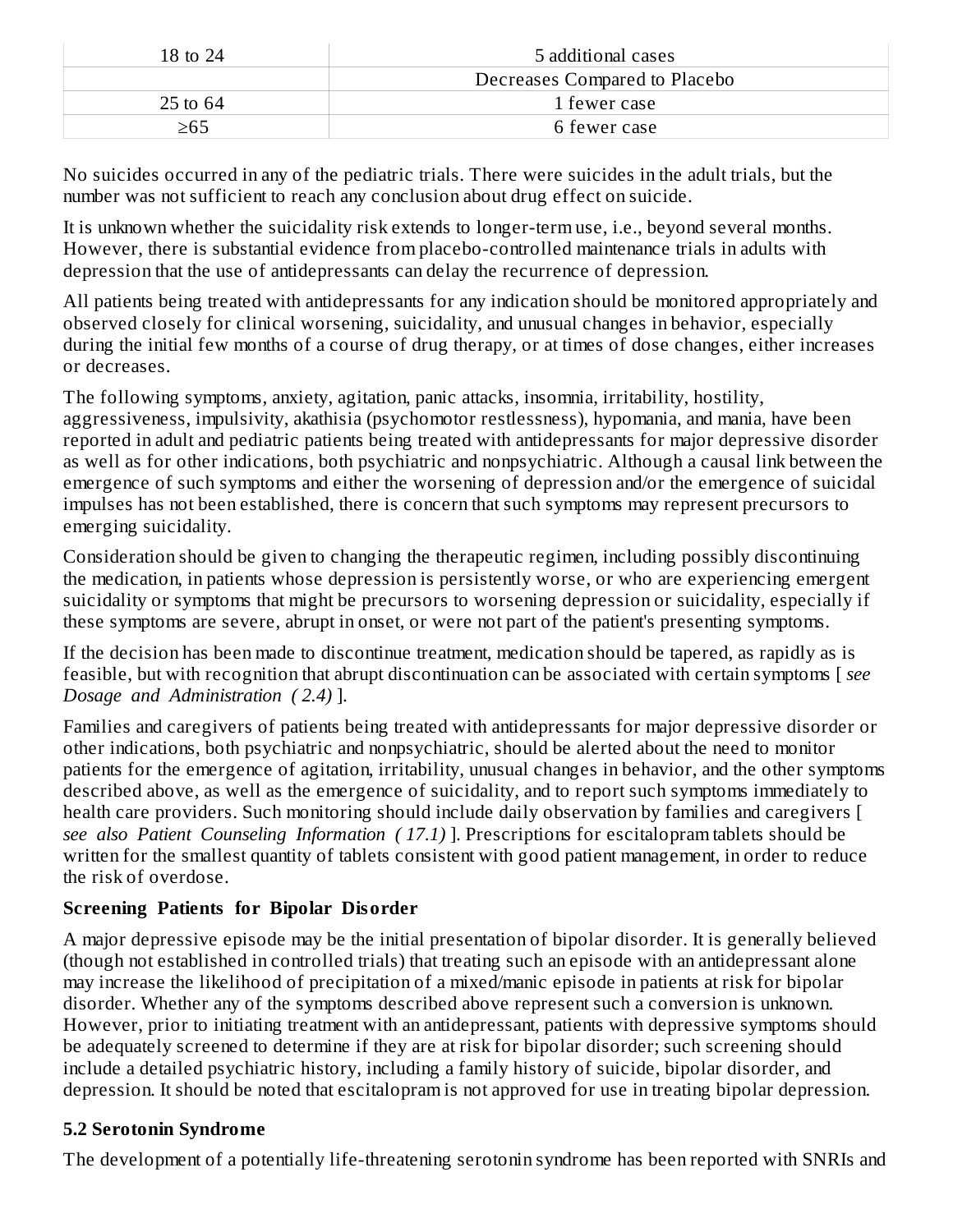SSRIs, including escitalopram, alone but particularly with concomitant use of other serotonergic drugs (including triptans, tricyclic antidepressants, fentanyl, lithium, tramadol, tryptophan, buspirone, amphetamines, and St. John's Wort) and with drugs that impair metabolism of serotonin (in particular, MAOIs, both those intended to treat psychiatric disorders and also others, such as linezolid and intravenous methylene blue).

Serotonin syndrome symptoms may include mental status changes (e.g., agitation, hallucinations, delirium, and coma), autonomic instability (e.g., tachycardia, labile blood pressure, dizziness, diaphoresis, flushing, hyperthermia), neuromuscular symptoms (e.g., tremor, rigidity, myoclonus, hyperreflexia, incoordination) seizures, and/or gastrointestinal symptoms (e.g., nausea, vomiting, diarrhea). Patients should be monitored for the emergence of serotonin syndrome.

The concomitant use of escitalopram with MAOIs intended to treat psychiatric disorders is contraindicated. Escitalopram should also not be started in a patient who is being treated with MAOIs such as linezolid or intravenous methylene blue. All reports with methylene blue that provided information on the route of administration involved intravenous administration in the dose range of 1 mg/kg to 8 mg/kg. No reports involved the administration of methylene blue by other routes (such as oral tablets or local tissue injection) or at lower doses. There may be circumstances when it is necessary to initiate treatment with an MAOI such as linezolid or intravenous methylene blue in a patient taking escitalopram. Escitalopram should be discontinued before initiating treatment with the MAOI [ *see Contraindications ( 4.1) and Dosage and Administration ( 2.5 and 2.6)* ].

If concomitant use of escitalopram with other serotonergic drugs including, triptans, tricyclic antidepressants, fentanyl, lithium, tramadol, buspirone, tryptophan, amphetamine and St. John's Wort is clinically warranted, patients should be made aware of a potential increased risk for serotonin syndrome, particularly during treatment initiation and dose increases.

Treatment with escitalopram and any concomitant serotonergic agents, should be discontinued immediately if the above events occur and supportive symptomatic treatment should be initiated.

# **5.3 Dis continuation of Treatment with Es citalopram Tablets**

During marketing of escitalopram tablets and other SSRIs and SNRIs (serotonin and norepinephrine reuptake inhibitors), there have been spontaneous reports of adverse events occurring upon discontinuation of these drugs, particularly when abrupt, including the following: dysphoric mood, irritability, agitation, dizziness, sensory disturbances (e.g., paresthesias such as electric shock sensations), anxiety, confusion, headache, lethargy, emotional lability, insomnia, and hypomania. While these events are generally self-limiting, there have been reports of serious discontinuation symptoms.

Patients should be monitored for these symptoms when discontinuing treatment with escitalopram. A gradual reduction in the dose rather than abrupt cessation is recommended whenever possible. If intolerable symptoms occur following a decrease in the dose or upon discontinuation of treatment, then resuming the previously prescribed dose may be considered. Subsequently, the physician may continue decreasing the dose but at a more gradual rate [ *see Dosage and Administration ( 2.4)* ].

# **5.4 Seizures**

Although anticonvulsant effects of racemic citalopram have been observed in animal studies, escitalopram has not been systematically evaluated in patients with a seizure disorder. These patients were excluded from clinical studies during the product's premarketing testing. In clinical trials of escitalopram, cases of convulsion have been reported in association with escitalopram treatment. Like other drugs effective in the treatment of major depressive disorder, escitalopram tablets should be introduced with care in patients with a history of seizure disorder.

# **5.5 Activation of Mania/Hypomania**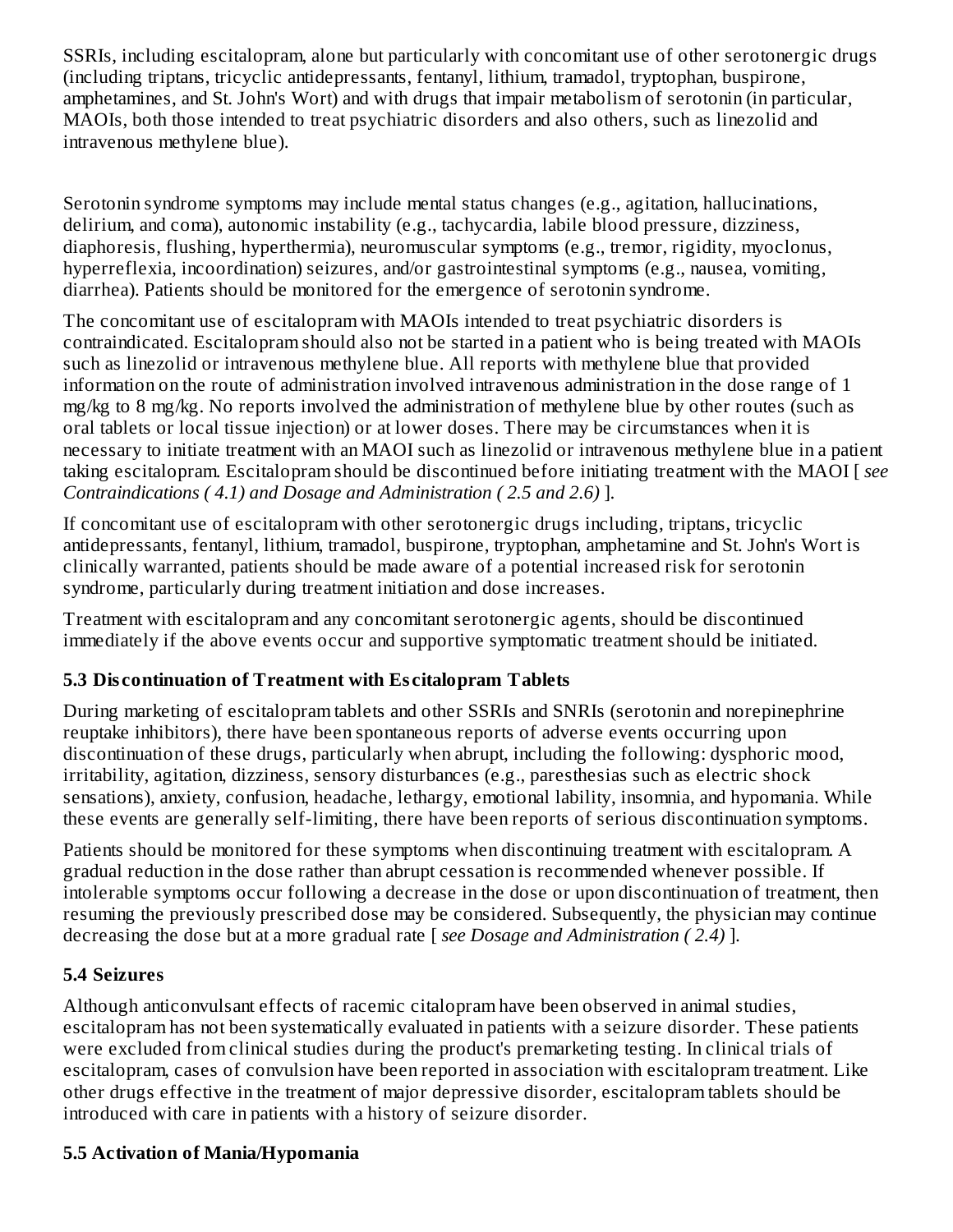In placebo-controlled trials of escitalopram in major depressive disorder, activation of mania/hypomania was reported in one (0.1%) of 715 patients treated with escitalopram and in none of the 592 patients treated with placebo. One additional case of hypomania has been reported in association with escitalopram treatment. Activation of mania/hypomania has also been reported in a small proportion of patients with major affective disorders treated with racemic citalopram and other marketed drugs effective in the treatment of major depressive disorder. As with all drugs effective in the treatment of major depressive disorder, escitalopram tablets should be used cautiously in patients with a history of mania.

# **5.6 Hyponatremia**

Hyponatremia may occur as a result of treatment with SSRIs and SNRIs, including escitalopram. In many cases, this hyponatremia appears to be the result of the syndrome of inappropriate antidiuretic hormone secretion (SIADH), and was reversible when escitalopram was discontinued. Cases with serum sodium lower than 110 mmol/L have been reported. Elderly patients may be at greater risk of developing hyponatremia with SSRIs and SNRIs. Also, patients taking diuretics or who are otherwise volume depleted may be at greater risk [ *see Geriatric Use ( 8.5*)]. Discontinuation of escitalopram should be considered in patients with symptomatic hyponatremia and appropriate medical intervention should be instituted.

Signs and symptoms of hyponatremia include headache, difficulty concentrating, memory impairment, confusion, weakness, and unsteadiness, which may lead to falls. Signs and symptoms associated with more severe and/or acute cases have included hallucination, syncope, seizure, coma, respiratory arrest, and death.

# **5.7 Abnormal Bleeding**

SSRIs and SNRIs, including escitalopram, may increase the risk of bleeding events. Concomitant use of aspirin, nonsteroidal anti-inflammatory drugs, warfarin, and other anticoagulants may add to the risk. Case reports and epidemiological studies (case-control and cohort design) have demonstrated an association between use of drugs that interfere with serotonin reuptake and the occurrence of gastrointestinal bleeding. Bleeding events related to SSRIs and SNRIs use have ranged from ecchymoses, hematomas, epistaxis, and petechiae to life-threatening hemorrhages.

Patients should be cautioned about the risk of bleeding associated with the concomitant use of escitalopram and NSAIDs, aspirin, or other drugs that affect coagulation.

# **5.8 Interference with Cognitive and Motor Performance**

In a study in normal volunteers, escitalopram 10 mg/day did not produce impairment of intellectual function or psychomotor performance. Because any psychoactive drug may impair judgment, thinking, or motor skills, however, patients should be cautioned about operating hazardous machinery, including automobiles, until they are reasonably certain that escitalopram tablets therapy does not affect their ability to engage in such activities.

# **5.9 Angle Closure Glaucoma**

Angle Closure Glaucoma: The pupillary dilation that occurs following use of many antidepressant drugs including escitalopram may trigger an angle closure attack in a patient with anatomically narrow angles who does not have a patent iridectomy.

# **5.10 Us e in Patients with Concomitant Illness**

Clinical experience with escitalopram in patients with certain concomitant systemic illnesses is limited. Caution is advisable in using escitalopram tablets in patients with diseases or conditions that produce altered metabolism or hemodynamic responses.

Escitalopram has not been systematically evaluated in patients with a recent history of myocardial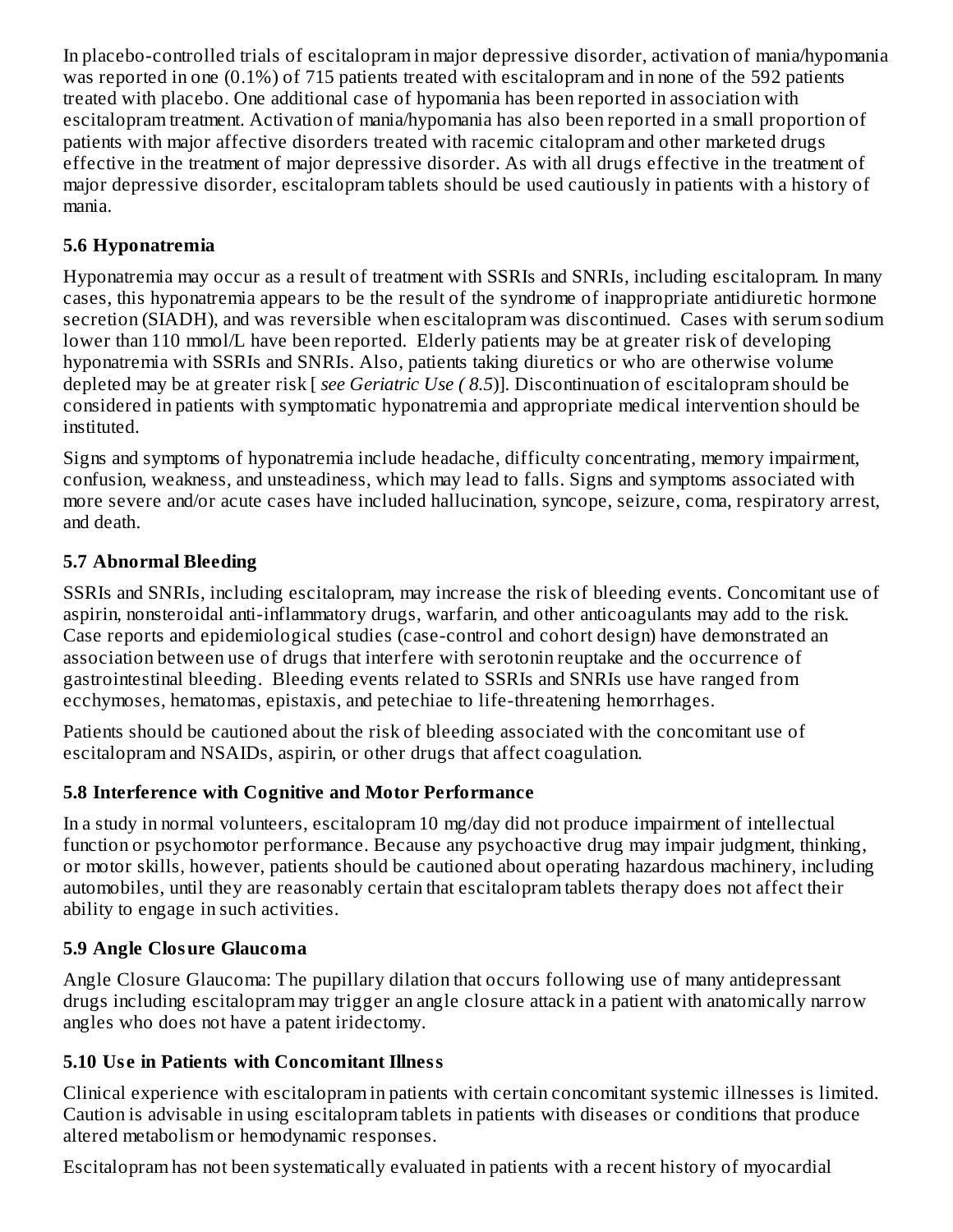infarction or unstable heart disease. Patients with these diagnoses were generally excluded from clinical studies during the product's premarketing testing.

In subjects with hepatic impairment, clearance of racemic citalopram was decreased and plasma concentrations were increased. The recommended dose of escitalopram tablets in hepatically impaired patients is 10 mg/day [ *see Dosage and Administration ( 2.3)* ].

Because escitalopram is extensively metabolized, excretion of unchanged drug in urine is a minor route of elimination. Until adequate numbers of patients with severe renal impairment have been evaluated during chronic treatment with escitalopram tablets, however, it should be used with caution in such patients [ *see Dosage and Administration ( 2.3)* ].

# **6 ADVERSE REACTIONS**

# **6.1 Clinical Trials Experience**

Because clinical studies are conducted under widely varying conditions, adverse reaction rates observed in the clinical studies of a drug cannot be directly compared to rates in the clinical studies of another drug and may not reflect the rates observed in practice.

# **Clinical Trial Data Sources**

# **Pediatrics (6 to 17 years)**

Adverse events were collected in 576 pediatric patients (286 escitalopram, 290 placebo) with major depressive disorder in double-blind placebo-controlled studies. Safety and effectiveness of escitalopram in pediatric patients less than 12 years of age has not been established.

### **Adults**

Adverse events information for escitalopram was collected from 715 patients with major depressive disorder who were exposed to escitalopram and from 592 patients who were exposed to placebo in double-blind, placebo-controlled trials. An additional 284 patients with major depressive disorder were newly exposed to escitalopram in open-label trials. The adverse event information for escitalopram in patients with GAD was collected from 429 patients exposed to escitalopram and from 427 patients exposed to placebo in double-blind, placebo-controlled trials.

Adverse events during exposure were obtained primarily by general inquiry and recorded by clinical investigators using terminology of their own choosing. Consequently, it is not possible to provide a meaningful estimate of the proportion of individuals experiencing adverse events without first grouping similar types of events into a smaller number of standardized event categories. In the tables and tabulations that follow, standard World Health Organization (WHO) terminology has been used to classify reported adverse events.

The stated frequencies of adverse reactions represent the proportion of individuals who experienced, at least once, a treatment-emergent adverse event of the type listed. An event was considered treatment emergent if it occurred for the first time or worsened while receiving therapy following baseline evaluation.

# **Advers e Events Associated with Dis continuation of Treatment**

# **Major Depressive Disorder**

# **Pediatrics (6 to 17 years)**

Adverse events were associated with discontinuation of 3.5% of 286 patients receiving escitalopram and 1% of 290 patients receiving placebo. The most common adverse event (incidence at least 1% for escitalopram and greater than placebo) associated with discontinuation was insomnia (1% escitalopram, 0% placebo).

# **Adults**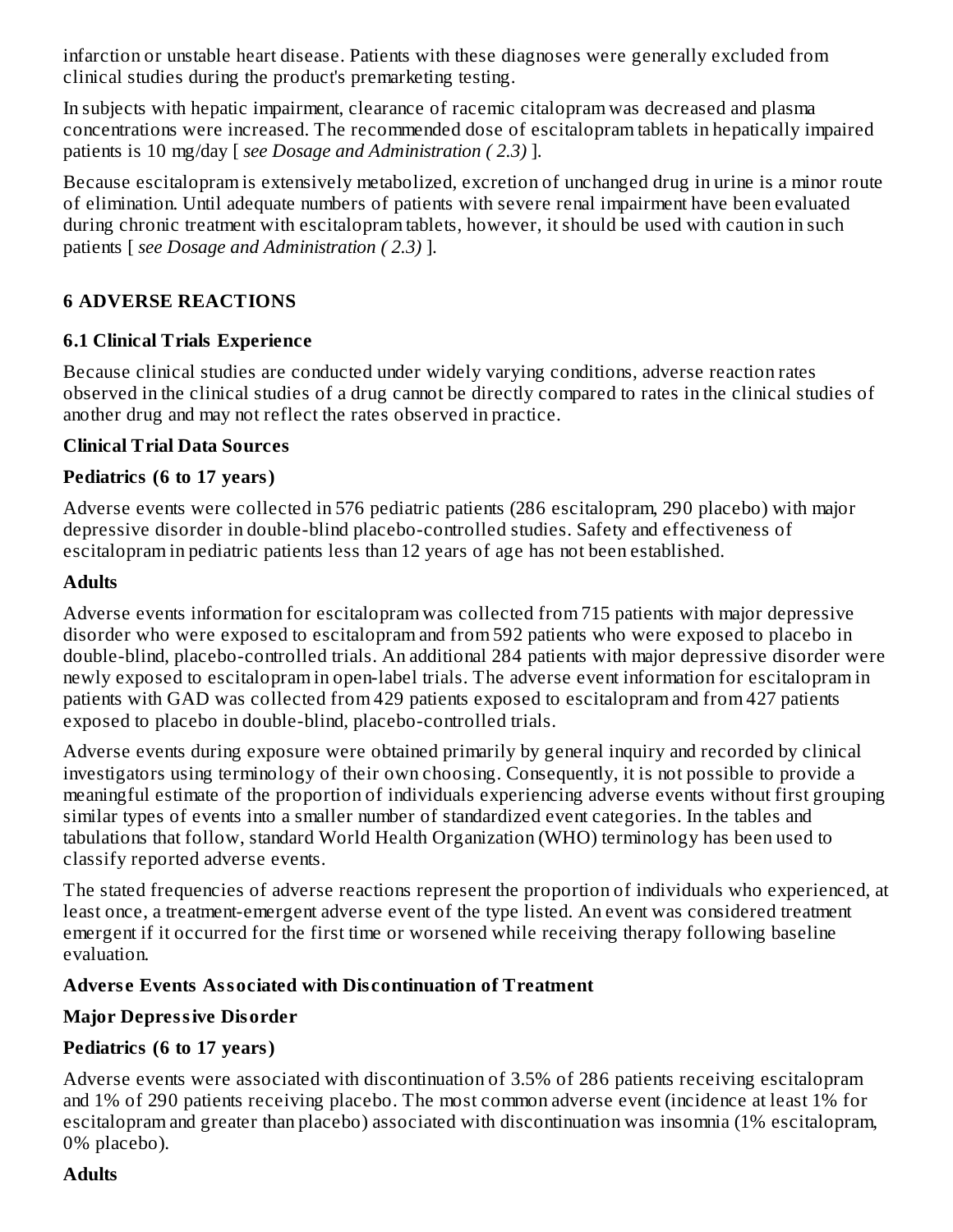Among the 715 depressed patients who received escitalopram in placebo-controlled trials, 6% discontinued treatment due to an adverse event, as compared to 2% of 592 patients receiving placebo. In two fixed-dose studies, the rate of discontinuation for adverse events in patients receiving 10 mg/day escitalopram was not significantly different from the rate of discontinuation for adverse events in patients receiving placebo. The rate of discontinuation for adverse events in patients assigned to a fixed dose of 20 mg/day escitalopram was 10%, which was significantly different from the rate of discontinuation for adverse events in patients receiving 10 mg/day escitalopram (4%) and placebo (3%). Adverse events that were associated with the discontinuation of at least 1% of patients treated with escitalopram tablets, and for which the rate was at least twice that of placebo, were nausea (2%) and ejaculation disorder (2% of male patients).

### **Generalized Anxiety Disorder**

# **Adults**

Among the 429 GAD patients who received escitalopram 10 to 20 mg/day in placebo-controlled trials, 8% discontinued treatment due to an adverse event, as compared to 4% of 427 patients receiving placebo. Adverse events that were associated with the discontinuation of at least 1% of patients treated with escitalopram, and for which the rate was at least twice the placebo rate, were nausea (2%), insomnia (1%), and fatigue (1%).

### **Incidence of Advers e Reactions in Placebo-Controlled Clinical Trials**

### **Major Depressive Disorder**

### **Pediatrics (6 to 17 years)**

The overall profile of adverse reactions in pediatric patients was generally similar to that seen in adult studies, as shown in Table 2. However, the following adverse reactions (excluding those which appear in Table 2 and those for which the coded terms were uninformative or misleading) were reported at an incidence of at least 2% for escitalopram and greater than placebo: back pain, urinary tract infection, vomiting, and nasal congestion.

#### **Adults**

The most commonly observed adverse reactions in escitalopram patients (incidence of approximately 5% or greater and approximately twice the incidence in placebo patients) were insomnia, ejaculation disorder (primarily ejaculatory delay), nausea, sweating increased, fatigue, and somnolence.

Table 2 enumerates the incidence, rounded to the nearest percent, of treatment-emergent adverse events that occurred among 715 depressed patients who received escitalopram at doses ranging from 10 to 20 mg/day in placebo-controlled trials. Events included are those occurring in 2% or more of patients treated with escitalopram and for which the incidence in patients treated with escitalopram was greater than the incidence in placebo-treated patients.

| <b>TABLE 2</b>                                                                   |                |  |  |
|----------------------------------------------------------------------------------|----------------|--|--|
| Treatment-Emergent Adverse Reactions observed with a frequency of $\geq 2\%$ and |                |  |  |
| greater than placebo for                                                         |                |  |  |
| <b>Major Depressive Disorder</b>                                                 |                |  |  |
| <b>Escitalopram</b>                                                              | <b>Placebo</b> |  |  |
| $(N=715)$                                                                        | $(N=592)$      |  |  |
| $\%$<br>$\%$                                                                     |                |  |  |
| <b>Autonomic Nervous System Disorders</b>                                        |                |  |  |
| 6%                                                                               | 5%             |  |  |
| 5%                                                                               | 2%             |  |  |
| <b>Central &amp; Peripheral Nervous System Disorders</b>                         |                |  |  |
| 5%                                                                               | 3%             |  |  |
|                                                                                  |                |  |  |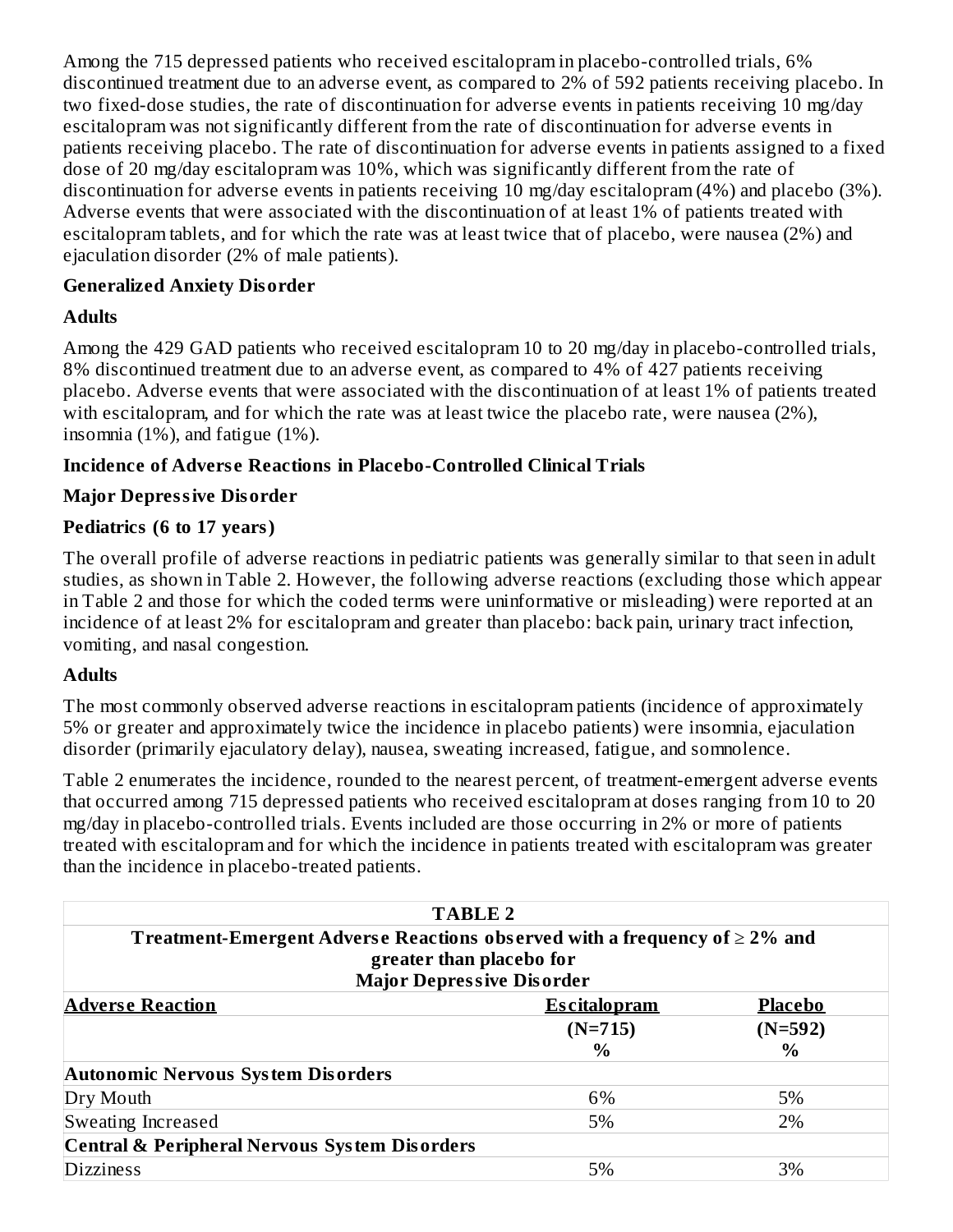| <b>Gas trointes tinal Dis orders</b>                                                  |     |        |
|---------------------------------------------------------------------------------------|-----|--------|
| Nausea                                                                                | 15% | 7%     |
| Diarrhea                                                                              | 8%  | 5%     |
| Constipation                                                                          | 3%  | 1%     |
| Indigestion                                                                           | 3%  | 1%     |
| Abdominal Pain                                                                        | 2%  | 1%     |
| General                                                                               |     |        |
| Influenza-like Symptoms                                                               | 5%  | 4%     |
| Fatigue                                                                               | 5%  | 2%     |
| <b>Psychiatric Disorders</b>                                                          |     |        |
| Insomnia                                                                              | 9%  | 4%     |
| Somnolence                                                                            | 6%  | 2%     |
| Appetite Decreased                                                                    | 3%  | 1%     |
| Libido Decreased                                                                      | 3%  | 1%     |
| <b>Respiratory System Disorders</b>                                                   |     |        |
| Rhinitis                                                                              | 5%  | 4%     |
| Sinusitis                                                                             | 3%  | 2%     |
| Urogenital                                                                            |     |        |
| Ejaculation Disorder $^{1,2}$                                                         | 9%  | $<1\%$ |
| Impotence <sup>2</sup>                                                                | 3%  | $<1\%$ |
| Anorgasmia <sup>3</sup>                                                               | 2%  | $<1\%$ |
| <sup>1</sup> Primarily ejaculatory delay.                                             |     |        |
| <sup>2</sup> Denominator used was for males only (N=225 escitalopram; N=188 placebo). |     |        |

 $\rm ^3$ Denominator used was for females only (N=490 escitalopram; N=404 placebo).

#### **Generalized Anxiety Disorder**

#### **Adults**

The most commonly observed adverse reactions in escitalopram patients (incidence of approximately 5% or greater and approximately twice the incidence in placebo patients) were nausea, ejaculation disorder (primarily ejaculatory delay), insomnia, fatigue, decreased libido, and anorgasmia.

**Table 3** enumerates the incidence, rounded to the nearest percent of treatment-emergent adverse events that occurred among 429 GAD patients who received escitalopram 10 to 20 mg/day in placebocontrolled trials. Events included are those occurring in 2% or more of patients treated with escitalopram and for which the incidence in patients treated with escitalopram was greater than the incidence in placebo-treated patients.

| <b>TABLE 3</b><br>Treatment-Emergent Adverse Reactions observed with a frequency of $\geq 2\%$ and |           |           |                                                       |
|----------------------------------------------------------------------------------------------------|-----------|-----------|-------------------------------------------------------|
|                                                                                                    |           |           | greater than placebo for Generalized Anxiety Disorder |
| <b>Escitalopram</b><br><b>Adverse Reactions</b><br><b>Placebo</b>                                  |           |           |                                                       |
|                                                                                                    | $(N=429)$ | $(N=427)$ |                                                       |
| $\%$<br>$\%$                                                                                       |           |           |                                                       |
| <b>Autonomic Nervous System Disorders</b>                                                          |           |           |                                                       |
| Dry Mouth                                                                                          | 9%        | 5%        |                                                       |
| Sweating Increased                                                                                 | 4%        | 1%        |                                                       |
| <b>Central &amp; Peripheral Nervous System Disorders</b>                                           |           |           |                                                       |
| Headache                                                                                           | 24%       | 17%       |                                                       |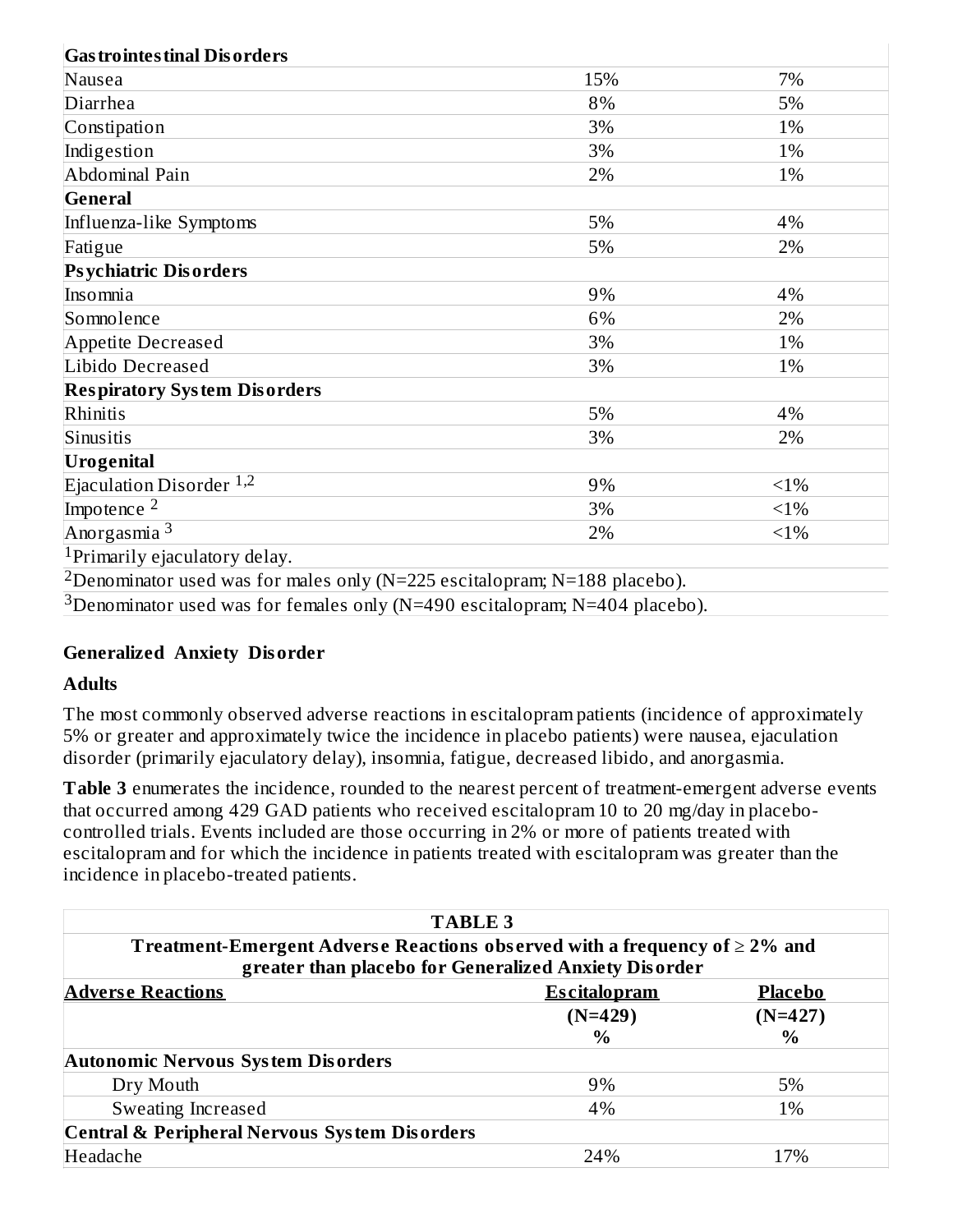| Paresthesia                                                                                  | 2%  | 1%      |
|----------------------------------------------------------------------------------------------|-----|---------|
| <b>Gas trointes tinal Dis orders</b>                                                         |     |         |
| Nausea                                                                                       | 18% | 8%      |
| Diarrhea                                                                                     | 8%  | 6%      |
| Constipation                                                                                 | 5%  | 4%      |
| Indigestion                                                                                  | 3%  | 2%      |
| Vomiting                                                                                     | 3%  | 1%      |
| Abdominal Pain                                                                               | 2%  | 1%      |
| Flatulence                                                                                   | 2%  | 1%      |
| Toothache                                                                                    | 2%  | 0%      |
| General                                                                                      |     |         |
| Fatigue                                                                                      | 8%  | 2%      |
| Influenza-like Symptoms                                                                      | 5%  | 4%      |
| Musculos keletal System Disorder                                                             |     |         |
| Neck/Shoulder Pain                                                                           | 3%  | 1%      |
| <b>Psychiatric Disorders</b>                                                                 |     |         |
| Somnolence                                                                                   | 13% | 7%      |
| Insomnia                                                                                     | 12% | 6%      |
| Libido Decreased                                                                             | 7%  | 2%      |
| Dreaming Abnormal                                                                            | 3%  | 2%      |
| Appetite Decreased                                                                           | 3%  | 1%      |
| Lethargy                                                                                     | 3%  | 1%      |
| <b>Respiratory System Disorders</b>                                                          |     |         |
| Yawning                                                                                      | 2%  | 1%      |
| Urogenital                                                                                   |     |         |
| Ejaculation Disorder <sup>1,2</sup>                                                          | 14% | 2%      |
| Anorgasmia <sup>3</sup>                                                                      | 6%  | $< 1\%$ |
| <b>Menstrual Disorder</b>                                                                    | 2%  | 1%      |
| <sup>1</sup> Primarily ejaculatory delay.                                                    |     |         |
| <sup>2</sup> Denominator used was for males only (N=182 escitalopram; N=195 placebo).        |     |         |
| <sup>3</sup> Denominator used was for females only ( $N=247$ escitalopram; $N=232$ placebo). |     |         |

#### **Dos e Dependency of Advers e Reactions**

The potential dose dependency of common adverse reactions (defined as an incidence rate of ≥5% in either the 10 mg or 20 mg escitalopram groups) was examined on the basis of the combined incidence of adverse reactions in two fixed-dose trials. The overall incidence rates of adverse events in 10 mg escitalopram-treated patients (66%) was similar to that of the placebo-treated patients (61%), while the incidence rate in 20 mg/day escitalopram-treated patients was greater (86%). Table 4 shows common adverse reactions that occurred in the 20 mg/day escitalopram group with an incidence that was approximately twice that of the 10 mg/day escitalopram group and approximately twice that of the placebo group.

| TABLE 4                                                                                     |           |                     |                     |
|---------------------------------------------------------------------------------------------|-----------|---------------------|---------------------|
| <b>Incidence of Common Adverse Reactions in Patients with Major Depressive</b>              |           |                     |                     |
| <b>Disorder</b>                                                                             |           |                     |                     |
| <b>Placebo</b><br><b>Adverse Reaction</b><br>$20 \; \text{mg/day}$<br>$10 \; \text{mg/day}$ |           |                     |                     |
|                                                                                             | $(N=311)$ | <b>Escitalopram</b> | <b>Escitalopram</b> |
|                                                                                             |           | $(N=310)$           | $(N=125)$           |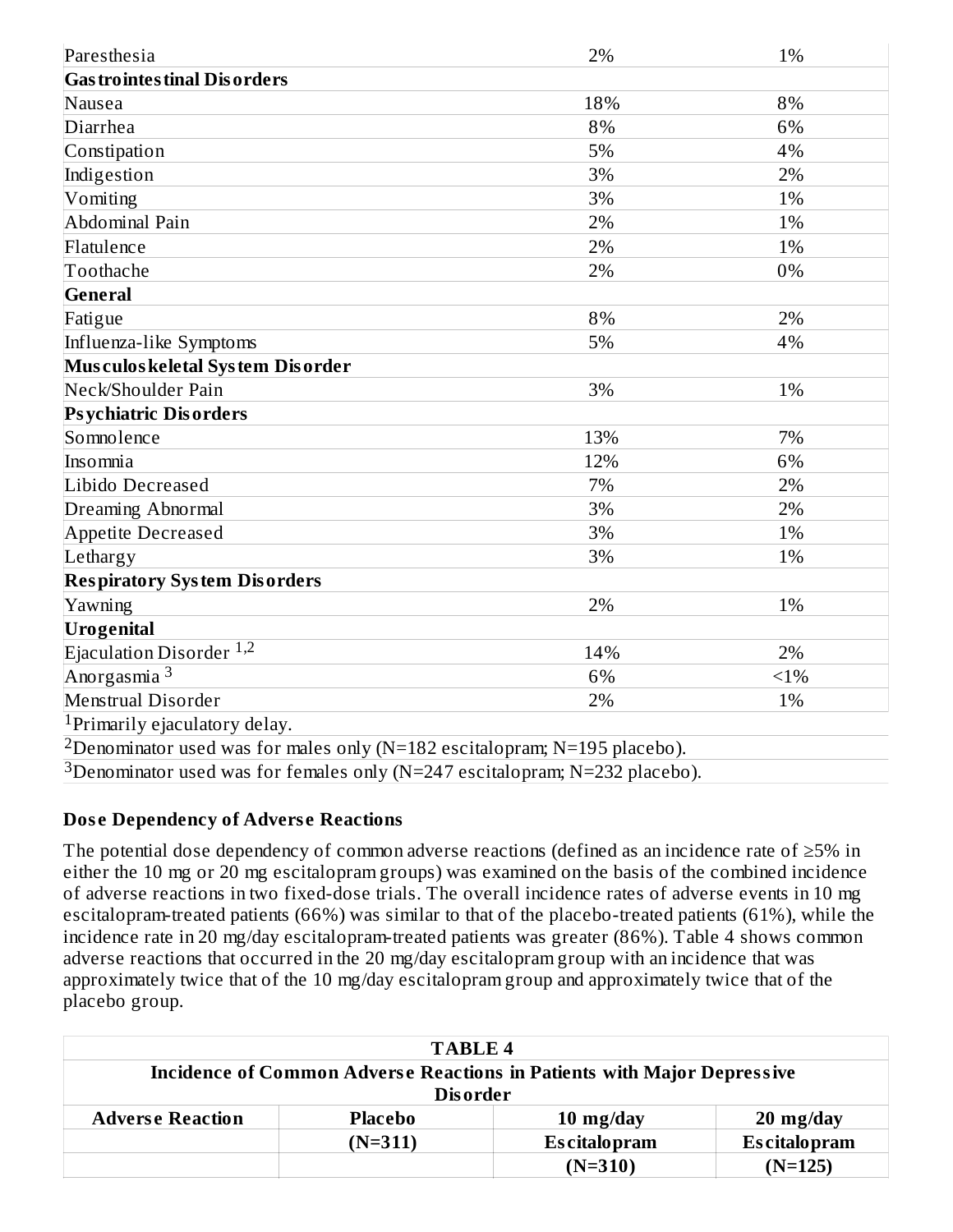| <b>Insomnia</b>           | 4%     | 7% | 14% |
|---------------------------|--------|----|-----|
| <b>Diarrhea</b>           | 5%     | 6% | 14% |
| Dry Mouth                 | 3%     | 4% | 9%  |
| Somnolence                | 1%     | 4% | 9%  |
| <b>Dizziness</b>          | 2%     | 4% | 7%  |
| <b>Sweating Increased</b> | $<1\%$ | 3% | 8%  |
| <b>Constipation</b>       | 1%     | 3% | 6%  |
| <b>Fatigue</b>            | 2%     | 2% | 6%  |
| <b>Indigestion</b>        | 1%     | 2% | 6%  |

#### **Male and Female Sexual Dysfunction with SSRIs**

Although changes in sexual desire, sexual performance, and sexual satisfaction often occur as manifestations of a psychiatric disorder, they may also be a consequence of pharmacologic treatment. In particular, some evidence suggests that SSRIs can cause such untoward sexual experiences.

Reliable estimates of the incidence and severity of untoward experiences involving sexual desire, performance, and satisfaction are difficult to obtain, however, in part because patients and physicians may be reluctant to discuss them. Accordingly, estimates of the incidence of untoward sexual experience and performance cited in product labeling are likely to underestimate their actual incidence.

| <b>TABLE 5</b>                                                                |                     |                |  |
|-------------------------------------------------------------------------------|---------------------|----------------|--|
| <b>Incidence of Sexual Side Effects in Placebo-Controlled Clinical Trials</b> |                     |                |  |
| <b>Adverse Event</b>                                                          | <b>Escitalopram</b> | <b>Placebo</b> |  |
|                                                                               | In Males Only       |                |  |
|                                                                               | $(N=407)$           | $(N=383)$      |  |
| Ejaculation Disorder                                                          | 12%                 | 1%             |  |
| (primarily ejaculatory delay)                                                 |                     |                |  |
| Libido Decreased                                                              | 6%                  | 2%             |  |
| Impotence                                                                     | 2%                  | $<1\%$         |  |
|                                                                               | In Females Only     |                |  |
|                                                                               | $(N=737)$           | $(N=636)$      |  |
| Libido Decreased                                                              | 3%                  | 1%             |  |
| Anorgasmia                                                                    | 3%                  | $<1\%$         |  |

There are no adequately designed studies examining sexual dysfunction with escitalopram treatment.

Priapism has been reported with all SSRIs.

While it is difficult to know the precise risk of sexual dysfunction associated with the use of SSRIs, physicians should routinely inquire about such possible side effects.

# **Vital Sign Changes**

Escitalopram and placebo groups were compared with respect to (1) mean change from baseline in vital signs (pulse, systolic blood pressure, and diastolic blood pressure) and (2) the incidence of patients meeting criteria for potentially clinically significant changes from baseline in these variables. These analyses did not reveal any clinically important changes in vital signs associated with escitalopram treatment. In addition, a comparison of supine and standing vital sign measures in subjects receiving escitalopram indicated that escitalopram treatment is not associated with orthostatic changes.

# **Weight Changes**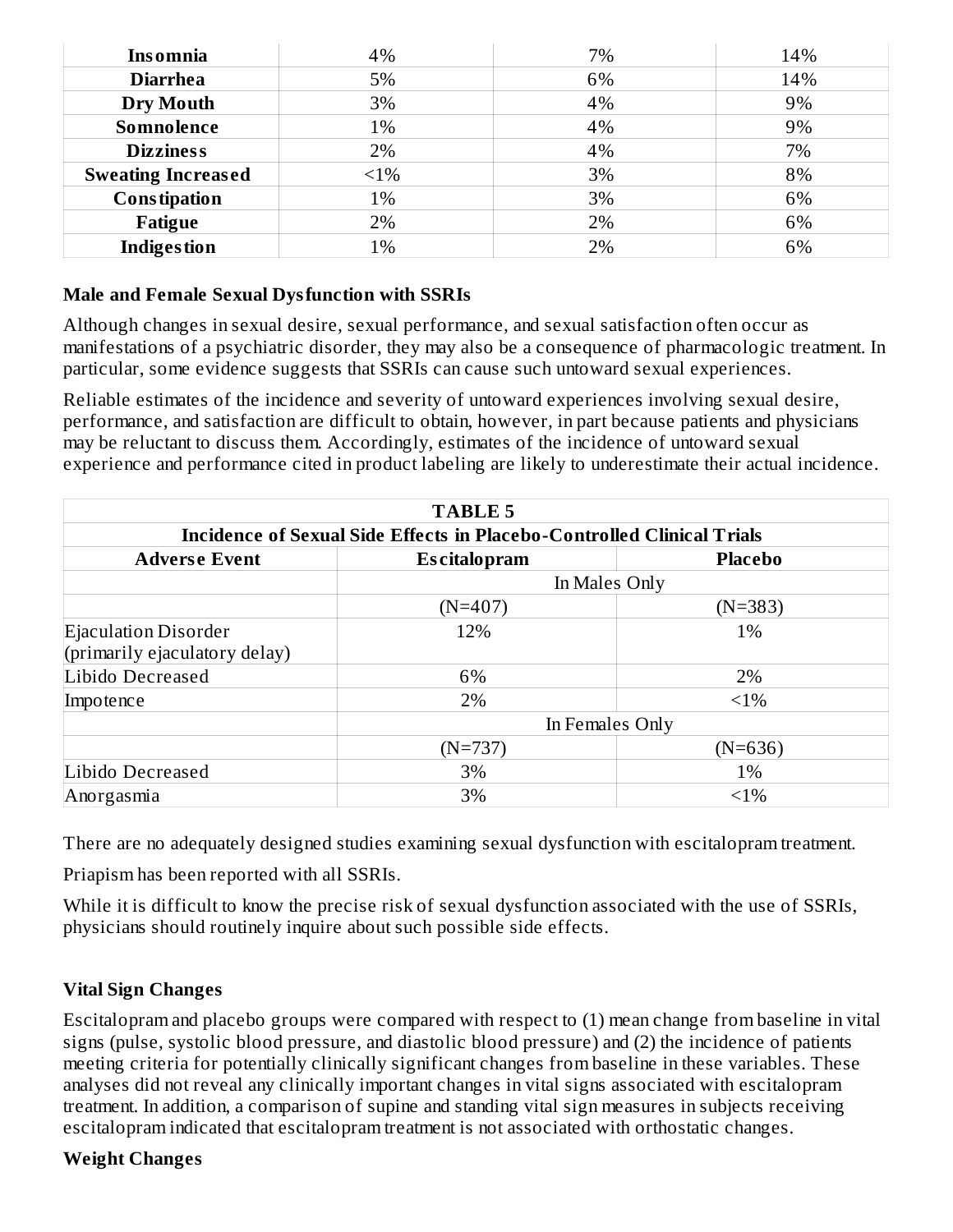Patients treated with escitalopram in controlled trials did not differ from placebo-treated patients with regard to clinically important change in body weight.

# **Laboratory Changes**

Escitalopram and placebo groups were compared with respect to (1) mean change from baseline in various serum chemistry, hematology, and urinalysis variables, and (2) the incidence of patients meeting criteria for potentially clinically significant changes from baseline in these variables. These analyses revealed no clinically important changes in laboratory test parameters associated with escitalopram treatment.

# **ECG Changes**

Electrocardiograms from escitalopram ( $N=625$ ) and placebo ( $N=527$ ) groups were compared with respect to outliers defined as subjects with QT  $_{\rm c}$  changes over 60 msec from baseline or absolute values over 500 msec post-dose, and subjects with heart rate increases to over 100 bpm or decreases to less than 50 bpm with a 25% change from baseline (tachycardic or bradycardic outliers, respectively). None of the patients in the escitalopram group had a QT  $_{\rm c}$ F interval >500 msec or a prolongation >60 msec compared to 0.2% of patients in the placebo group. The incidence of tachycardic outliers was 0.2% in the escitalopram and the placebo group. The incidence of bradycardic outliers was 0.5% in the escitalopram group and 0.2% in the placebo group.

 $\text{QT }_{\text{c}}$ F interval was evaluated in a randomized, placebo and active (moxifloxacin 400 mg) controlled cross-over, escalating multiple-dose study in 113 healthy subjects. The maximum mean (95% upper confidence bound) difference from placebo arm were 4.5 (6.4) and 10.7 (12.7) msec for 10 mg and supratherapeutic 30 mg escitalopram given once daily, respectively. Based on the established exposure-response relationship, the predicted QT  $_{\rm c}$ F change from placebo arm (95% confidence interval) under the C  $_{\rm max}$  for the dose of 20 mg is 6.6 (7.9) msec. Escitalopram 30 mg given once daily resulted in mean C  $_{\rm max}$  of 1.7-fold higher than the mean C  $_{\rm max}$  for the maximum recommended therapeutic dose at steady state (20 mg). The exposure under supratherapeutic 30 mg dose is similar to the steady state concentrations expected in CYP2C19 poor metabolizers following a therapeutic dose of 20 mg.

# **Other Reactions Obs erved During the Premarketing Evaluation of Es citalopram Tablets**

Following is a list of treatment-emergent adverse events, as defined in the introduction to the **ADVERSE REACTIONS** section, reported by the 1,428 patients treated with escitalopram tablets for periods of up to one year in double-blind or open-label clinical trials during its premarketing evaluation. The listing does not include those events already listed in **Tables 2 & 3**, those events for which a drug cause was remote and at a rate less than 1% or lower than placebo, those events which were so general as to be uninformative, and those events reported only once which did not have a substantial probability of being acutely life threatening. Events are categorized by body system. Events of major clinical importance are described in the Warnings and Precautions section ( 5).

Cardiovascular - hypertension, palpitation.

Central and Peripheral Nervous System Disorders - light-headed feeling, migraine.

Gastrointestinal Disorders - abdominal cramp, heartburn, gastroenteritis.

General - allergy, chest pain, fever, hot flushes, pain in limb.

Metabolic and Nutritional Disorders - increased weight.

Musculoskeletal System Disorders - arthralgia, myalgia jaw stiffness.

Psychiatric Disorders - appetite increased, concentration impaired, irritability.

Reproductive Disorders/Female - menstrual cramps, menstrual disorder.

Respiratory System Disorders - bronchitis, coughing, nasal congestion, sinus congestion, sinus headache.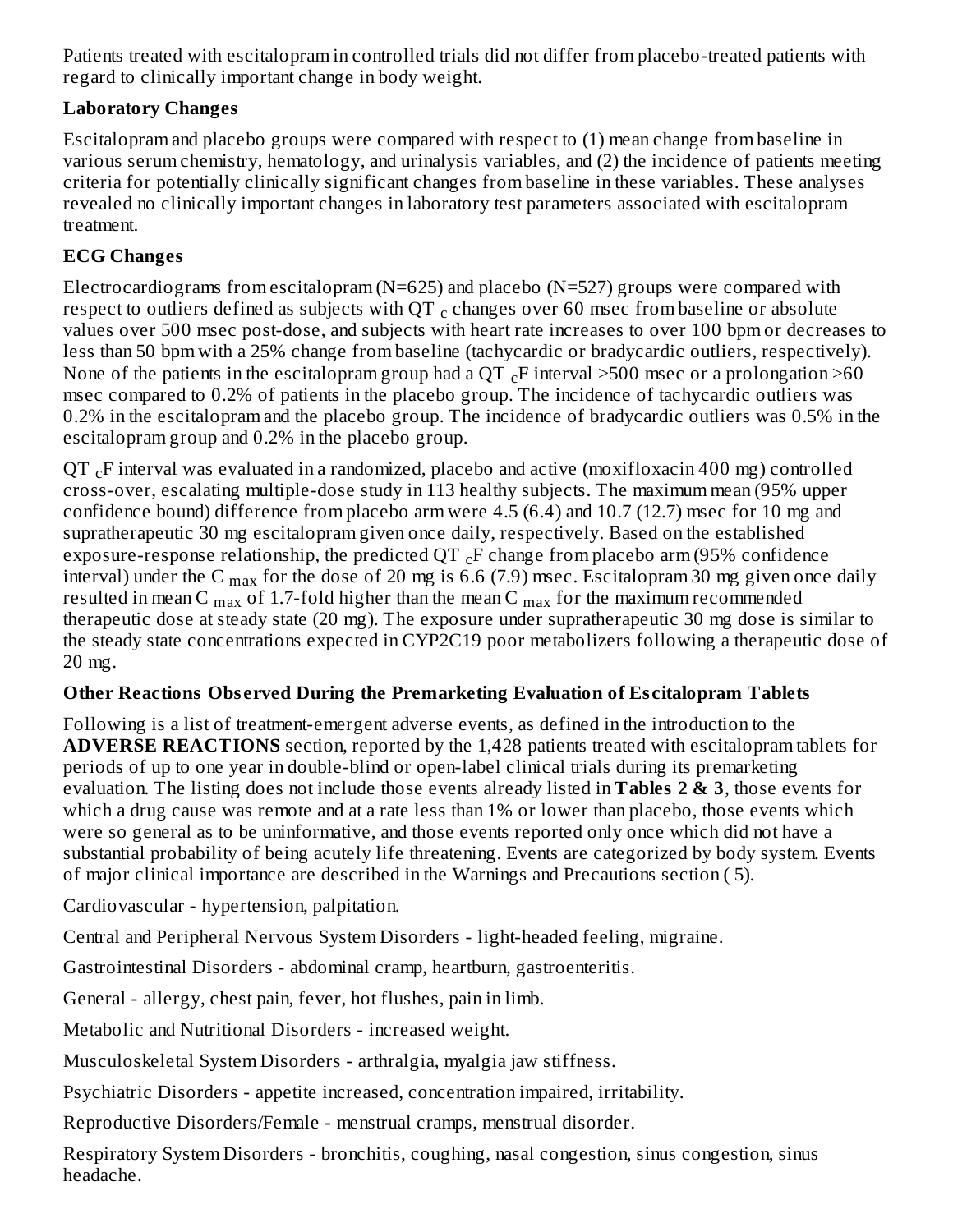Skin and Appendages Disorders - rash.

Special Senses - vision blurred, tinnitus.

Urinary System Disorders - urinary frequency, urinary tract infection.

### **6.2 Post-Marketing Experience**

# **Advers e Reactions Reported Subs equent to the Marketing of Es citalopram**

The following additional adverse reactions have been identified from spontaneous reports of escitalopram received worldwide. These adverse reactions have been chosen for inclusion because of a combination of seriousness, frequency of reporting, or potential causal connection to escitalopram and have not been listed elsewhere in labeling. However, because these adverse reactions were reported voluntarily from a population of uncertain size, it is not always possible to reliably estimate their frequency or establish a causal relationship to drug exposure. These events include:

Blood and Lymphatic System Disorders: anemia, agranulocytis, aplastic anemia, hemolytic anemia, idiopathic thrombocytopenia purpura, leukopenia, thrombocytopenia.

Cardiac Disorders: atrial fibrillation, bradycardia, cardiac failure, myocardial infarction, tachycardia, torsade de pointes, ventricular arrhythmia, ventricular tachycardia.

Ear and labyrinth disorders: vertigo

Endocrine Disorders: diabetes mellitus, hyperprolactinemia, SIADH.

Eye Disorders: angle closure glaucoma, diplopia, mydriasis, visual disturbance.

Gastrointestinal Disorder: dysphagia, gastrointestinal hemorrhage, gastroesophageal reflux, pancreatitis, rectal hemorrhage.

General Disorders and Administration Site Conditions: abnormal gait, asthenia, edema, fall, feeling abnormal, malaise.

Hepatobiliary Disorders: fulminant hepatitis, hepatic failure, hepatic necrosis, hepatitis.

Immune System Disorders: allergic reaction, anaphylaxis.

Investigations: bilirubin increased, decreased weight, electrocardiogram QT prolongation, hepatic enzymes increased, hypercholesterolemia, INR increased, prothrombin decreased.

Metabolism and Nutrition Disorders: hyperglycemia, hypoglycemia, hypokalemia, hyponatremia.

Musculoskeletal and Connective Tissue Disorders: muscle cramp, muscle stiffness, muscle weakness, rhabdomyolysis.

Nervous System Disorders: akathisia, amnesia, ataxia, choreoathetosis, cerebrovascular accident, dysarthria, dyskinesia, dystonia, extrapyramidal disorders, grand mal seizures (or convulsions), hypoaesthesia, myoclonus, nystagmus, Parkinsonism, restless legs, seizures, syncope, tardive dyskinesia, tremor.

Pregnancy, Puerperium and Perinatal Conditions: spontaneous abortion.

Psychiatric Disorders: acute psychosis, aggression, agitation, anger, anxiety, apathy, completed suicide, confusion, depersonalization, depression aggravated, delirium, delusion, disorientation, feeling unreal, hallucinations (visual and auditory), mood swings, nervousness, nightmare, panic reaction, paranoia, restlessness, self-harm or thoughts of self-harm, suicide attempt, suicidal ideation, suicidal tendency.

Renal and Urinary Disorders: acute renal failure, dysuria, urinary retention.

Reproductive System and Breast Disorders: menorrhagia, priapism.

Respiratory, Thoracic and Mediastinal Disorders: dyspnea, epistaxis, pulmonary embolism, pulmonary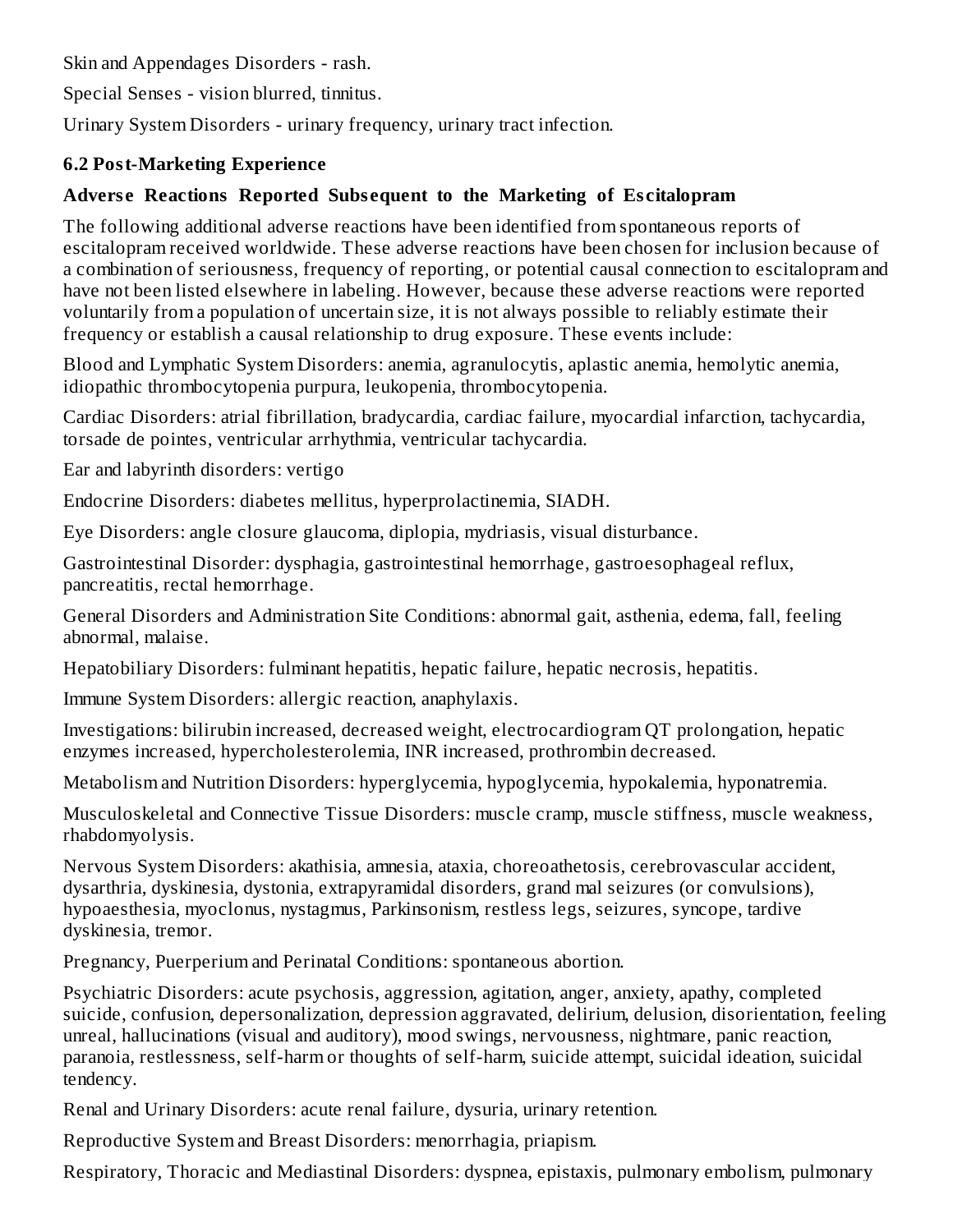hypertension of the newborn.

Skin and Subcutaneous Tissue Disorders: alopecia, angioedema, dermatitis, ecchymosis, erythema multiforme, photosensitivity reaction, Stevens Johnson Syndrome, toxic epidermal necrolysis, urticaria.

Vascular Disorders: deep vein thrombosis, flushing, hypertensive crisis, hypotension, orthostatic hypotension, phlebitis, thrombosis.

# **7 DRUG INTERACTIONS**

# **7.1 Monoamine Oxidas e Inhibitors (MAOIs)**

[See *Dosage and Administration ( 2.5 and 2.6), Contraindications ( 4.1) and Warnings and Precautions ( 5.2)* ].

# **7.2 Serotonergic Drugs**

[See *Dosage and Administration ( 2.5 and 2.6), Contraindications ( 4.1) and Warnings and Precautions ( 5.2)* ].

# **7.3 Triptans**

There have been rare postmarketing reports of serotonin syndrome with use of an SSRI and a triptan. If concomitant treatment of escitalopram with a triptan is clinically warranted, careful observation of the patient is advised, particularly during treatment initiation and dose increases [ *see Warnings and Precautions ( 5.2)* ].

# **7.4 CNS Drugs**

Given the primary CNS effects of escitalopram, caution should be used when it is taken in combination with other centrally acting drugs.

# **7.5 Alcohol**

Although escitalopram did not potentiate the cognitive and motor effects of alcohol in a clinical trial, as with other psychotropic medications, the use of alcohol by patients taking escitalopram is not recommended.

# **7.6 Drugs That Interfere With Hemostasis (NSAIDs, Aspirin, Warfarin, etc.)**

Serotonin release by platelets plays an important role in hemostasis. Epidemiological studies of the case-control and cohort design that have demonstrated an association between use of psychotropic drugs that interfere with serotonin reuptake and the occurrence of upper gastrointestinal bleeding have also shown that concurrent use of an NSAID or aspirin may potentiate the risk of bleeding. Altered anticoagulant effects, including increased bleeding, have been reported when SSRIs and SNRIs are coadministered with warfarin. Patients receiving warfarin therapy should be carefully monitored when escitalopram is initiated or discontinued.

# **7.7 Cimetidine**

In subjects who had received 21 days of 40 mg/day racemic citalopram, combined administration of 400 mg twice a day cimetidine for 8 days resulted in an increase in citalopram AUC and C  $_{\rm max}$  of 43% and 39%, respectively. The clinical significance of these findings is unknown.

# **7.8 Digoxin**

In subjects who had received 21 days of 40 mg/day racemic citalopram, combined administration of citalopram and digoxin (single dose of 1 mg) did not significantly affect the pharmacokinetics of either citalopram or digoxin.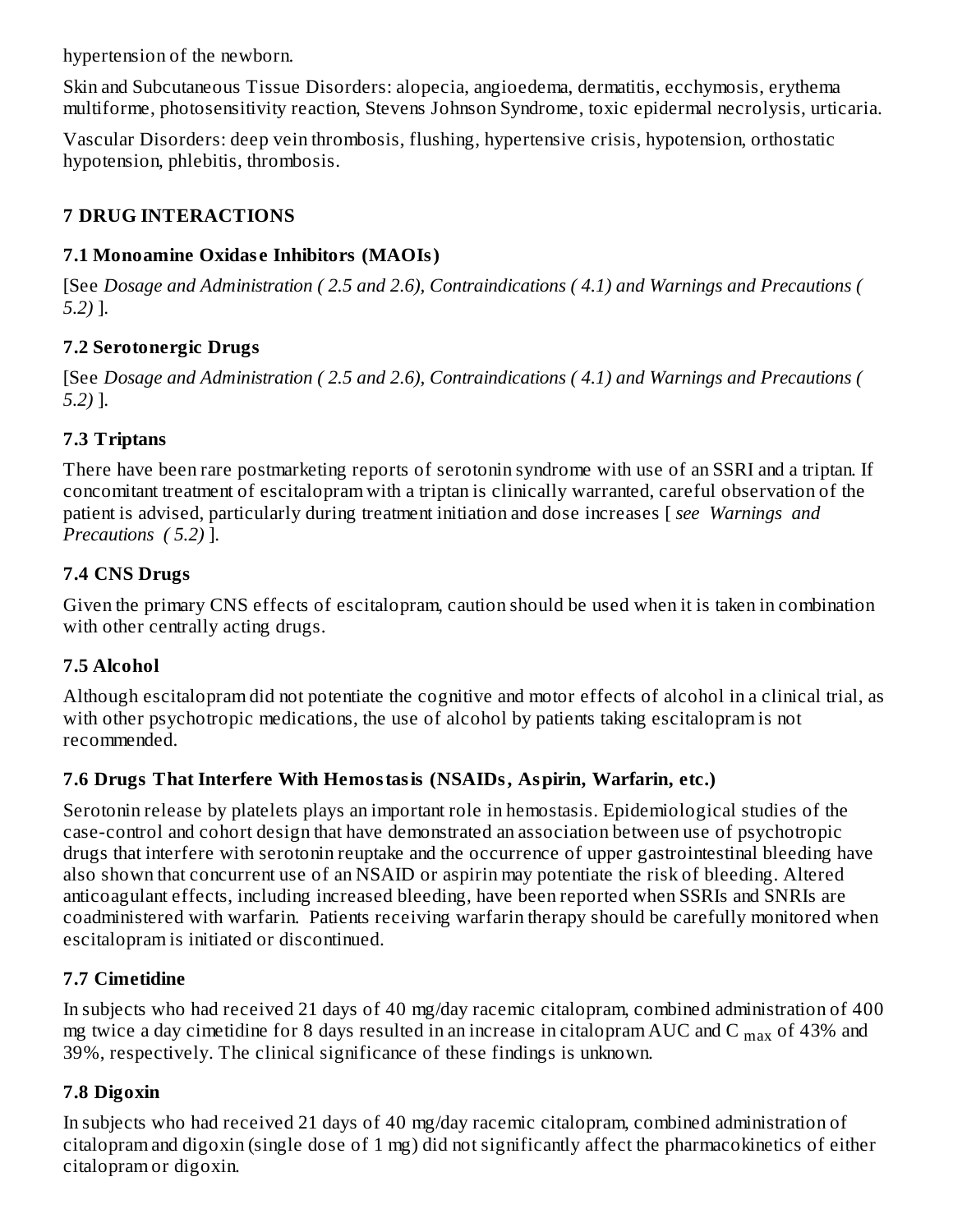### **7.9 Lithium**

Coadministration of racemic citalopram (40 mg/day for 10 days) and lithium (30 mmol/day for 5 days) had no significant effect on the pharmacokinetics of citalopram or lithium. Nevertheless, plasma lithium levels should be monitored with appropriate adjustment to the lithium dose in accordance with standard clinical practice. Because lithium may enhance the serotonergic effects of escitalopram, caution should be exercised when escitalopram and lithium are coadministered.

### **7.10 Pimozide and Celexa**

In a controlled study, a single dose of pimozide 2 mg co-administered with racemic citalopram 40 mg given once daily for 11 days was associated with a mean increase in QT  $_{\rm c}$  values of approximately 10 msec compared to pimozide given alone. Racemic citalopram did not alter the mean AUC or C  $_{\mathrm{max}}$  of pimozide. The mechanism of this pharmacodynamic interaction is not known.

### **7.11 Sumatriptan**

There have been rare postmarketing reports describing patients with weakness, hyperreflexia, and incoordination following the use of an SSRI and sumatriptan. If concomitant treatment with sumatriptan and an SSRI (e.g., fluoxetine, fluvoxamine, paroxetine, sertraline, citalopram, escitalopram) is clinically warranted, appropriate observation of the patient is advised.

# **7.12 Theophylline**

Combined administration of racemic citalopram (40 mg/day for 21 days) and the CYP1A2 substrate theophylline (single dose of 300 mg) did not affect the pharmacokinetics of theophylline. The effect of theophylline on the pharmacokinetics of citalopram was not evaluated.

# **7.13 Warfarin**

Administration of 40 mg/day racemic citalopram for 21 days did not affect the pharmacokinetics of warfarin, a CYP3A4 substrate. Prothrombin time was increased by 5%, the clinical significance of which is unknown.

#### **7.14 Carbamazepine**

Combined administration of racemic citalopram (40 mg/day for 14 days) and carbamazepine (titrated to 400 mg/day for 35 days) did not significantly affect the pharmacokinetics of carbamazepine, a CYP3A4 substrate. Although trough citalopram plasma levels were unaffected, given the enzyme-inducing properties of carbamazepine, the possibility that carbamazepine might increase the clearance of escitalopram should be considered if the two drugs are coadministered.

#### **7.15 Triazolam**

Combined administration of racemic citalopram (titrated to 40 mg/day for 28 days) and the CYP3A4 substrate triazolam (single dose of 0.25 mg) did not significantly affect the pharmacokinetics of either citalopram or triazolam.

# **7.16 Ketoconazole**

Combined administration of racemic citalopram (40 mg) and ketoconazole (200 mg), a potent CYP3A4 inhibitor, decreased the C  $_{\rm max}$  and AUC of ketoconazole by 21% and 10%, respectively, and did not significantly affect the pharmacokinetics of citalopram.

#### **7.17 Ritonavir**

Combined administration of a single dose of ritonavir (600 mg), both a CYP3A4 substrate and a potent inhibitor of CYP3A4, and escitalopram (20 mg) did not affect the pharmacokinetics of either ritonavir or escitalopram.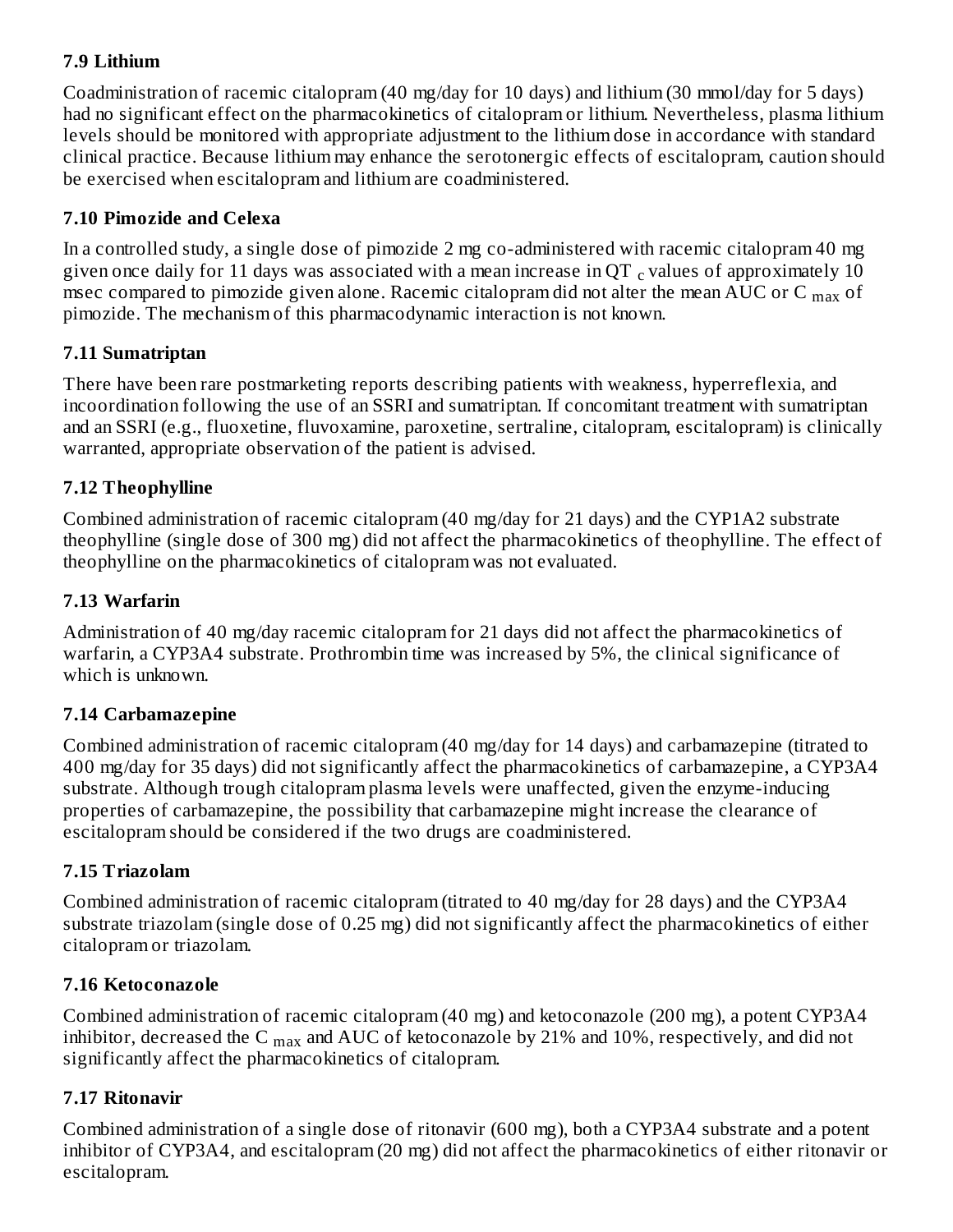# **7.18 CYP3A4 and -2C19 Inhibitors**

*In vitro* studies indicated that CYP3A4 and -2C19 are the primary enzymes involved in the metabolism of escitalopram. However, coadministration of escitalopram (20 mg) and ritonavir (600 mg), a potent inhibitor of CYP3A4, did not significantly affect the pharmacokinetics of escitalopram. Because escitalopram is metabolized by multiple enzyme systems, inhibition of a single enzyme may not appreciably decrease escitalopram clearance.

# **7.19 Drugs Metabolized by Cytochrome P4502D6**

*In vitro* studies did not reveal an inhibitory effect of escitalopram on CYP2D6. In addition, steady state levels of racemic citalopram were not significantly different in poor metabolizers and extensive CYP2D6 metabolizers after multiple-dose administration of citalopram, suggesting that coadministration, with escitalopram, of a drug that inhibits CYP2D6, is unlikely to have clinically significant effects on escitalopram metabolism. However, there are limited *in vivo* data suggesting a modest CYP2D6 inhibitory effect for escitalopram, i.e., coadministration of escitalopram (20 mg/day for 21 days) with the tricyclic antidepressant desipramine (single dose of 50 mg), a substrate for CYP2D6, resulted in a 40% increase in C  $_{\rm max}$  and a 100% increase in AUC of desipramine. The clinical significance of this finding is unknown. Nevertheless, caution is indicated in the coadministration of escitalopram and drugs metabolized by CYP2D6.

# **7.20 Metoprolol**

Administration of 20 mg/day escitalopram tablets for 21 days in healthy volunteers resulted in a 50% increase in C  $_{\rm max}$  and 82% increase in AUC of the beta-adrenergic blocker metoprolol (given in a single dose of 100 mg). Increased metoprolol plasma levels have been associated with decreased cardioselectivity. Coadministration of escitalopram and metoprolol had no clinically significant effects on blood pressure or heart rate.

# **7.21 Electroconvulsive Therapy (ECT)**

There are no clinical studies of the combined use of ECT and escitalopram.

# **8 USE IN SPECIFIC POPULATIONS**

# **8.1 Pregnancy**

In a rat embryo/fetal development study, oral administration of escitalopram (56, 112, or 150 mg/kg/day) to pregnant animals during the period of organogenesis resulted in decreased fetal body weight and associated delays in ossification at the two higher doses (approximately  $\geq$  56 times the maximum recommended human dose [MRHD] of 20 mg/day on a body surface area [mg/m<sup>2</sup>] basis). Maternal toxicity (clinical signs and decreased body weight gain and food consumption), mild at 56 mg/kg/day, was present at all dose levels. The developmental no-effect dose of 56 mg/kg/day is approximately 28 times the MRHD on a mg/m<sup>2</sup> basis. No teratogenicity was observed at any of the doses tested (as high as 75 times the MRHD on a mg/m<sup>2</sup> basis).

When female rats were treated with escitalopram (6, 12, 24, or 48 mg/kg/day) during pregnancy and through weaning, slightly increased offspring mortality and growth retardation were noted at 48 mg/kg/day which is approximately 24 times the MRHD on a mg/m<sup>2</sup> basis. Slight maternal toxicity (clinical signs and decreased body weight gain and food consumption) was seen at this dose. Slightly increased offspring mortality was also seen at 24 mg/kg/day. The no-effect dose was 12 mg/kg/day which is approximately 6 times the MRHD on a mg/m<sup>2</sup> basis.

In animal reproduction studies, racemic citalopram has been shown to have adverse effects on embryo/fetal and postnatal development, including teratogenic effects, when administered at doses greater than human therapeutic doses.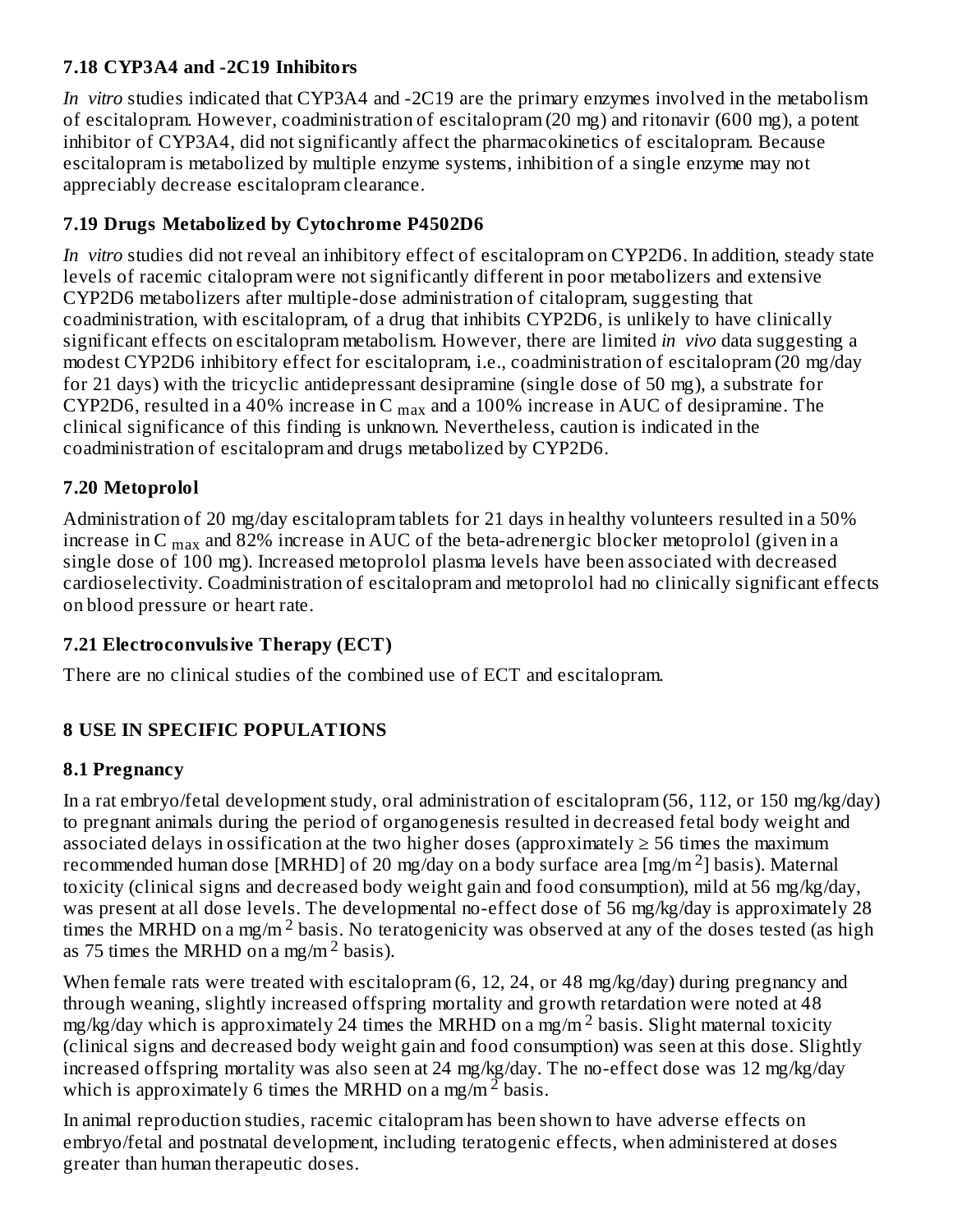In two rat embryo/fetal development studies, oral administration of racemic citalopram (32, 56, or 112 mg/kg/day) to pregnant animals during the period of organogenesis resulted in decreased embryo/fetal growth and survival and an increased incidence of fetal abnormalities (including cardiovascular and skeletal defects) at the high dose. This dose was also associated with maternal toxicity (clinical signs, decreased body weight gain). The developmental no-effect dose was 56 mg/kg/day. In a rabbit study, no adverse effects on embryo/fetal development were observed at doses of racemic citalopram of up to 16 mg/kg/day. Thus, teratogenic effects of racemic citalopram were observed at a maternally toxic dose in the rat and were not observed in the rabbit.

When female rats were treated with racemic citalopram (4.8, 12.8, or 32 mg/kg/day) from late gestation through weaning, increased offspring mortality during the first 4 days after birth and persistent offspring growth retardation were observed at the highest dose. The no-effect dose was 12.8 mg/kg/day. Similar effects on offspring mortality and growth were seen when dams were treated throughout gestation and early lactation at doses  $\geq 24$  mg/kg/day. A no-effect dose was not determined in that study.

There are no adequate and well-controlled studies in pregnant women; therefore, escitalopram should be used during pregnancy only if the potential benefit justifies the potential risk to the fetus.

#### Pregnancy-Nonteratogenic Effects

Neonates exposed to escitalopram and other SSRIs or serotonin and norepinephrine reuptake inhibitors (SNRIs), late in the third trimester, have developed complications requiring prolonged hospitalization, respiratory support, and tube feeding. Such complications can arise immediately upon delivery. Reported clinical findings have included respiratory distress, cyanosis, apnea, seizures, temperature instability, feeding difficulty, vomiting, hypoglycemia, hypotonia, hypertonia, hyperreflexia, tremor, jitteriness, irritability, and constant crying. These features are consistent with either a direct toxic effect of SSRIs and SNRIs or, possibly, a drug discontinuation syndrome. It should be noted that, in some cases, the clinical picture is consistent with serotonin syndrome [ *see Warnings and Precautions ( 5.2)* ].

Infants exposed to SSRIs in pregnancy may have an increased risk for persistent pulmonary hypertension of the newborn (PPHN). PPHN occurs in 1 to 2 per 1,000 live births in the general population and is associated with substantial neonatal morbidity and mortality. Several recent epidemiologic studies suggest a positive statistical association between SSRI use (including escitalopram) in pregnancy and PPHN. Other studies do not show a significant statistical association.

Physicians should also note the results of a prospective longitudinal study of 201 pregnant women with a history of major depression, who were either on antidepressants or had received antidepressants less than 12 weeks prior to their last menstrual period, and were in remission. Women who discontinued antidepressant medication during pregnancy showed a significant increase in relapse of their major depression compared to those women who remained on antidepressant medication throughout pregnancy.

When treating a pregnant woman with escitalopram, the physician should carefully consider both the potential risks of taking an SSRl, along with the established benefits of treating depression with an antidepressant. This decision can only be made on a case by case basis [ *see Dosage and Administration ( 2.1)* ].

# **8.2 Labor and Delivery**

The effect of escitalopram tablets on labor and delivery in humans is unknown.

# **8.3 Nursing Mothers**

Escitalopram is excreted in human breast milk. Limited data from women taking 10 to 20 mg escitalopram showed that exclusively breast-fed infants receive approximately 3.9% of the maternal weight-adjusted dose of escitalopram and 1.7% of the maternal weight-adjusted dose of desmethylcitalopram. There were two reports of infants experiencing excessive somnolence,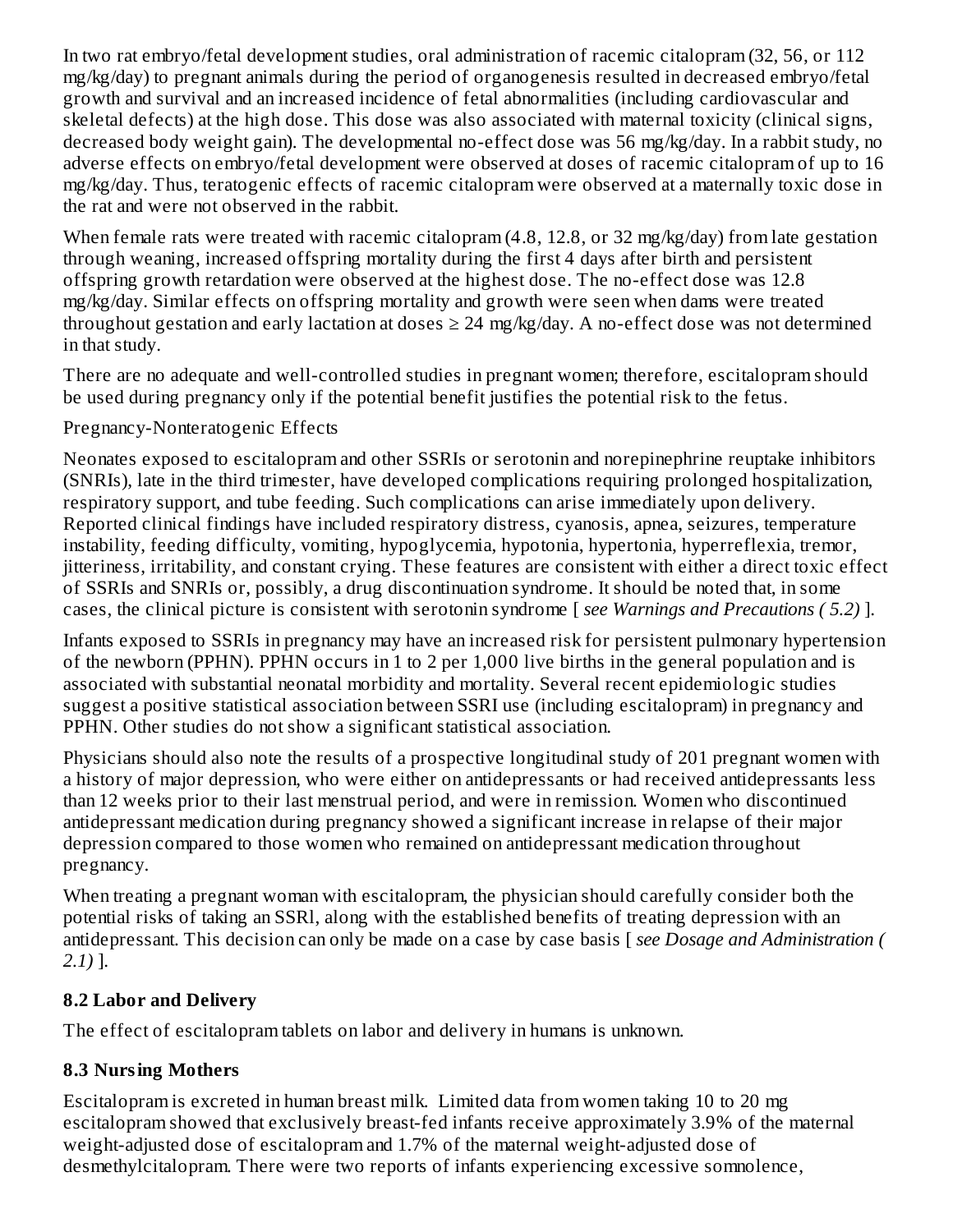decreased feeding, and weight loss in association with breastfeeding from a racemic citalopram-treated mother; in one case, the infant was reported to recover completely upon discontinuation of racemic citalopram by its mother and, in the second case, no follow-up information was available. Caution should be exercised and breastfeeding infants should be observed for adverse reactions when escitalopram is administered to a nursing woman.

# **8.4 Pediatric Us e**

The safety and effectiveness of escitalopram have been established in adolescents (12 to 17 years of age) for the treatment of major depressive disorder [ *see Clinical Studies ( 14.1)* ]. Although maintenance efficacy in adolescent patients with major depressive disorder has not been systematically evaluated, maintenance efficacy can be extrapolated from adult data along with comparisons of escitalopram pharmacokinetic parameters in adults and adolescent patients.

The safety and effectiveness of escitalopram have not been established in pediatric (younger than 12 years of age) patients with major depressive disorder. In a 24-week, open-label safety study in 118 children (aged 7 to 11 years) who had major depressive disorder, the safety findings were consistent with the known safety and tolerability profile for escitalopram.

Safety and effectiveness of escitalopram has not been established in pediatric patients less than 18 years of age with Generalized Anxiety Disorder.

Decreased appetite and weight loss have been observed in association with the use of SSRIs. Consequently, regular monitoring of weight and growth should be performed in children and adolescents treated with an SSRI such as escitalopram.

# **8.5 Geriatric Us e**

Approximately 6% of the 1,144 patients receiving escitalopram in controlled trials of escitalopram in major depressive disorder and GAD were 60 years of age or older; elderly patients in these trials received daily doses of escitalopram between 10 and 20 mg. The number of elderly patients in these trials was insufficient to adequately assess for possible differential efficacy and safety measures on the basis of age. Nevertheless, greater sensitivity of some elderly individuals to effects of escitalopram cannot be ruled out.

SSRIs and SNRIs, including escitalopram, have been associated with cases of clinically significant hyponatremia in elderly patients, who may be at greater risk for this adverse event [ *see Hyponatremia ( 5.6)* ].

In two pharmacokinetic studies, escitalopram half-life was increased by approximately 50% in elderly subjects as compared to young subjects and C  $_{\rm max}$  was unchanged [ *see Clinical Pharmacology ( 12.3)* ]. 10 mg/day is the recommended dose for elderly patients [ *see Dosage and Administration ( 2.3)* ].

Of 4,422 patients in clinical studies of racemic citalopram, 1,357 were 60 and over, 1,034 were 65 and over, and 457 were 75 and over. No overall differences in safety or effectiveness were observed between these subjects and younger subjects, and other reported clinical experience has not identified differences in responses between the elderly and younger patients, but again, greater sensitivity of some elderly individuals cannot be ruled out.

# **9 DRUG ABUSE AND DEPENDENCE**

# **9.2 Abus e and Dependence**

Physical and Psychological Dependence

Animal studies suggest that the abuse liability of racemic citalopram is low. Escitalopram has not been systematically studied in humans for its potential for abuse, tolerance, or physical dependence. The premarketing clinical experience with escitalopram did not reveal any drug-seeking behavior. However,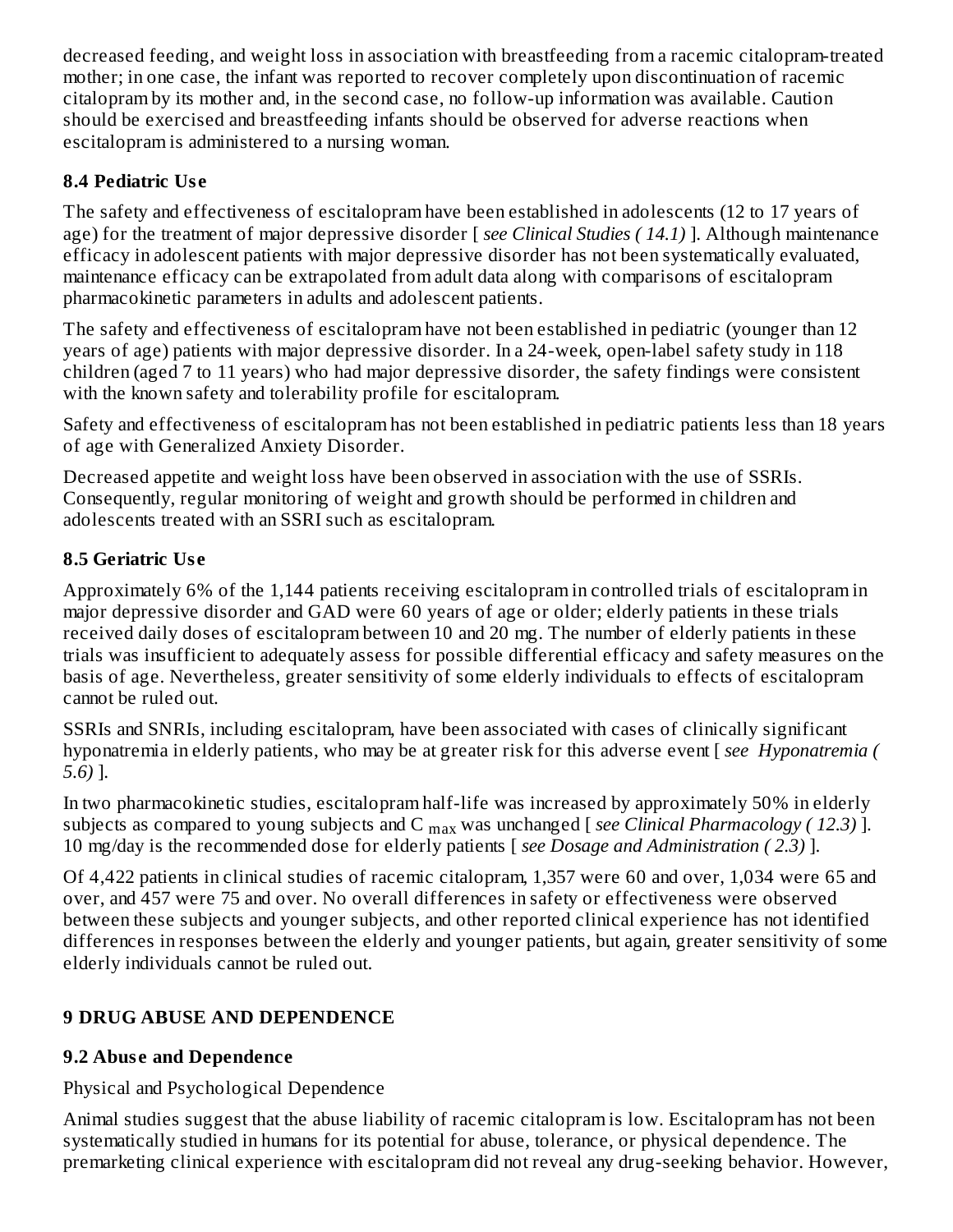these observations were not systematic and it is not possible to predict on the basis of this limited experience the extent to which a CNS-active drug will be misused, diverted, and/or abused once marketed. Consequently, physicians should carefully evaluate escitalopram patients for history of drug abuse and follow such patients closely, observing them for signs of misuse or abuse (e.g., development of tolerance, incrementations of dose, drug-seeking behavior).

# **10 OVERDOSAGE**

# **10.1 Human Experience**

In clinical trials of escitalopram, there were reports of escitalopram overdose, including overdoses of up to 600 mg, with no associated fatalities. During the postmarketing evaluation of escitalopram, escitalopram overdoses involving overdoses of over 1,000 mg have been reported. As with other SSRIs, a fatal outcome in a patient who has taken an overdose of escitalopram has been rarely reported.

Symptoms most often accompanying escitalopram overdose, alone or in combination with other drugs and/or alcohol, included convulsions, coma, dizziness, hypotension, insomnia, nausea, vomiting, sinus tachycardia, somnolence, and ECG changes (including QT prolongation and very rare cases of torsade de pointes). Acute renal failure has been very rarely reported accompanying overdose.

# **10.2 Management of Overdos e**

Establish and maintain an airway to ensure adequate ventilation and oxygenation. Gastric evacuation by lavage and use of activated charcoal should be considered. Careful observation and cardiac and vital sign monitoring are recommended, along with general symptomatic and supportive care. Due to the large volume of distribution of escitalopram, forced diuresis, dialysis, hemoperfusion, and exchange transfusion are unlikely to be of benefit. There are no specific antidotes for escitalopram.

In managing overdosage, consider the possibility of multiple-drug involvement. The physician should consider contacting a poison control center for additional information on the treatment of any overdose.

# **11 DESCRIPTION**

Escitalopram tablets contain escitalopram oxalate, an orally administered selective serotonin reuptake inhibitor (SSRI). Escitalopram is the pure S-enantiomer (single isomer) of the racemic bicyclic phthalane derivative citalopram. Escitalopram oxalate is designated S-(+)-1-[3-(dimethylamino)propyl]-1-( *p*-fluorophenyl)-5-phthalancarbonitrile oxalate with the following structural formula:



The molecular formula is C  $_{20}$ H  $_{21}$ FN  $_{2}$ O  $\cdot$  C  $_{2}$ H  $_{2}$ O  $_{4}$  and the molecular weight is 414.40.

Escitalopram oxalate, USP occurs as a fine, white to slightly-yellow powder and is freely soluble in methanol and dimethyl sulfoxide (DMSO), soluble in isotonic saline solution, sparingly soluble in water and ethanol, slightly soluble in ethyl acetate, and insoluble in heptane.

Escitalopram oxalate, USP is available as tablets.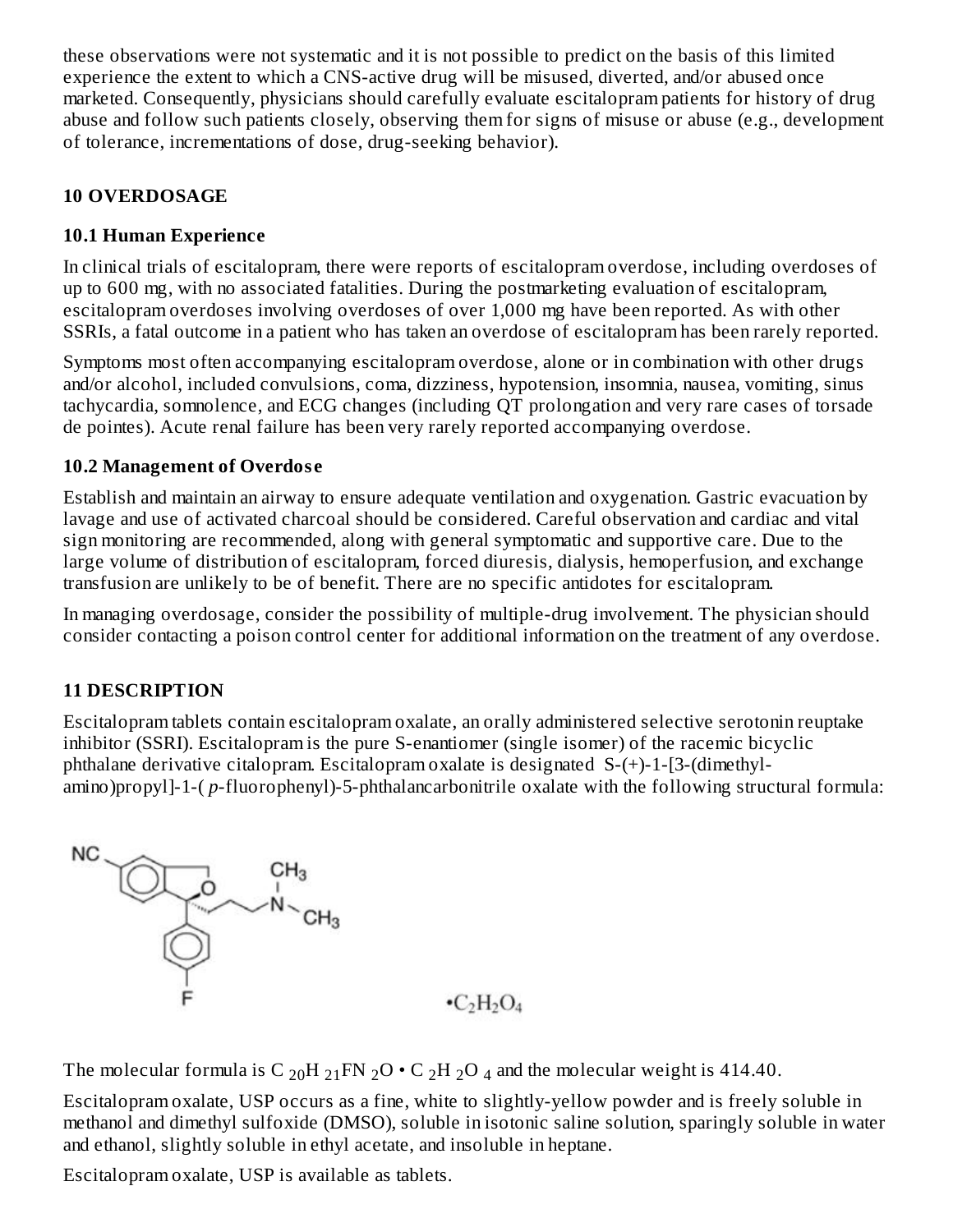Escitalopram tablets, USP are white to off-white, round, biconvex, film-coated tablets containing 6.38 mg, 12.75 mg And 25.55 mg escitalopram oxalate in strengths equivalent to 5 mg, 10 mg, and 20 mg, respectively, of escitalopram base. The 10 and 20 mg tablets are scored. The tablets also contain the following inactive ingredients: cellulose microcrystalline, colloidal silicon dioxide, croscarmellose sodium, magnesium stearate, povidone and talc. The film coating contains hypromellose, polyethylene glycol 400 and titanium dioxide.

# **12 CLINICAL PHARMACOLOGY**

# **12.1 Mechanism of Action**

The mechanism of antidepressant action of escitalopram, the S-enantiomer of racemic citalopram, is presumed to be linked to potentiation of serotonergic activity in the central nervous system (CNS) resulting from its inhibition of CNS neuronal reuptake of serotonin (5-HT).

# **12.2 Pharmacodynamics**

*In vitro* and *in vivo* studies in animals suggest that escitalopram is a highly selective serotonin reuptake inhibitor (SSRI) with minimal effects on norepinephrine and dopamine neuronal reuptake. Escitalopram is at least 100-fold more potent than the R-enantiomer with respect to inhibition of 5-HT reuptake and inhibition of 5-HT neuronal firing rate. Tolerance to a model of antidepressant effect in rats was not induced by long-term (up to 5 weeks) treatment with escitalopram. Escitalopram has no or very low affinity for serotonergic (5-HT  $_{\rm 1\,to\,7})$  or other receptors including alpha- and beta-adrenergic, dopamine (D  $_{1 \text{ to } 5}$ ), histamine (H  $_{1 \text{ to } 3}$ ), muscarinic (M  $_{1 \text{ to } 5}$ ), and benzodiazepine receptors. Escitalopram also does not bind to, or has low affinity for, various ion channels including Na<sup>+</sup>, K<sup>+</sup>, Cl  $\cdot$ , and Ca<sup>++</sup> channels. Antagonism of muscarinic, histaminergic, and adrenergic receptors has been hypothesized to be associated with various anticholinergic, sedative, and cardiovascular side effects of other psychotropic drugs.

# **12.3 Pharmacokinetics**

The single- and multiple-dose pharmacokinetics of escitalopram are linear and dose-proportional in a dose range of 10 to 30 mg/day. Biotransformation of escitalopram is mainly hepatic, with a mean terminal half-life of about 27 to 32 hours. With once-daily dosing, steady state plasma concentrations are achieved within approximately one week. At steady state, the extent of accumulation of escitalopram in plasma in young healthy subjects was 2.2 to 2.5 times the plasma concentrations observed after a single dose. The tablet and the oral solution dosage forms of escitalopram are bioequivalent.

# Absorption and Distribution

Following a single oral dose (20 mg tablet) of escitalopram, peak blood levels occur at about 5 hours. Absorption of escitalopram is not affected by food.

The absolute bioavailability of citalopram is about 80% relative to an intravenous dose, and the volume of distribution of citalopram is about 12 L/kg. Data specific on escitalopram are unavailable.

The binding of escitalopram to human plasma proteins is approximately 56%.

# Metabolism and Elimination

Following oral administrations of escitalopram, the fraction of drug recovered in the urine as escitalopram and S-demethylcitalopram (S-DCT) is about 8% and 10%, respectively. The oral clearance of escitalopram is 600 mL/min, with approximately 7% of that due to renal clearance.

Escitalopram is metabolized to S-DCT and S-didemethylcitalopram (S-DDCT). In humans, unchanged escitalopram is the predominant compound in plasma. At steady state, the concentration of the escitalopram metabolite S-DCT in plasma is approximately one-third that of escitalopram. The level of S-DDCT was not detectable in most subjects. *In vitro* studies show that escitalopram is at least 7 and 27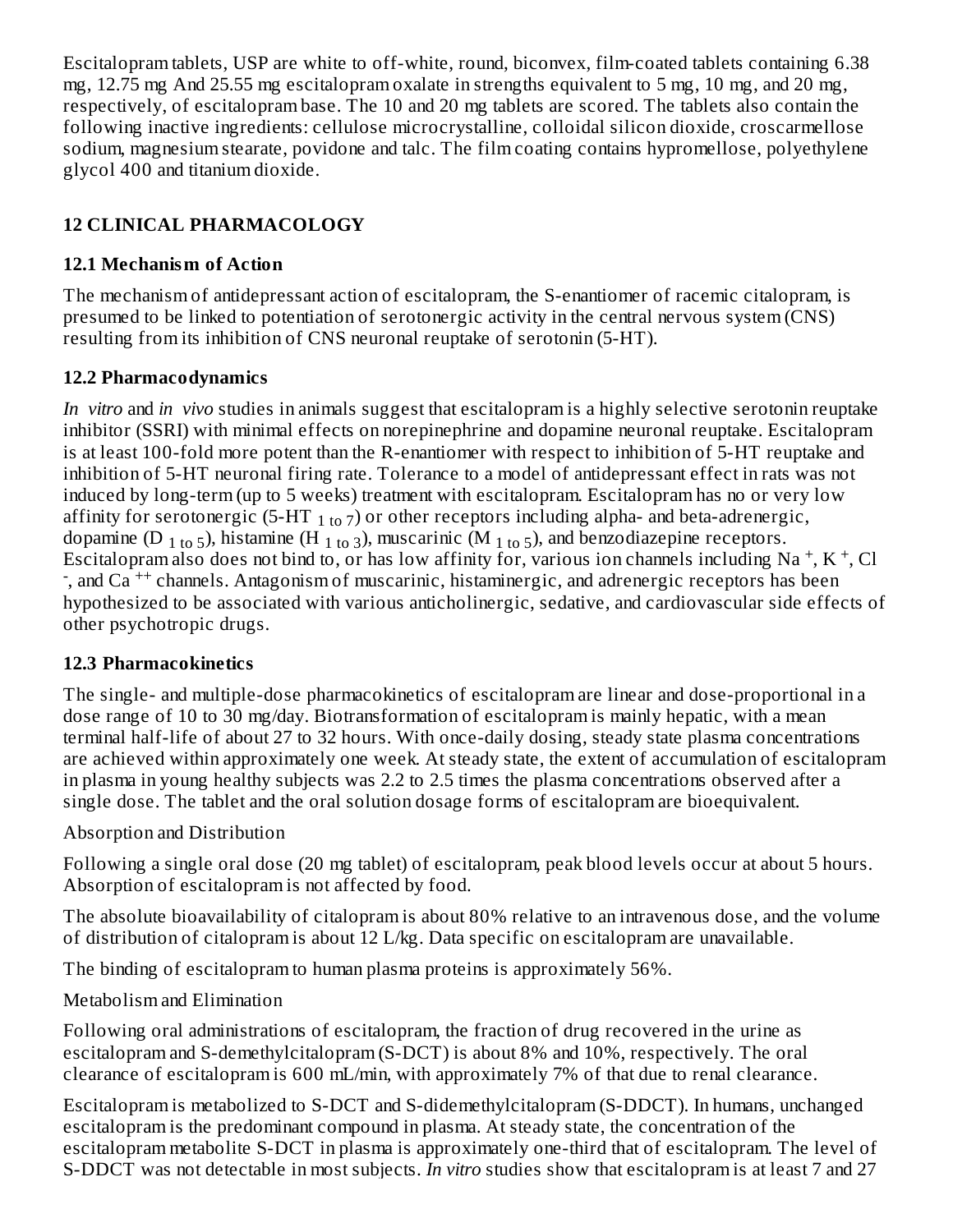times more potent than S-DCT and S-DDCT, respectively, in the inhibition of serotonin reuptake, suggesting that the metabolites of escitalopram do not contribute significantly to the antidepressant actions of escitalopram. S-DCT and S-DDCT also have no or very low affinity for serotonergic (5-HT  $_1$  to 7) or other receptors including alpha- and beta-adrenergic, dopamine (D  $_1$  to 5), histamine (H  $_1$  to 3), muscarinic (M  $_{\rm 1\,to\,5}$ ), and benzodiazepine receptors. S-DCT and S-DDCT also do not bind to various ion channels including Na<sup>+</sup>, K<sup>+</sup>, Cl<sup>-</sup>, and Ca<sup>++</sup> channels.

*In vitro* studies using human liver microsomes indicated that CYP3A4 and CYP2C19 are the primary isozymes involved in the Ndemethylation of escitalopram.

Population Subgroups

Age

Adolescents - In a single dose study of 10 mg escitalopram, AUC of escitalopram decreased by 19%, and C  $_{\rm max}$  increased by 26% in healthy adolescent subjects (12 to 17 years of age) compared to adults. Following multiple dosing of 40 mg/day citalopram, escitalopram elimination half-life, steady-state C  $_{\rm max}$  and AUC were similar in patients with MDD (12 to 17 years of age) compared to adult patients. No adjustment of dosage is needed in adolescent patients.

Elderly - Escitalopram pharmacokinetics in subjects  $\geq$  65 years of age were compared to younger subjects in a single-dose and a multiple-dose study. Escitalopram AUC and half-life were increased by approximately 50% in elderly subjects, and C  $_{\rm max}$  was unchanged. 10 mg is the recommended dose for elderly patients [ *see Dosage and Administration ( 2.3)* ].

Gender - Based on data from single- and multiple-dose studies measuring escitalopram in elderly, young adults, and adolescents, no dosage adjustment on the basis of gender is needed.

Reduced hepatic function - Citalopram oral clearance was reduced by 37% and half-life was doubled in patients with reduced hepatic function compared to normal subjects. 10 mg is the recommended dose of escitalopram for most hepatically impaired patients [ *see Dosage and Administration ( 2.3)* ].

Reduced renal function - In patients with mild to moderate renal function impairment, oral clearance of citalopram was reduced by 17% compared to normal subjects. No adjustment of dosage for such patients is recommended. No information is available about the pharmacokinetics of escitalopram in patients with severely reduced renal function (creatinine clearance < 20 mL/min).

# Drug-Drug Interactions

*In vitro* enzyme inhibition data did not reveal an inhibitory effect of escitalopram on CYP3A4, -1A2, - 2C9, -2C19, and -2E1. Based on *in vitro* data, escitalopram would be expected to have little inhibitory effect on *in vivo* metabolism mediated by these cytochromes. While *in vivo* data to address this question are limited, results from drug interaction studies suggest that escitalopram, at a dose of 20 mg, has no 3A4 inhibitory effect and a modest 2D6 inhibitory effect. See *Drug Interactions ( 7.18)* for more detailed information on available drug interaction data.

# **13 NONCLINICAL TOXICOLOGY**

# **13.1 Carcinogenesis, Mutagenesis, Impairment of Fertility**

# Carcinogenesis

Racemic citalopram was administered in the diet to NMRI/BOM strain mice and COBS WI strain rats for 18 and 24 months, respectively. There was no evidence for carcinogenicity of racemic citalopram in mice receiving up to 240 mg/kg/day. There was an increased incidence of small intestine carcinoma in rats receiving 8 or 24 mg/kg/day racemic citalopram. A no-effect dose for this finding was not established. The relevance of these findings to humans is unknown.

Mutagenesis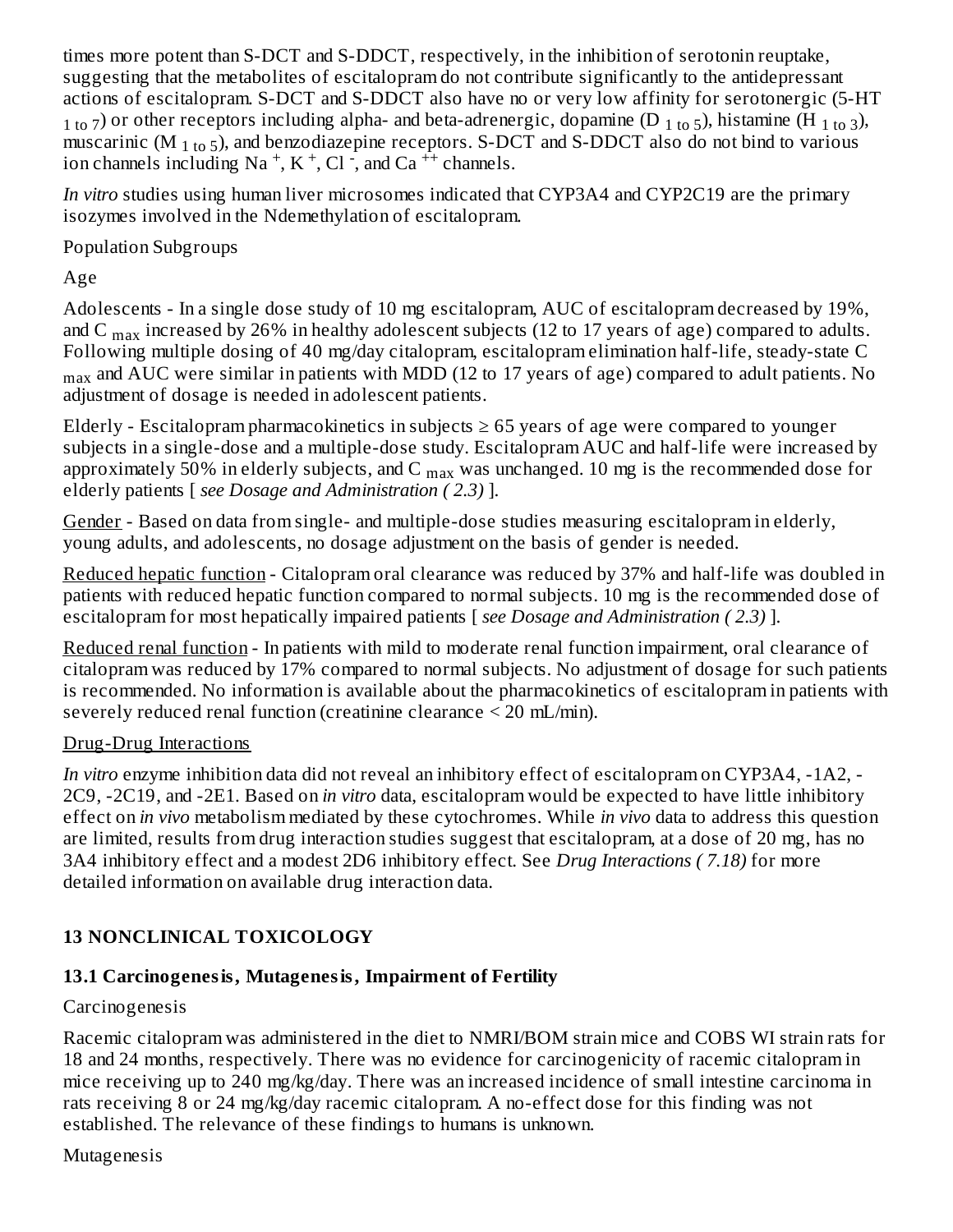Racemic citalopram was mutagenic in the *in vitro* bacterial reverse mutation assay (Ames test) in 2 of 5 bacterial strains (Salmonella TA98 and TA1537) in the absence of metabolic activation. It was clastogenic in the *in vitro* Chinese hamster lung cell assay for chromosomal aberrations in the presence and absence of metabolic activation. Racemic citalopram was not mutagenic in the *in vitro* mammalian forward gene mutation assay (HPRT) in mouse lymphoma cells or in a coupled *in vitro/in vivo* unscheduled DNA synthesis (UDS) assay in rat liver. It was not clastogenic in the *in vitro* chromosomal aberration assay in human lymphocytes or in two *in vivo* mouse micronucleus assays.

#### Impairment of Fertility

When racemic citalopram was administered orally to 16 male and 24 female rats prior to and throughout mating and gestation at doses of 32, 48, and 72 mg/kg/day, mating was decreased at all doses, and fertility was decreased at doses  $\geq$  32 mg/kg/day. Gestation duration was increased at 48 mg/kg/day.

# **13.2 Animal Toxicology and/or Pharmacology**

# Retinal Changes in Rats

Pathologic changes (degeneration/atrophy) were observed in the retinas of albino rats in the 2-year carcinogenicity study with racemic citalopram. There was an increase in both incidence and severity of retinal pathology in both male and female rats receiving 80 mg/kg/day. Similar findings were not present in rats receiving 24 mg/kg/day of racemic citalopram for two years, in mice receiving up to 240 mg/kg/day of racemic citalopram for 18 months, or in dogs receiving up to 20 mg/kg/day of racemic citalopram for one year.

Additional studies to investigate the mechanism for this pathology have not been performed, and the potential significance of this effect in humans has not been established.

# Cardiovascular Changes in Dogs

In a one-year toxicology study, 5 of 10 beagle dogs receiving oral racemic citalopram doses of 8 mg/kg/day died suddenly between weeks 17 and 31 following initiation of treatment. Sudden deaths were not observed in rats at doses of racemic citalopram up to 120 mg/kg/day, which produced plasma levels of citalopram and its metabolites demethylcitalopram and didemethylcitalopram (DDCT) similar to those observed in dogs at 8 mg/kg/day. A subsequent intravenous dosing study demonstrated that in beagle dogs, racemic DDCT caused QT prolongation, a known risk factor for the observed outcome in dogs.

# **14 CLINICAL STUDIES**

# **14.1 Major Depressive Disorder**

# **Adoles cents**

The efficacy of escitalopram as an acute treatment for major depressive disorder in adolescent patients was established in an 8-week, flexible-dose, placebo-controlled study that compared escitalopram 10 to 20 mg/day to placebo in outpatients 12 to 17 years of age inclusive who met DSM-IV criteria for major depressive disorder. The primary outcome was change from baseline to endpoint in the Children's Depression Rating Scale - Revised (CDRS-R). In this study, escitalopram showed statistically significant greater mean improvement compared to placebo on the CDRS-R.

The efficacy of escitalopram in the acute treatment of major depressive disorder in adolescents was established, in part, on the basis of extrapolation from the 8-week, flexible-dose, placebo-controlled study with racemic citalopram 20 to 40 mg/day. In this outpatient study in children and adolescents 7 to 17 years of age who met DSM-IV criteria for major depressive disorder, citalopram treatment showed statistically significant greater mean improvement from baseline, compared to placebo, on the CDRS-R; the positive results for this trial largely came from the adolescent subgroup.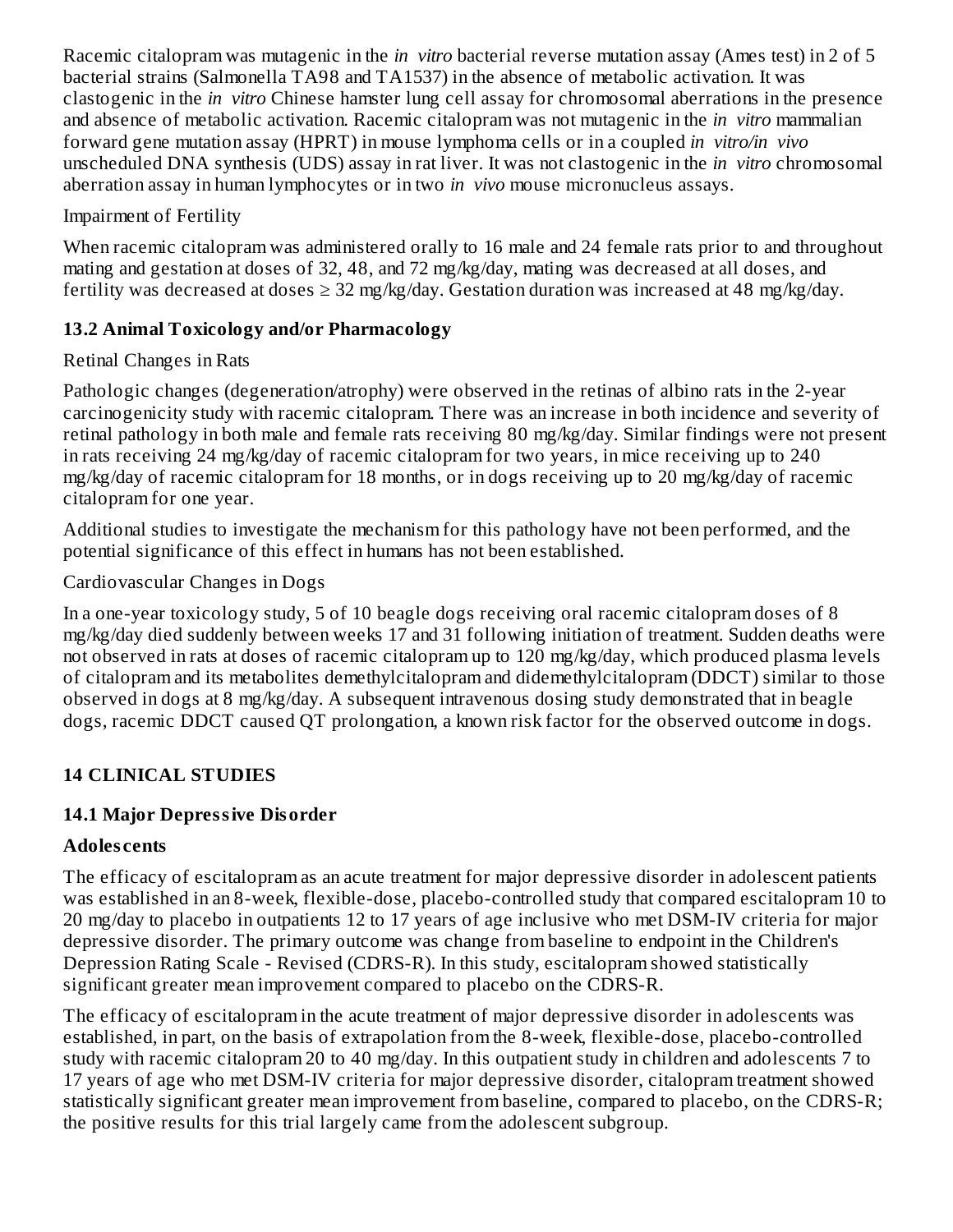Two additional flexible-dose, placebo-controlled MDD studies (one escitalopram study in patients ages 7 to 17 and one citalopram study in adolescents) did not demonstrate efficacy.

Although maintenance efficacy in adolescent patients has not been systematically evaluated, maintenance efficacy can be extrapolated from adult data along with comparisons of escitalopram pharmacokinetic parameters in adults and adolescent patients.

# **Adults**

The efficacy of escitalopram as a treatment for major depressive disorder was established in three, 8 week, placebo-controlled studies conducted in outpatients between 18 and 65 years of age who met DSM-IV criteria for major depressive disorder. The primary outcome in all three studies was change from baseline to endpoint in the Montgomery Asberg Depression Rating Scale (MADRS).

A fixed-dose study compared 10 mg/day escitalopram and 20 mg/day escitalopram to placebo and 40 mg/day citalopram. The 10 mg/day and 20 mg/day escitalopram treatment groups showed statistically significant greater mean improvement compared to placebo on the MADRS. The 10 mg and 20 mg escitalopram groups were similar on this outcome measure.

In a second fixed-dose study of 10 mg/day escitalopram and placebo, the 10 mg/day escitalopram treatment group showed statistically significant greater mean improvement compared to placebo on the MADRS.

In a flexible-dose study, comparing escitalopram, titrated between 10 and 20 mg/day, to placebo and citalopram, titrated between 20 and 40 mg/day, the escitalopram treatment group showed statistically significant greater mean improvement compared to placebo on the MADRS.

Analyses of the relationship between treatment outcome and age, gender, and race did not suggest any differential responsiveness on the basis of these patient characteristics.

In a longer-term trial, 274 patients meeting (DSM-IV) criteria for major depressive disorder, who had responded during an initial 8-week, open-label treatment phase with escitalopram 10 or 20 mg/day, were randomized to continuation of escitalopram at their same dose, or to placebo, for up to 36 weeks of observation for relapse. Response during the open-label phase was defined by having a decrease of the MADRS total score to  $\leq 12$ . Relapse during the double-blind phase was defined as an increase of the MADRS total score to  $\geq 22$ , or discontinuation due to insufficient clinical response. Patients receiving continued escitalopram experienced a statistically significant longer time to relapse compared to those receiving placebo.

# **14.2 Generalized Anxiety Disorder**

The efficacy of escitalopram in the acute treatment of Generalized Anxiety Disorder (GAD) was demonstrated in three, 8-week, multicenter, flexible-dose, placebo-controlled studies that compared escitalopram 10 to 20 mg/day to placebo in adult outpatients between 18 and 80 years of age who met DSM-IV criteria for GAD. In all three studies, escitalopram showed statistically significant greater mean improvement compared to placebo on the Hamilton Anxiety Scale (HAM-A).

There were too few patients in differing ethnic and age groups to adequately assess whether or not escitalopram has differential effects in these groups. There was no difference in response to escitalopram between men and women.

# **16 HOW SUPPLIED/STORAGE AND HANDLING**

#### **16.1 Tablets**

Escitalopram tablets, USP 5 mg are white to off-white, round, biconvex, film coated tablets debossed with '135' on one side and '5' on other side.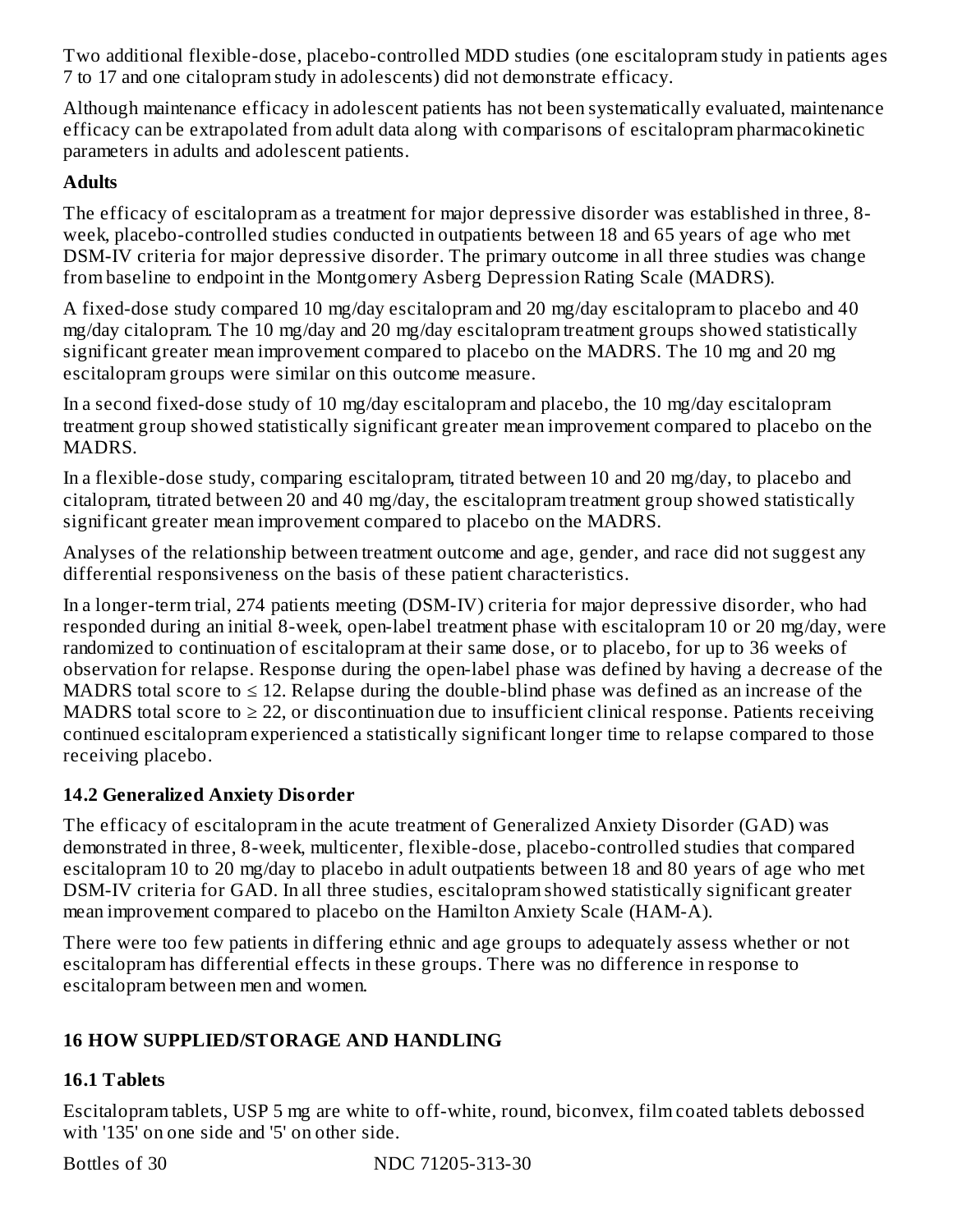| Bottles of 60 | NDC 71205-313-60 |
|---------------|------------------|
| Bottles of 90 | NDC 71205-313-90 |

Storage and Handling

Store at 20 $^{\circ}$  to 25 $^{\circ}$ C (68 $^{\circ}$  to 77 $^{\circ}$ F); excursions permitted to 15 $^{\circ}$  to 30 $^{\circ}$ C (59 $^{\circ}$  to 86 $^{\circ}$ F) [see USP Controlled Room Temperature].

### **17 PATIENT COUNSELING INFORMATION**

See FDA-approved Medication Guide

#### **17.1 Information for Patients**

Physicians are advised to discuss the following issues with patients for whom they prescribe escitalopram tablets.

### **General Information about Medication Guide**

Prescribers or other health professionals should inform patients, their families, and their caregivers about the benefits and risks associated with treatment with escitalopram and should counsel them in its appropriate use. A patient Medication Guide about "Antidepressant Medicines, Depression and other Serious Mental Illness, and Suicidal Thoughts or Actions" is available for escitalopram tablets. The prescriber or health professional should instruct patients, their families, and their caregivers to read the Medication Guide and should assist them in understanding its contents. Patients should be given the opportunity to discuss the contents of the Medication Guide and to obtain answers to any questions they may have. The complete text of the Medication Guide is reprinted at the end of this document.

Patients should be advised of the following issues and asked to alert their prescriber if these occur while taking escitalopram tablets.

# **Clinical Wors ening and Suicide Risk**

Patients, their families, and their caregivers should be encouraged to be alert to the emergence of anxiety, agitation, panic attacks, insomnia, irritability, hostility, aggressiveness, impulsivity, akathisia (psychomotor restlessness), hypomania, mania, other unusual changes in behavior, worsening of depression, and suicidal ideation, especially early during antidepressant treatment and when the dose is adjusted up or down. Families and caregivers of patients should be advised to look for the emergence of such symptoms on a day-to-day basis, since changes may be abrupt. Such symptoms should be reported to the patient's prescriber or health professional, especially if they are severe, abrupt in onset, or were not part of the patient's presenting symptoms. Symptoms such as these may be associated with an increased risk for suicidal thinking and behavior and indicate a need for very close monitoring and possibly changes in the medication [ *see Warnings and Precautions ( 5.1)* ].

# **Serotonin Syndrome**

Patients should be cautioned about the risk of serotonin syndrome with the concomitant use of escitalopram with other serotonergic drugs including triptans, tricyclic antidepressants, fentanyl, lithium, tramadol, tryptophan, buspirone, amphetamines and St. John's Wort, and with drugs that impair metabolism of serotonin (in particular, MAOIs, both those intended to treat psychiatric disorders and also others, such as linezolid) [ *see Warnings and Precautions ( 5.2)* ].

# **Abnormal Bleeding**

Patients should be cautioned about the concomitant use of escitalopram and NSAIDs, aspirin, warfarin, or other drugs that affect coagulation since combined use of psychotropic drugs that interfere with serotonin reuptake and these agents has been associated with an increased risk of bleeding [ *see Warnings and Precautions ( 5.7)* ].

#### **Angle Closure Glaucoma**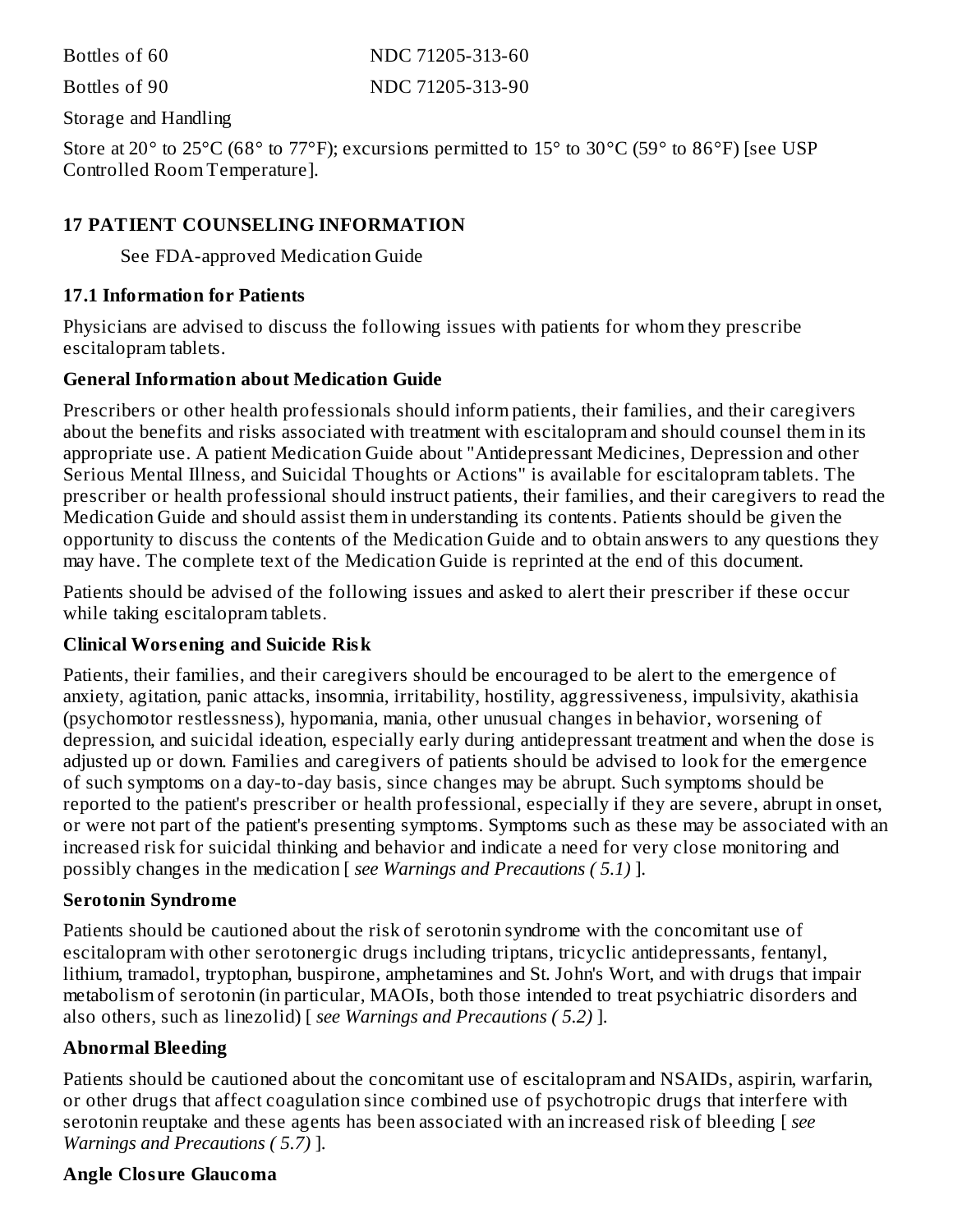Patients should be advised that taking escitalopram tablets can cause mild pupillary dilation, which in susceptible individuals, can lead to an episode of angle closure glaucoma. Pre-existing glaucoma is almost always open-angle glaucoma because angle closure glaucoma, when diagnosed, can be treated definitively with iridectomy. Open-angle glaucoma is not a risk factor for angle closure glaucoma. Patients may wish to be examined to determine whether they are susceptible to angle closure, and have a prophylactic procedure (e.g., iridectomy), if they are susceptible [ *see Warnings and Precautions ( 5.9)* ].

### **Concomitant Medications**

Since escitalopram is the active isomer of racemic citalopram (Celexa), the two agents should not be coadministered. Patients should be advised to inform their physician if they are taking, or plan to take, any prescription or over-the-counter drugs, as there is a potential for interactions.

### **Continuing the Therapy Pres cribed**

While patients may notice improvement with escitalopram tablets therapy in 1 to 4 weeks, they should be advised to continue therapy as directed.

### **Interference with Psychomotor Performance**

Because psychoactive drugs may impair judgment, thinking, or motor skills, patients should be cautioned about operating hazardous machinery, including automobiles, until they are reasonably certain that escitalopram tablets therapy does not affect their ability to engage in such activities.

### **Alcohol**

Patients should be told that, although escitalopram has not been shown in experiments with normal subjects to increase the mental and motor skill impairments caused by alcohol, the concomitant use of escitalopram and alcohol in depressed patients is not advised.

### **Pregnancy and Breast Feeding**

Patients should be advised to notify their physician if they

- o become pregnant or intend to become pregnant during therapy.
- o are breastfeeding an infant.

# **Need for Comprehensive Treatment Program**

Escitalopram tablets are indicated as an integral part of a total treatment program for MDD that may include other measures (psychological, educational, social) for patients with this syndrome. Drug treatment may not be indicated for all adolescents with this syndrome. Safety and effectiveness of escitalopram in MDD has not been established in pediatric patients less than 12 years of age. Antidepressants are not intended for use in the adolescent who exhibits symptoms secondary to environmental factors and/or other primary psychiatric disorders. Appropriate educational placement is essential and psychosocial intervention is often helpful. When remedial measures alone are insufficient, the decision to prescribe antidepressant medication will depend upon the physician's assessment of the chronicity and severity of the patient's symptoms.



**Manufactured by:** TORRENT PHARMACEUTICALS LTD., INDIA.

# **Manufactured For:**

TORRENT PHARMA INC., Basking Ridge, NJ 07920.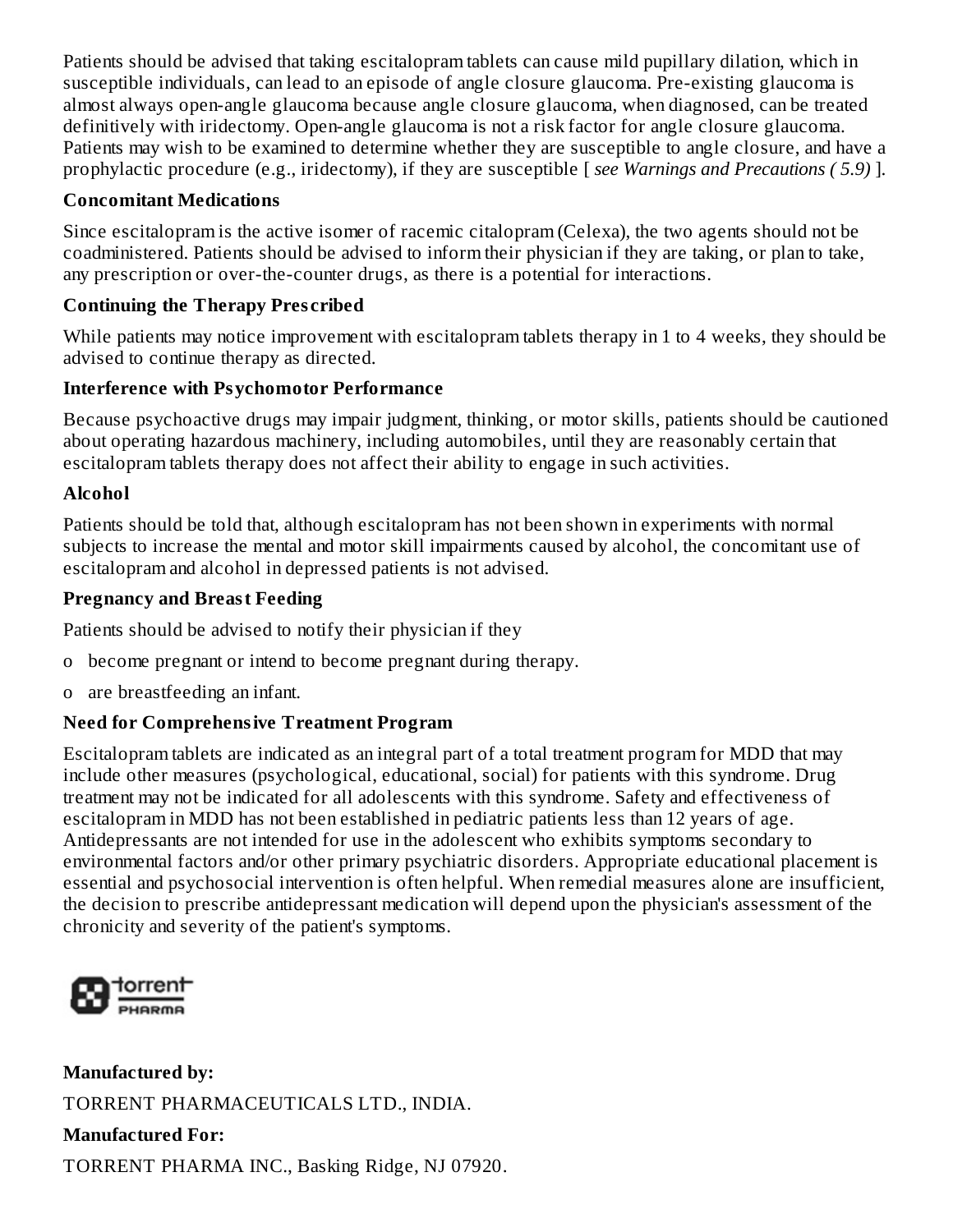# **17.2 FDA-Approved Medication Guide**

#### **Medication Guide**

#### **Es citalopram (EE sye TAL o pram) Tablets, USP**

Read the Medication Guide that comes with escitalopram tablets before you start taking it and each time you get a refill. There may be new information. This Medication Guide does not take the place of talking to your healthcare provider about your medical condition or treatment. Talk with your healthcare provider if there is something you do not understand or want to learn more about.

### **What is the most important information I should know about es citalopram tablets?**

Escitalopram tablets and other antidepressant medicines may cause serious side effects, including:

### **1. Suicidal thoughts or actions:**

- **Es citalopram tablets and other antidepressant medicines may increas e suicidal thoughts or actions** in some children, teenagers, or young adults within the **first few months of treatment or when the dos e is changed.**
- Depression or other serious mental illnesses are the most important causes of suicidal thoughts or actions.
- Watch for these changes and call your healthcare provider right away if you notice:
- New or sudden changes in mood, behavior, actions, thoughts, or feelings, especially if severe.
- Pay particular attention to such changes when escitalopram tablets are started or when the dose is changed.

Keep all follow-up visits with your healthcare provider and call between visits if you are worried about symptoms.

#### **Call your healthcare provider right away if you have any of the following symptoms**, **or call 911 if an emergency**, **especially if they are new**, **wors e**, **or worry you:**

- attempts to commit suicide
- acting on dangerous impulses
- acting aggressive or violent
- thoughts about suicide or dying
- new or worse depression
- new or worse anxiety or panic attacks
- feeling agitated, restless, angry or irritable
- trouble sleeping
- an increase in activity or talking more than what is normal for you
- other unusual changes in behavior or mood

**Call your healthcare provider right away if you have any of the following symptoms**, **or call 911 if an emergency. Es citalopram tablets may be associated with thes e s erious side effects:**

#### **2. Serotonin Syndrome. This condition can be life-threatening and may include**:

- agitation, hallucinations, coma or other changes in mental status
- coordination problems or muscle twitching (overactive reflexes)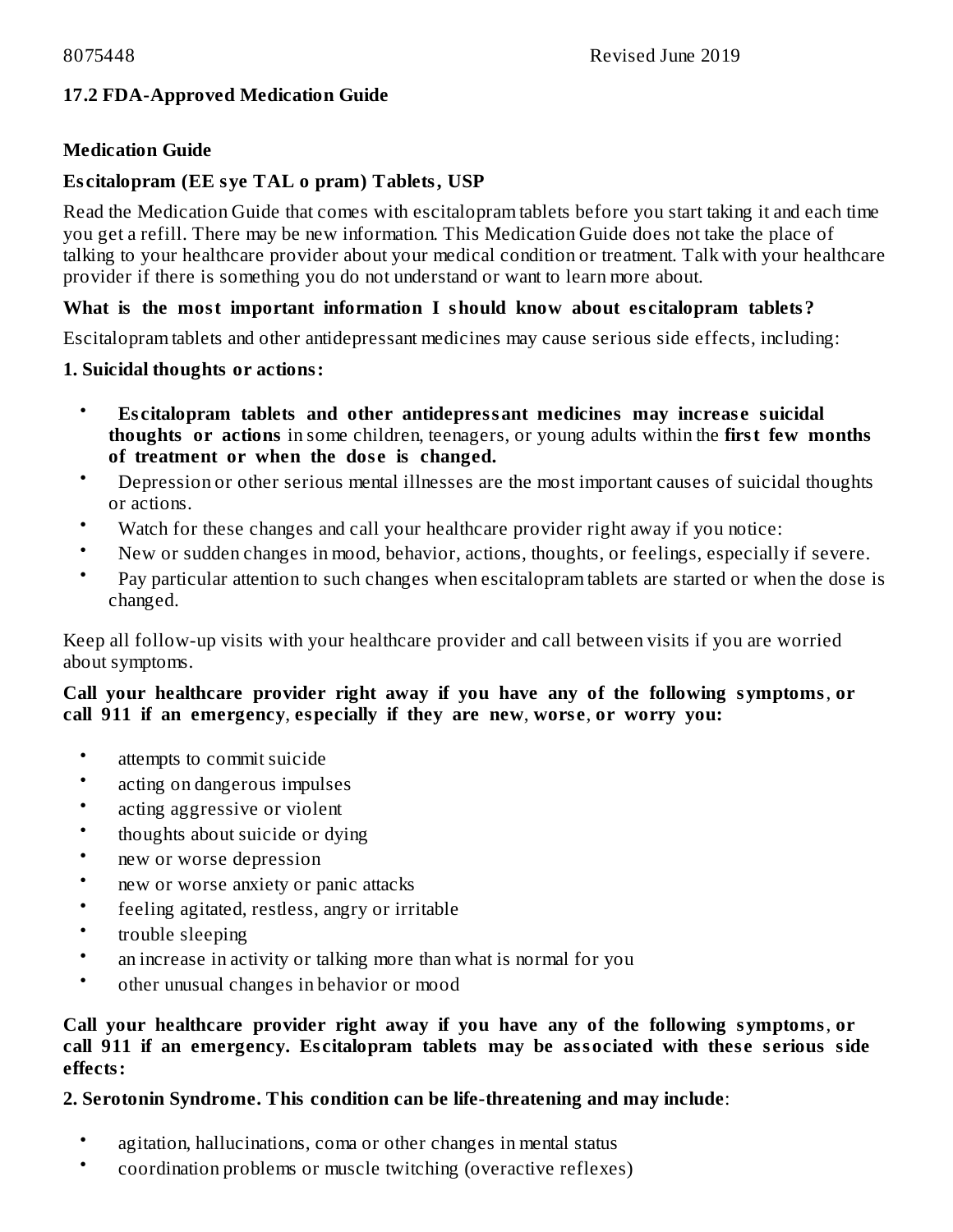- racing heartbeat, high or low blood pressure
- sweating or fever
- nausea, vomiting, or diarrhea
- muscle rigidity

# **3. Severe allergic reactions:**

- trouble breathing
- swelling of the face, tongue, eyes or mouth
- rash, itchy welts (hives) or blisters, alone or with fever or joint pain

**4. Abnormal bleeding**: Escitalopram tablets and other antidepressant medicines may increase your risk of bleeding or bruising, especially if you take the blood thinner warfarin (Coumadin  $^{\circledR}$ , Jantoven  $^{\circledR}$ ), a non-steroidal antiinflammatory drug (NSAIDs, like ibuprofen or naproxen), or aspirin.

# **5. Seizures or convulsions**

# **6. Manic episodes:**

- greatly increased energy
- severe trouble sleeping
- racing thoughts
- reckless behavior
- unusually grand ideas
- excessive happiness or irritability
- talking more or faster than usual

**7. Changes in appetite or weight.** Children and adolescents should have height and weight monitored during treatment.

**8. Low salt (sodium) levels in the blood.** Elderly people may be at greater risk for this. Symptoms may include:

- headache
- weakness or feeling unsteady
- confusion, problems concentrating or thinking or memory problems

# **9. Visual problems**

- eye pain
- changes in vision
- swelling or redness in or around the eye

Only some people are at risk for these problems. You may want to undergo an eye examination to see if you are at risk and receive preventative treatment if you are.

**Do not stop es citalopram tablets without first talking to your healthcare provider**. Stopping escitalopram tablets too quickly may cause serious symptoms including:

- anxiety, irritability, high or low mood, feeling restless or changes in sleep habits
- headache, sweating, nausea, dizziness
- electric shock-like sensations, shaking, confusion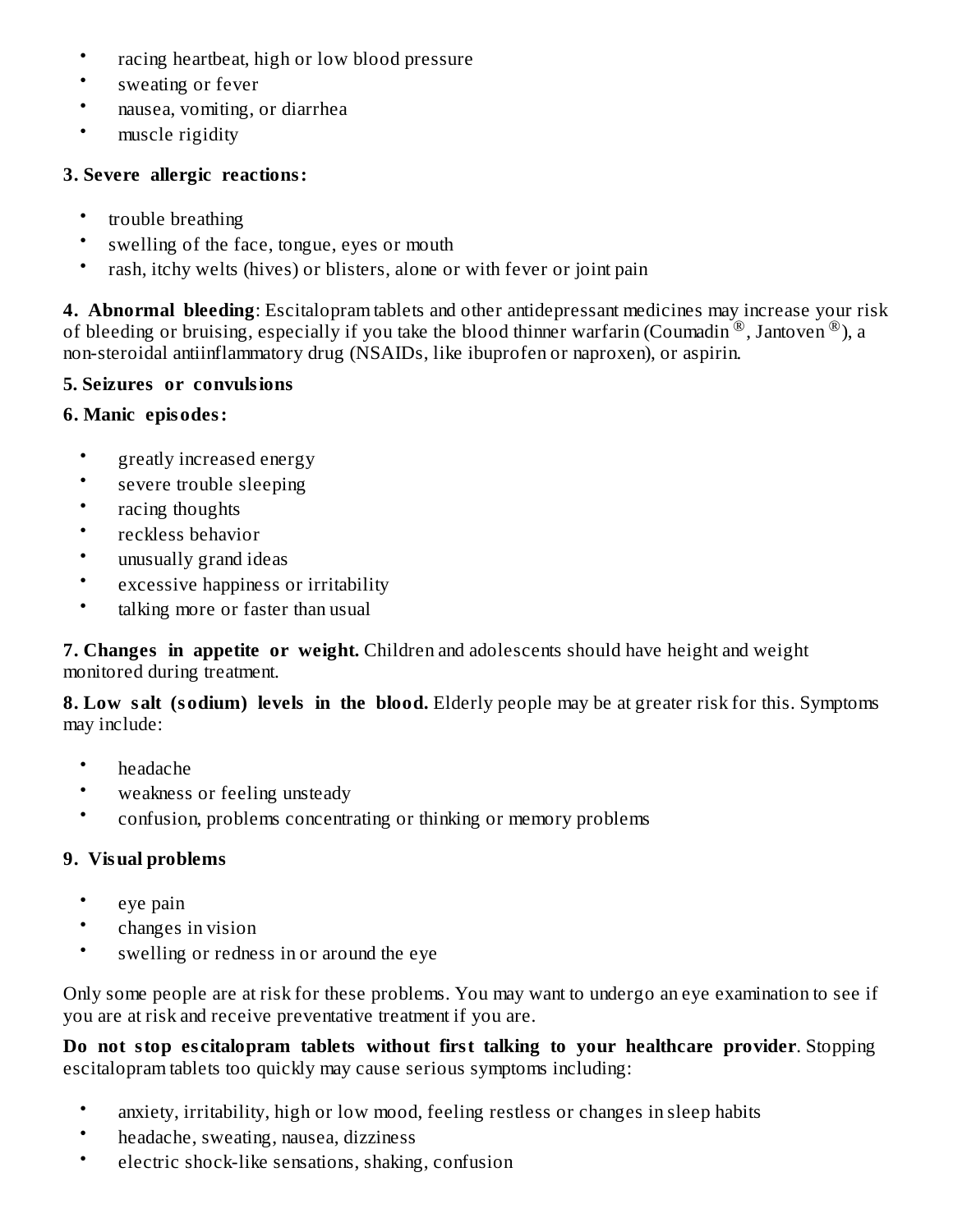#### **What are es citalopram tablets?**

Escitalopram tablets are a prescription medicine used to treat depression. It is important to talk with your healthcare provider about the risks of treating depression and also the risks of not treating it. You should discuss all treatment choices with your healthcare provider. Escitalopram tablets are also used to treat:

- Major Depressive Disorder (MDD)
- Generalized Anxiety Disorder (GAD)

Talk to your healthcare provider if you do not think that your condition is getting better with escitalopram tablets treatment.

### **Who should not take es citalopram tablets?**

Do not take escitalopram tablets if you:

- are allergic to escitalopram or citalopram or any of the ingredients in escitalopram tablets. See the end of this Medication Guide for a complete list of ingredients in escitalopram tablets.
- Take a monoamine oxidase inhibitor (MAOI). Ask your healthcare provider or a pharmacist if you are not sure if you take an MAOI, including linezolid.
- Do not take an MAOI within 2 weeks of stopping escitalopram tablets unless directed to do so by your physician
- Do not start escitalopram tablets if you stopped taking an MAOI in the last 2 weeks unless directed to do so by your physician.

#### **People who take es citalopram tablets clos e in time to an MAOI may have s erious or even life-threatening side effects. Get medical help right away if you have any of thes e symptoms:**

- high fever
- uncontrolled muscle spasms
- stiff muscles
- rapid changes in heart rate or blood pressure
- confusion
- loss of consciousness (pass out)
	- Do not take escitalopram tablets with Orap  $^\circledR$  (pimozide) because taking these two drugs together can cause serious heart problems.

#### **What should I tell my healthcare provider before taking es citalopram tablets? Ask if you are not sure.**

Before starting escitalopram tablets, tell your healthcare provider if you:

- Are taking certain drugs such as:
- Triptans used to treat migraine headache
- Medicines used to treat mood, anxiety, psychotic or thought disorders, including tricyclics, lithium, SSRIs, SNRIs, amphetamines or antipsychotics
- tramadol
- Over-the-counter supplements such as tryptophan or St. John's Wort
- have liver problems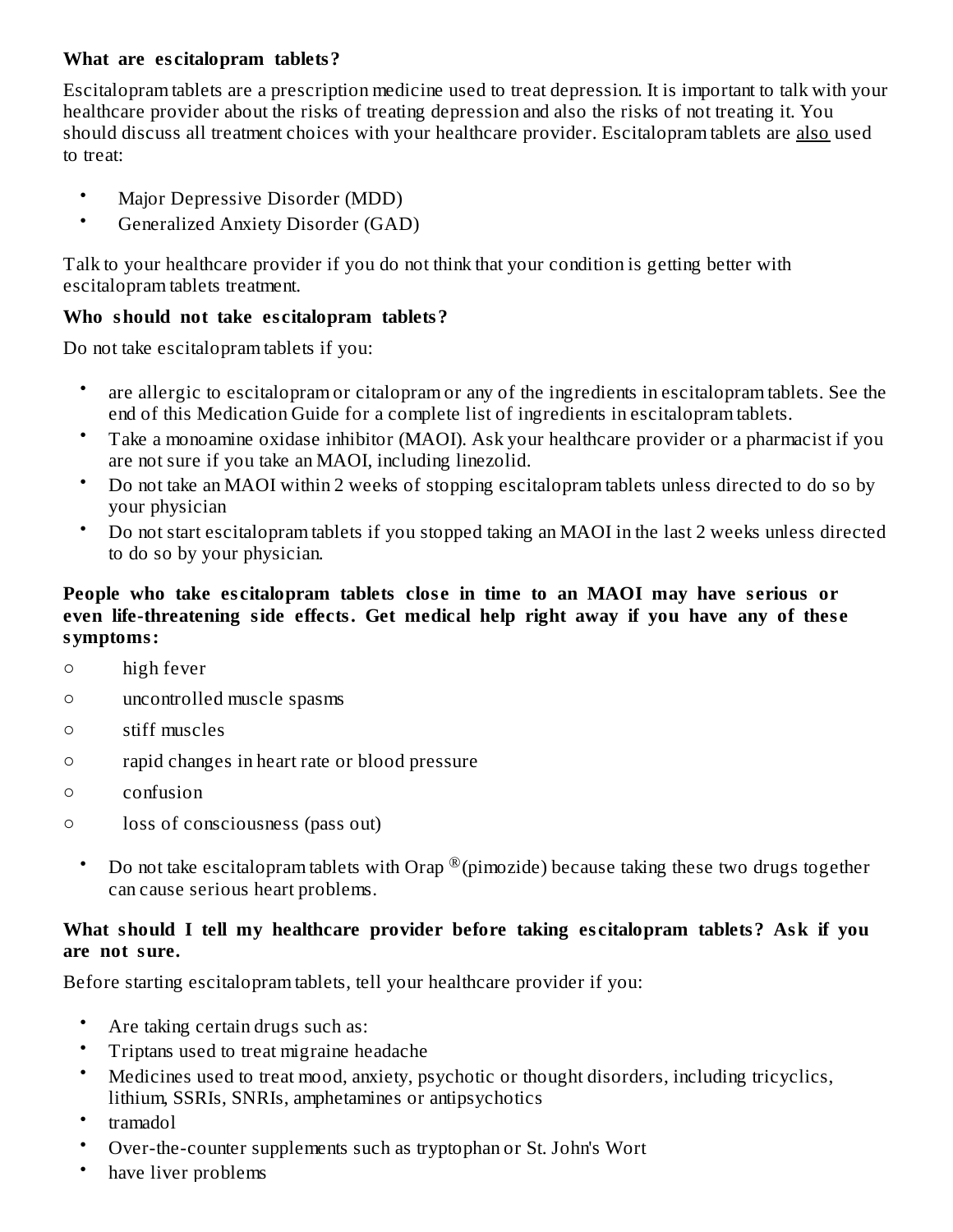- have kidney problems
- have heart problems
- have or had seizures or convulsions
- have bipolar disorder or mania
- have low sodium levels in your blood
- have a history of a stroke
- have high blood pressure
- have or had bleeding problems
- are pregnant or plan to become pregnant. It is not known if escitalopram tablets will harm your unborn baby. Talk to your healthcare provider about the benefits and risks of treating depression during pregnancy
- are breast-feeding or plan to breast-feed. Some escitalopram may pass into your breast milk. Talk to your healthcare provider about the best way to feed your baby while taking escitalopram tablets.

**Tell your healthcare provider about all the** medicines **that you take**, including prescription and non-prescription medicines, vitamins, and herbal supplements. Escitalopram tablets and some medicines may interact with each other, may not work as well, or may cause serious side effects.

Your healthcare provider or pharmacist can tell you if it is safe to take escitalopram tablets with your other medicines. Do not start or stop any medicine while taking escitalopram tablets without talking to your healthcare provider first.

If you take escitalopram tablets, you should not take any other medicines that contain escitalopram or citalopram including: Celexa.

# **How should I take es citalopram tablets?**

- Take escitalopram tablets exactly as prescribed. Your healthcare provider may need to change the dose of escitalopram tablets until it is the right dose for you.
- Escitalopram tablets may be taken with or without food.
- If you miss a dose of escitalopram tablets, take the missed dose as soon as you remember. If it is almost time for the next dose, skip the missed dose and take your next dose at the regular time. Do not take two doses of escitalopram tablets at the same time.
- If you take too much escitalopram tablets, call your healthcare provider or poison control center right away, or get emergency treatment.

# **What should I avoid while taking es citalopram tablets?**

Escitalopram tablets can cause sleepiness or may affect your ability to make decisions, think clearly, or react quickly. You should not drive, operate heavy machinery, or do other dangerous activities until you know how escitalopram tablets affect you. Do not drink alcohol while using escitalopram tablets.

# **What are the possible side effects of es citalopram tablets?**

**Es citalopram tablets may caus e s erious side effects**, **including** all of those described in the section entitled "What is the most important information I should know about escitalopram tablets?"

Common possible side effects in people who take escitalopram tablets include **:**

- Nausea
- Sleepiness
- Weakness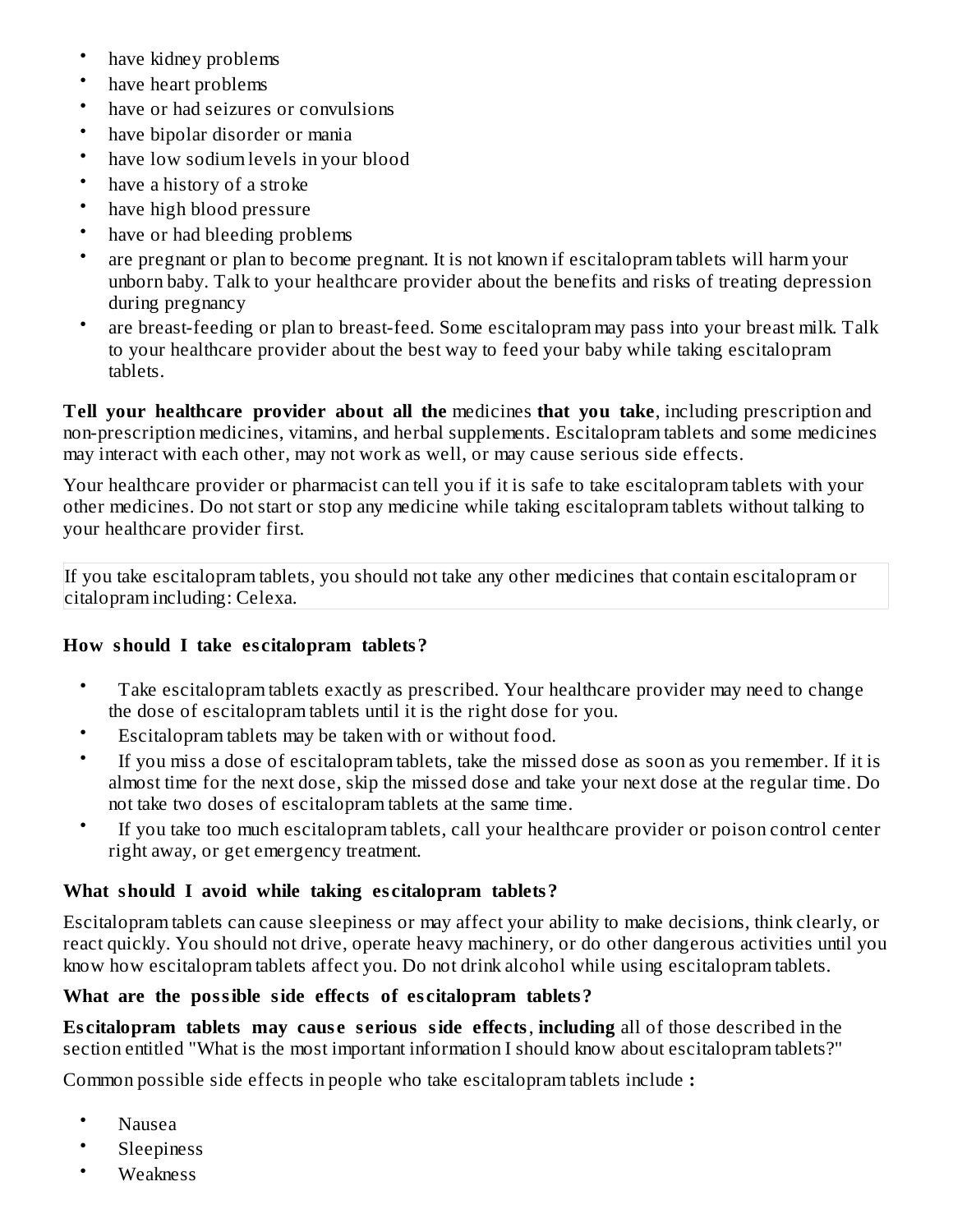- Dizziness
- Feeling anxious
- Trouble sleeping
- Sexual problems
- **Sweating**
- Shaking
- Not feeling hungry
- Dry mouth
- Constipation
- Infection
- Yawning

Other side effects in children and adolescents include:

- increased thirst
- abnormal increase in muscle movement or agitation
- nose bleed
- difficult urination
- heavy menstrual periods
- possible slowed growth rate and weight change. Your child's height and weight should be monitored during treatment with escitalopram tablets.

Tell your healthcare provider if you have any side effect that bothers you or that does not go away. These are not all the possible side effects of escitalopram tablets. For more information, ask your healthcare provider or pharmacist.

### **CALL YOUR DOCTOR FOR MEDICAL ADVICE ABOUT SIDE EFFECTS. YOU MAY REPORT SIDE EFFECTS TO FDA AT 1-800-FDA-1088.**

# **How should I store es citalopram tablets?**

- Store escitalopram tablets at 20° to 25°C (68° to 77°F); excursions permitted to 15° to 30°C (59° to 86°F) [see USP Controlled Room Temperature].
- Keep escitalopram tablets bottle closed tightly.

# **Keep es citalopram tablets and all medicines out of the reach of children.**

# **General information about es citalopram tablets**

Medicines are sometimes prescribed for purposes other than those listed in a Medication Guide. Do not use escitalopram tablets for a condition for which it was not prescribed. Do not give escitalopram tablets to other people, even if they have the same condition. It may harm them.

This Medication Guide summarizes the most important information about escitalopram tablets. If you would like more information, talk with your healthcare provider. You may ask your healthcare provider or pharmacist for information about escitalopram tablets that is written for healthcare professionals.

For more information about escitalopram tablets call **1-800-912-9561**.

# **What are the ingredients in es citalopram tablets?**

Active ingredient: escitalopram oxalate, USP

Inactive ingredients: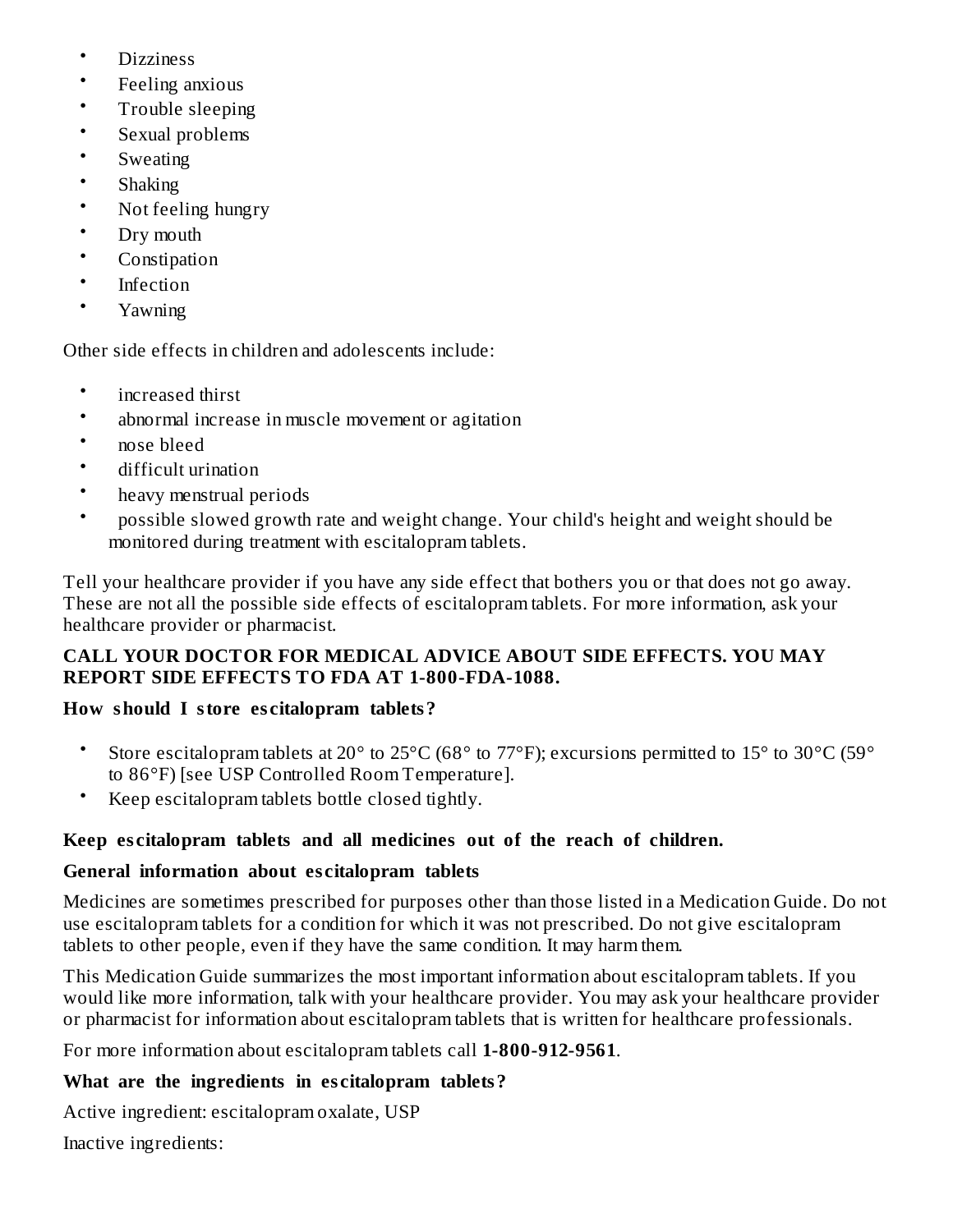• **Tablets** : cellulose microcrystalline, colloidal silicon dioxide, croscarmellose sodium, magnesium stearate, povidone and talc. The film coating contains hypromellose, polyethylene glycol 400 and titanium dioxide.

Trademarks are the property of their respective owners.



**Manufactured by:**

TORRENT PHARMACEUTICALS LTD., INDIA.

#### **Manufactured For:**

TORRENT PHARMA INC., Basking Ridge, NJ 07920.

#### **Repackaged by:**

PROFICIENT RX LP, Thousand Oaks, CA 91320.

8075449 Revised June 2019

This Medication Guide has been approved by the U.S. Food and Drug Administration.

#### **PACKAGE LABEL.PRINCIPAL DISPLAY PANEL**

Escitalopram Tablets USP 5 mg

| <b>Scan Here</b><br>NDC 71205-313-30<br>$\triangle$ ProficientRx                                                                                                                           |                |                    | Packaged By: Proficient Rx LP<br>Thousand Oaks, CA 91320                                           |                            |  |
|--------------------------------------------------------------------------------------------------------------------------------------------------------------------------------------------|----------------|--------------------|----------------------------------------------------------------------------------------------------|----------------------------|--|
| <b>Escitalopram 5mg</b>                                                                                                                                                                    | <b>RX Only</b> | #30<br>Lot #:00000 | Escitalopram 5mg<br>Tablets<br>NDC 71205-313-30                                                    | SN# MASTER<br>Exp:00/00/00 |  |
| #30<br><b>Tablets</b><br>Dispense the accompanying Medication Guide to each patient.<br>Each film-coated tablet contains: escitalopram<br>oxalate, USP equivalent to 5 mg of escitalopram. |                |                    | Escitalopram 5mg<br>Tablets<br>#30<br>Lot #:00000<br>NDC 71205-313-30                              |                            |  |
| White to off-white, round, biconvex, film coated tablets debossed with '135' on one side<br>and '5' on other side.<br>Product ID: QE031330                                                 |                |                    | Escitalopram 5mg<br>Tablets<br>#30<br>SN#MASTER<br>Lot #:00000<br>Exp:00/00/00<br>NDC 71205-313-30 |                            |  |
| Mfr. By: TORRENT PHARMACEUTICALS LTD. Bharuch-392130, INDIA.<br>Store at 20° to 25°C (68° to 77°F)<br>Keep medication out of the reach of children                                         |                |                    | GTIN: 00371205313302<br>SN# MASTER<br>Exp. 00/00/00<br>Lot #:00000                                 |                            |  |

# **ESCITALOPRAM OXALATE**

escitalopram oxalate tablet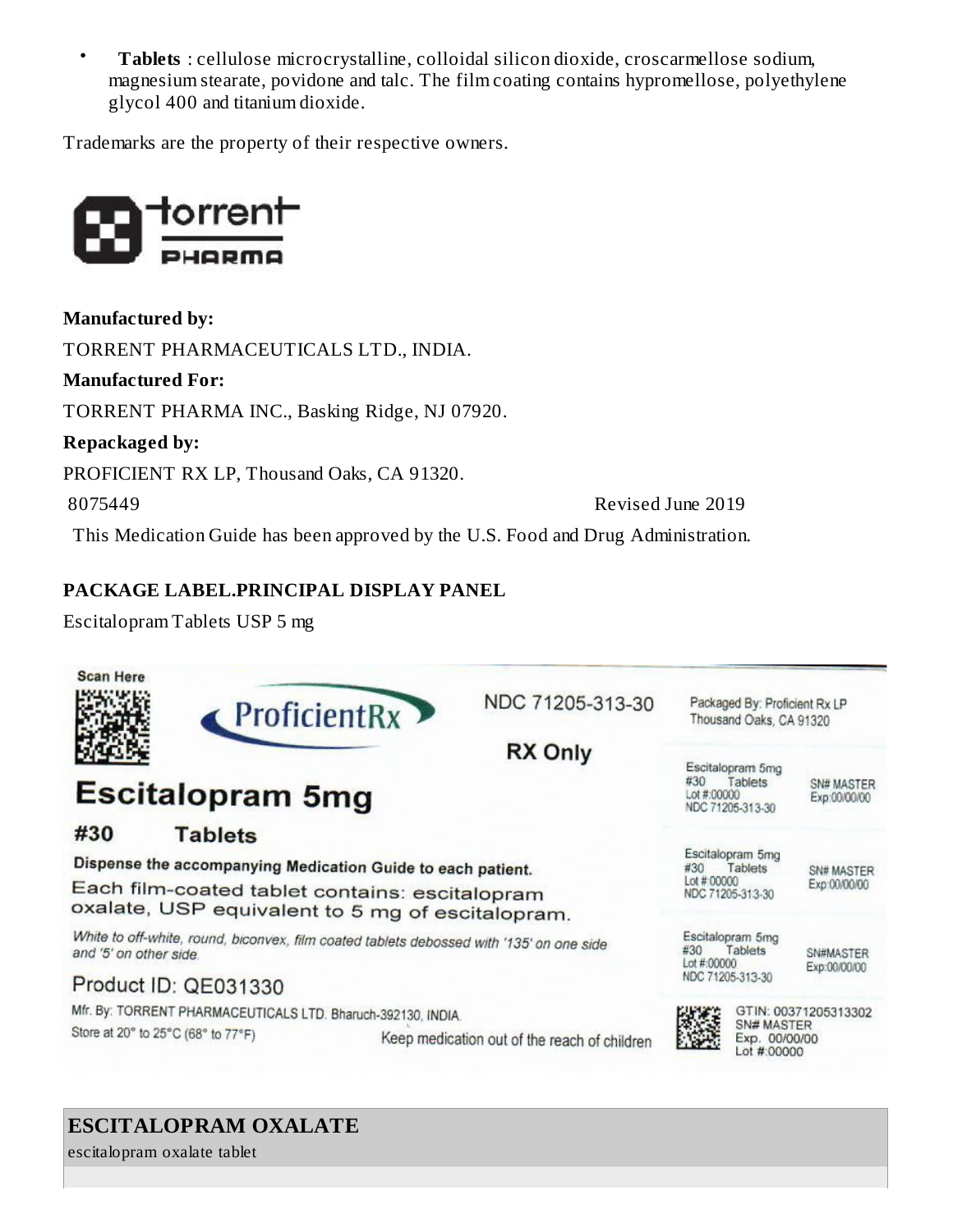| <b>Product Information</b>                      |               |                                                                              |                     |                             |                                        |                           |          |  |  |  |  |
|-------------------------------------------------|---------------|------------------------------------------------------------------------------|---------------------|-----------------------------|----------------------------------------|---------------------------|----------|--|--|--|--|
| Product Type                                    |               | HUMAN PRESCRIPTION DRUG                                                      |                     | Item Code (Source)          | NDC:71205-313(NDC:13668-135)           |                           |          |  |  |  |  |
| <b>Route of Administration</b>                  |               | ORAL                                                                         |                     |                             |                                        |                           |          |  |  |  |  |
|                                                 |               |                                                                              |                     |                             |                                        |                           |          |  |  |  |  |
|                                                 |               |                                                                              |                     |                             |                                        |                           |          |  |  |  |  |
| <b>Active Ingredient/Active Moiety</b>          |               |                                                                              |                     |                             |                                        |                           |          |  |  |  |  |
| <b>Ingredient Name</b>                          |               |                                                                              |                     |                             | <b>Basis of Strength Strength</b>      |                           |          |  |  |  |  |
|                                                 |               | ESCITALO PRAM O XALATE (UNII: 5U85DBW7LO) (ESCITALO PRAM - UNII:4O 4S742ANY) |                     |                             | <b>ESCITALOPRAM</b><br>5 <sub>mg</sub> |                           |          |  |  |  |  |
|                                                 |               |                                                                              |                     |                             |                                        |                           |          |  |  |  |  |
| <b>Inactive Ingredients</b>                     |               |                                                                              |                     |                             |                                        |                           |          |  |  |  |  |
|                                                 |               | <b>Ingredient Name</b>                                                       |                     |                             |                                        |                           | Strength |  |  |  |  |
| MICRO CRYSTALLINE CELLULO SE (UNII: OP1R32D61U) |               |                                                                              |                     |                             |                                        |                           |          |  |  |  |  |
| <b>SILICON DIO XIDE (UNII: ETJ7Z6 XBU4)</b>     |               |                                                                              |                     |                             |                                        |                           |          |  |  |  |  |
| CROSCARMELLOSE SODIUM (UNII: M28OL1HH48)        |               |                                                                              |                     |                             |                                        |                           |          |  |  |  |  |
| MAGNESIUM STEARATE (UNII: 70097M6I30)           |               |                                                                              |                     |                             |                                        |                           |          |  |  |  |  |
| PO VIDONE, UNSPECIFIED (UNII: FZ989GH94E)       |               |                                                                              |                     |                             |                                        |                           |          |  |  |  |  |
| TALC (UNII: 7SEV7J4R1U)                         |               |                                                                              |                     |                             |                                        |                           |          |  |  |  |  |
| HYPROMELLOSE 2910 (6 MPA.S) (UNII: 0WZ8WG20P6)  |               |                                                                              |                     |                             |                                        |                           |          |  |  |  |  |
| POLYETHYLENE GLYCOL 400 (UNII: B697894SGQ)      |               |                                                                              |                     |                             |                                        |                           |          |  |  |  |  |
| TITANIUM DIO XIDE (UNII: 15FIX9V2JP)            |               |                                                                              |                     |                             |                                        |                           |          |  |  |  |  |
|                                                 |               |                                                                              |                     |                             |                                        |                           |          |  |  |  |  |
|                                                 |               |                                                                              |                     |                             |                                        |                           |          |  |  |  |  |
| <b>Product Characteristics</b>                  |               |                                                                              |                     |                             |                                        |                           |          |  |  |  |  |
| Color                                           | white (white) |                                                                              | <b>Score</b>        |                             |                                        | no score                  |          |  |  |  |  |
| <b>Shape</b>                                    | ROUND (round) |                                                                              | <b>Size</b>         |                             |                                        | 6mm                       |          |  |  |  |  |
| Flavor                                          |               |                                                                              | <b>Imprint Code</b> |                             |                                        | 135;5                     |          |  |  |  |  |
| <b>Contains</b>                                 |               |                                                                              |                     |                             |                                        |                           |          |  |  |  |  |
|                                                 |               |                                                                              |                     |                             |                                        |                           |          |  |  |  |  |
|                                                 |               |                                                                              |                     |                             |                                        |                           |          |  |  |  |  |
| <b>Packaging</b>                                |               |                                                                              |                     |                             |                                        |                           |          |  |  |  |  |
| <b>Item Code</b><br>#                           |               | <b>Package Description</b>                                                   |                     | <b>Marketing Start Date</b> |                                        | <b>Marketing End Date</b> |          |  |  |  |  |
| 1 NDC:71205-313-30                              |               | 30 in 1 BOTTLE; Type 0: Not a Combination Product                            |                     | 09/01/2019                  |                                        |                           |          |  |  |  |  |
| 2 NDC:71205-313-60                              |               | 60 in 1 BOTTLE; Type 0: Not a Combination Product                            |                     | 09/01/2019                  |                                        |                           |          |  |  |  |  |
| 3 NDC:71205-313-90                              |               | 90 in 1 BOTTLE; Type 0: Not a Combination Product                            |                     | 09/01/2019                  |                                        |                           |          |  |  |  |  |
|                                                 |               |                                                                              |                     |                             |                                        |                           |          |  |  |  |  |
|                                                 |               |                                                                              |                     |                             |                                        |                           |          |  |  |  |  |
| <b>Marketing Information</b>                    |               |                                                                              |                     |                             |                                        |                           |          |  |  |  |  |
| <b>Marketing Category</b>                       |               | <b>Application Number or Monograph Citation</b>                              |                     | <b>Marketing Start Date</b> |                                        | <b>Marketing End Date</b> |          |  |  |  |  |
| <b>ANDA</b>                                     | ANDA090939    |                                                                              |                     | 09/11/2012                  |                                        |                           |          |  |  |  |  |
|                                                 |               |                                                                              |                     |                             |                                        |                           |          |  |  |  |  |
|                                                 |               |                                                                              |                     |                             |                                        |                           |          |  |  |  |  |

**Labeler -** Proficient Rx LP (079196022)

# **Establishment Name Address ID/FEI Business Operations**